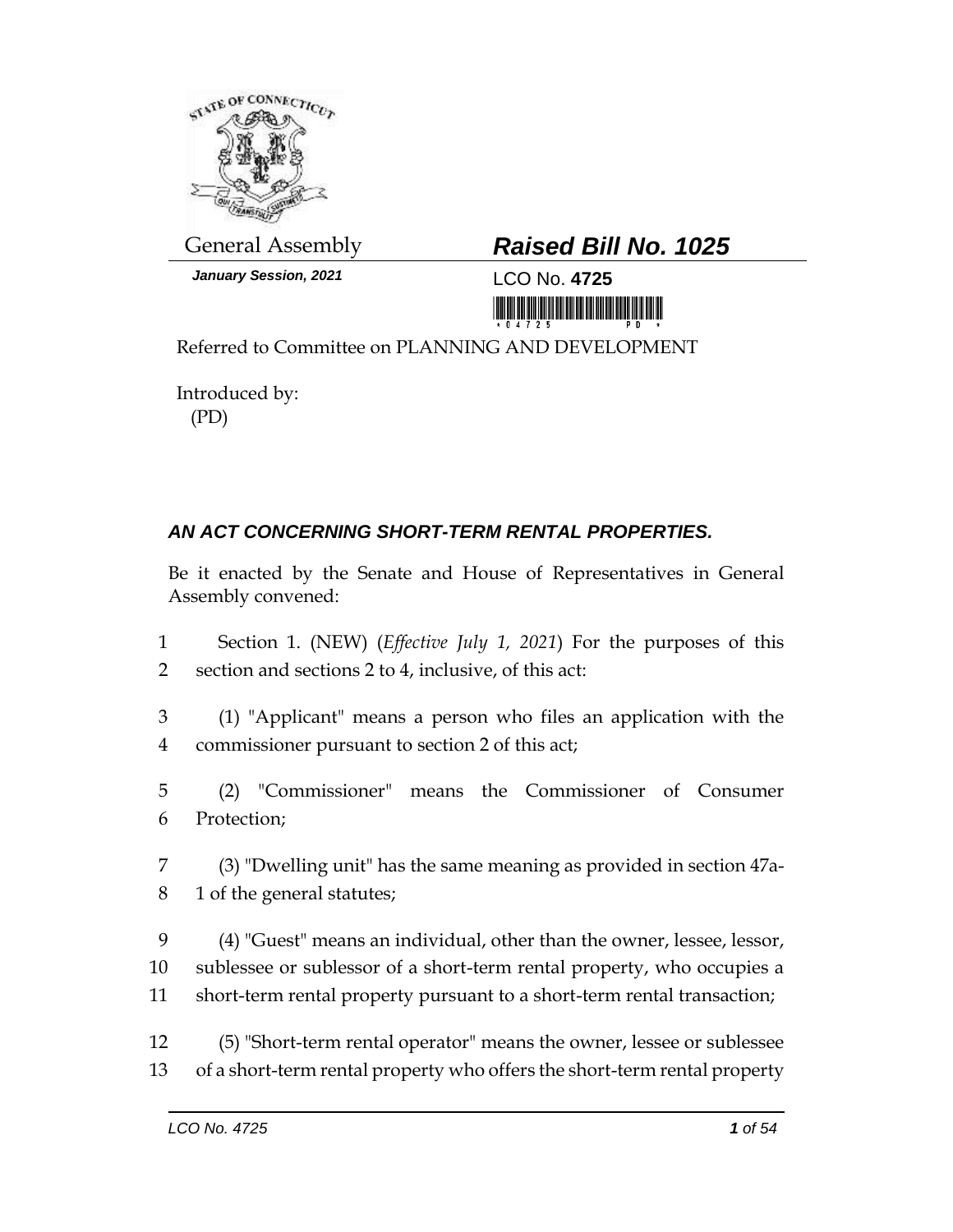for occupancy by a guest pursuant to a short-term rental transaction;

 (6) "Short-term rental platform" means any platform, including, but not limited to, an Internet web site, that (A) allows a short-term rental operator to offer a dwelling unit, or any portion thereof, for occupancy as a short-term rental property, (B) allows a potential guest to arrange payment for occupancy of a short-term rental property, whether such guest pays directly to a short-term rental operator or through the platform, and (C) allows the platform operator to derive revenues from providing or maintaining the services described in this subdivision for a short-term rental property;

 (7) "Short-term rental property" means a dwelling unit, or any portion thereof, in this state that is (A) the subject of a short-term rental transaction, and (B) not a hotel, lodging house or bed and breakfast establishment; and

 (8) "Short-term rental transaction" means a transaction in which a short-term rental operator offers a short-term rental property for occupancy by a guest through a short-term rental platform for a period of thirty consecutive calendar days or less.

 Sec. 2. (NEW) (*Effective July 1, 2021*) (a) (1) Each short-term rental operator or prospective short-term rental operator shall apply for a license from the commissioner for each dwelling unit that such person intends to operate as a short-term rental property on or after January 1, 2022. Each application for a license, or renewal of a license, pursuant to this subsection shall be made on a form prescribed by the commissioner. The commissioner shall require, as a precondition to issuing or renewing a license pursuant to this subsection, that the applicant submit to the commissioner, in a form and manner prescribed by the commissioner, proof that the applicant:

 (A) Maintains a property and casualty insurance policy that contains the minimum provisions prescribed by the Insurance Commissioner pursuant to section 5 of this act;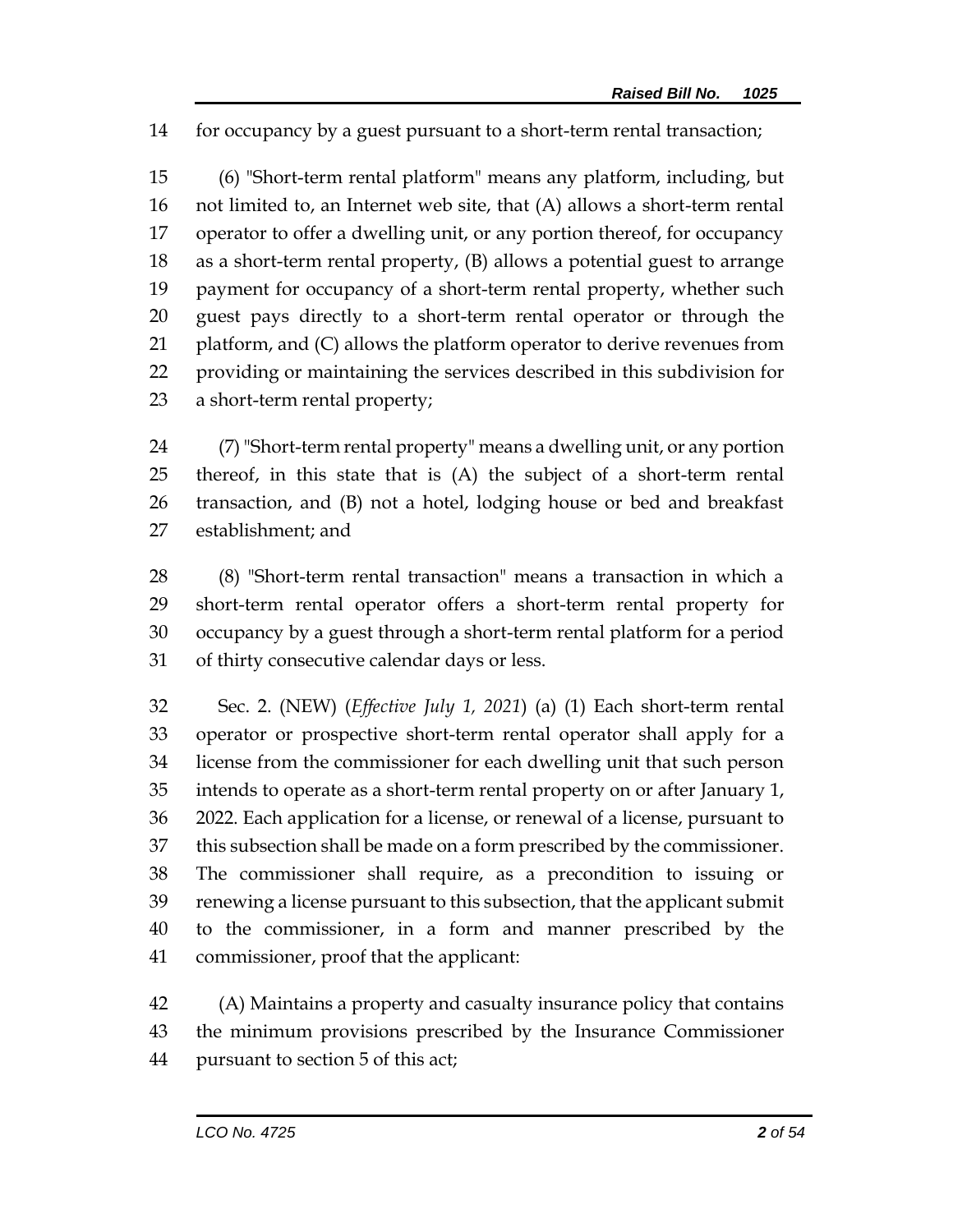(B) Provided all notices required by section 3 of this act; and

- (C) In the case of an application for renewal of a license under this subsection:
- (i) Maintained the insurance coverage described in subparagraph (A) of this subdivision during the two years immediately preceding;
- (ii) Paid any and all sales and use taxes due and payable to this state, and any and all taxes due and payable to a municipality pursuant to section 6 of this act, during the two years immediately preceding;
- (iii) Provided all notices required by section 3 of this act; and
- (iv) Complied with the provisions of any ordinance enacted pursuant to section 7 of this act during the two years immediately preceding.
- (2) Each license issued by the commissioner pursuant to this subsection shall expire two years after its issuance. The commissioner may refuse to issue or renew, or may suspend or revoke, any license required by this section if the applicant for such license or renewal engages in any conduct prohibited by this section.
- (3) Not later than fifteen days after the commissioner issues or renews a license pursuant to this subsection, the commissioner shall send a notice, in a form and manner prescribed by the commissioner, to the Commissioner of Revenue Services disclosing:
- (A) The name of the applicant for such license or renewal; and
- (B) The address of the licensed short-term rental property.
- (b) If the commissioner refuses to issue or renew, or suspends or revokes, a license pursuant to subsection (a) of this section, the commissioner shall notify the applicant or short-term rental operator, as applicable, of such decision, the grounds for such decision and of such applicant's or short-term rental operator's right to request a hearing not later than ten days after the date on which the commissioner issued such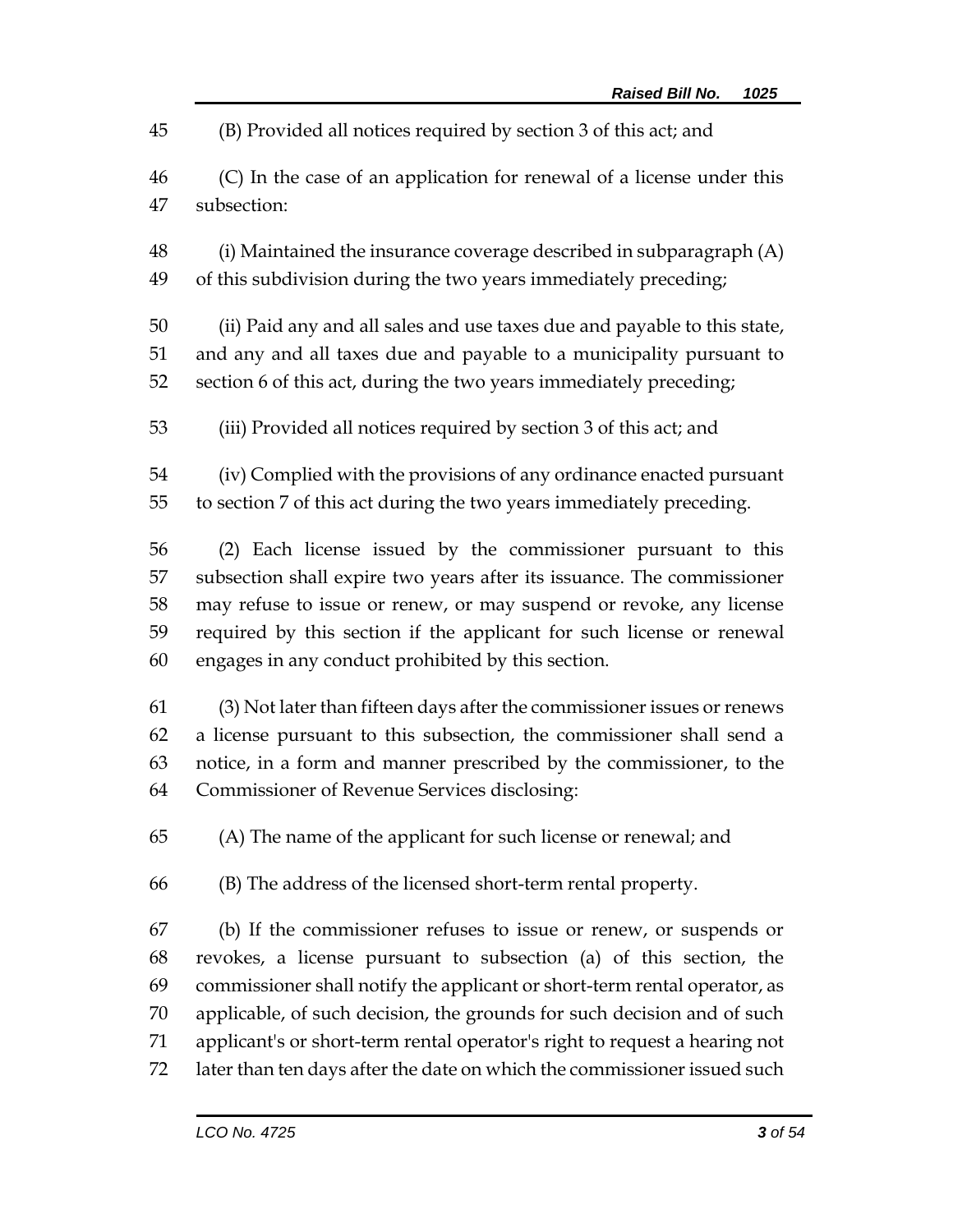notice to such applicant. If the applicant or short-term rental operator requests a hearing within such ten-day period, the commissioner shall conduct a hearing concerning such refusal, suspension or revocation in accordance with the provisions of chapter 54 of the general statutes concerning contested cases. The applicant or short-term rental operator may appeal therefrom in accordance with the provisions of section 4- 183 of the general statutes.

 (c) The Attorney General, at the request of the commissioner, is authorized to apply in the name of this state to the Superior Court for an order temporarily or permanently restraining and enjoining any short-term rental operator from operating in violation of any provision of sections 1 to 4, inclusive, of this act.

 Sec. 3. (NEW) (*Effective July 1, 2021*) Not later than the day that an applicant files an application with the commissioner pursuant to section 2 of this act, the applicant shall send a notice, in a form and manner prescribed by the commissioner, to the owner, lessor or sublessor of the dwelling unit or short-term rental property that is the subject of such application, and all owners, lessors, lessees, sublessors and sublessees of abutting and adjacent dwelling units, disclosing:

(1) The name of such applicant;

 (2) The address of such dwelling unit or short-term rental property; and

(3) That such applicant has filed, or intends to file, such application.

 Sec. 4. (NEW) (*Effective July 1, 2021*) The commissioner may adopt regulations, in accordance with the provisions of chapter 54 of the general statutes, to implement the provisions of sections 1 to 3, inclusive, of this act.

 Sec. 5. (NEW) (*Effective July 1, 2021*) The Insurance Commissioner shall adopt regulations, in accordance with the provisions of chapter 54 of the general statutes, prescribing the minimum provisions to be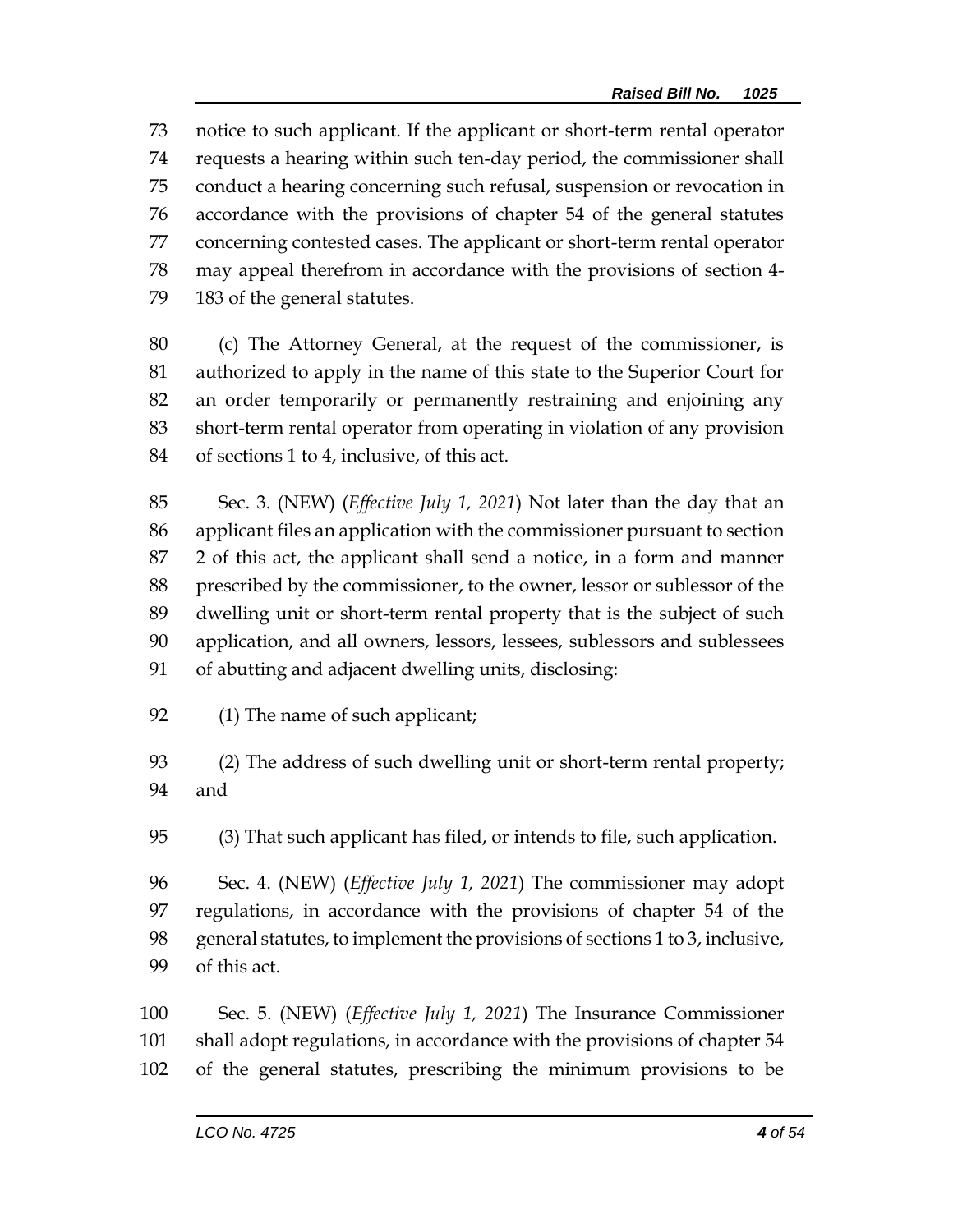included in each property and casualty policy issued on or after the effective date of such regulations covering a short-term rental property, as defined in section 1 of this act. Such policy shall include liability coverage of not less than one million dollars against claims for bodily injury or death and property damage.

 Sec. 6. (NEW) (*Effective July 1, 2021*) Any municipality may, by vote of its legislative body or, in a municipality where the legislative body is a town meeting, by vote of the board of selectmen, levy a tax on each short-term rental operator operating one or more short-term rental properties, as both terms are defined in section 1 of this act, within such municipality, provided such tax shall not exceed an amount that is equal to six per cent of such short-term rental operator's income from all short- term rental transactions, as defined in section 1 of this act, concerning such short-term rental properties during the tax year for which such tax is levied.

 Sec. 7. (NEW) (*Effective July 1, 2021*) Any municipality may, by vote of its legislative body or, in a municipality where the legislative body is a town meeting, by vote of the board of selectmen, limit the number of days that guests may occupy a short-term rental property during a calendar year. For the purposes of this section, "guest" and "short-term rental property" have the same meaning as provided in section 1 of this act.

 Sec. 8. Section 12-407 of the general statutes is repealed and the following is substituted in lieu thereof (*Effective July 1, 2021, and applicable to sales occurring on or after July 1, 2021*):

(a) Whenever used in this chapter:

 (1) "Person" means and includes any individual, firm, copartnership, 130 joint venture, association, association of persons however formed, social club, fraternal organization, corporation, limited liability company, foreign municipal electric utility as defined in section 12-59, estate, trust, fiduciary, receiver, trustee, syndicate, the United States, this state or any political subdivision thereof or any group or combination acting as a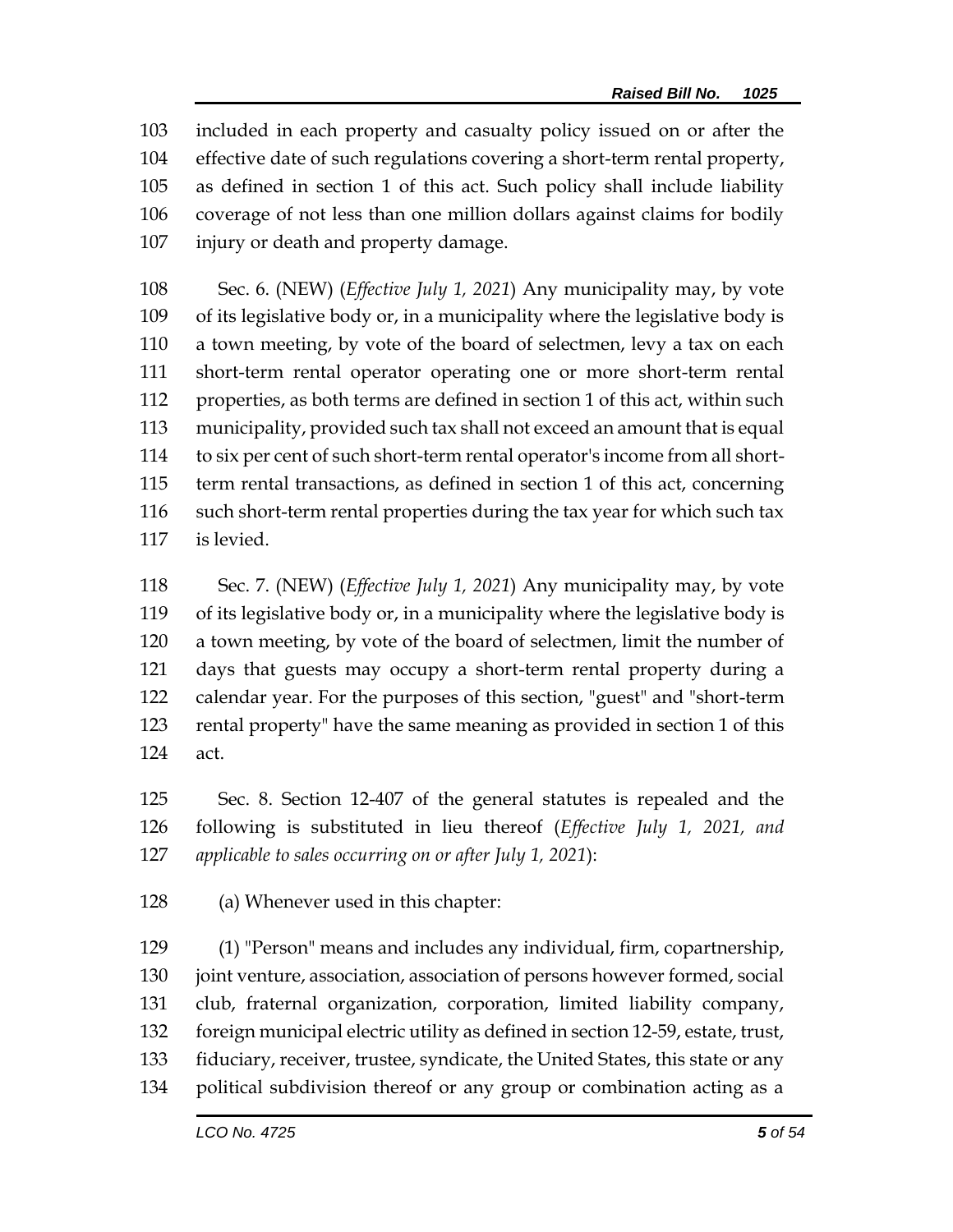unit, and any other individual or officer acting under the authority of any court in this state.

(2) "Sale" and "selling" mean and include:

 (A) Any transfer of title, exchange or barter, conditional or otherwise, in any manner or by any means whatsoever, of tangible personal property for a consideration;

 (B) Any withdrawal, except a withdrawal pursuant to a transaction in foreign or interstate commerce, of tangible personal property from the place where it is located for delivery to a point in this state for the purpose of the transfer of title, exchange or barter, conditional or otherwise, in any manner or by any means whatsoever, of the property for a consideration;

 (C) The producing, fabricating, processing, printing or imprinting of tangible personal property for a consideration for consumers who furnish either directly or indirectly the materials used in the producing, fabricating, processing, printing or imprinting, including, but not limited to, sign construction, photofinishing, duplicating and photocopying;

 (D) The furnishing and distributing of tangible personal property for a consideration by social clubs and fraternal organizations to their members or others;

 (E) The furnishing, preparing, or serving for a consideration of food, meals or drinks;

 (F) A transaction whereby the possession of property is transferred but the seller retains the title as security for the payment of the price;

 (G) A transfer for a consideration of the title of tangible personal property which has been produced, fabricated or printed to the special order of the customer, or of any publication, including, but not limited to, sign construction, photofinishing, duplicating and photocopying;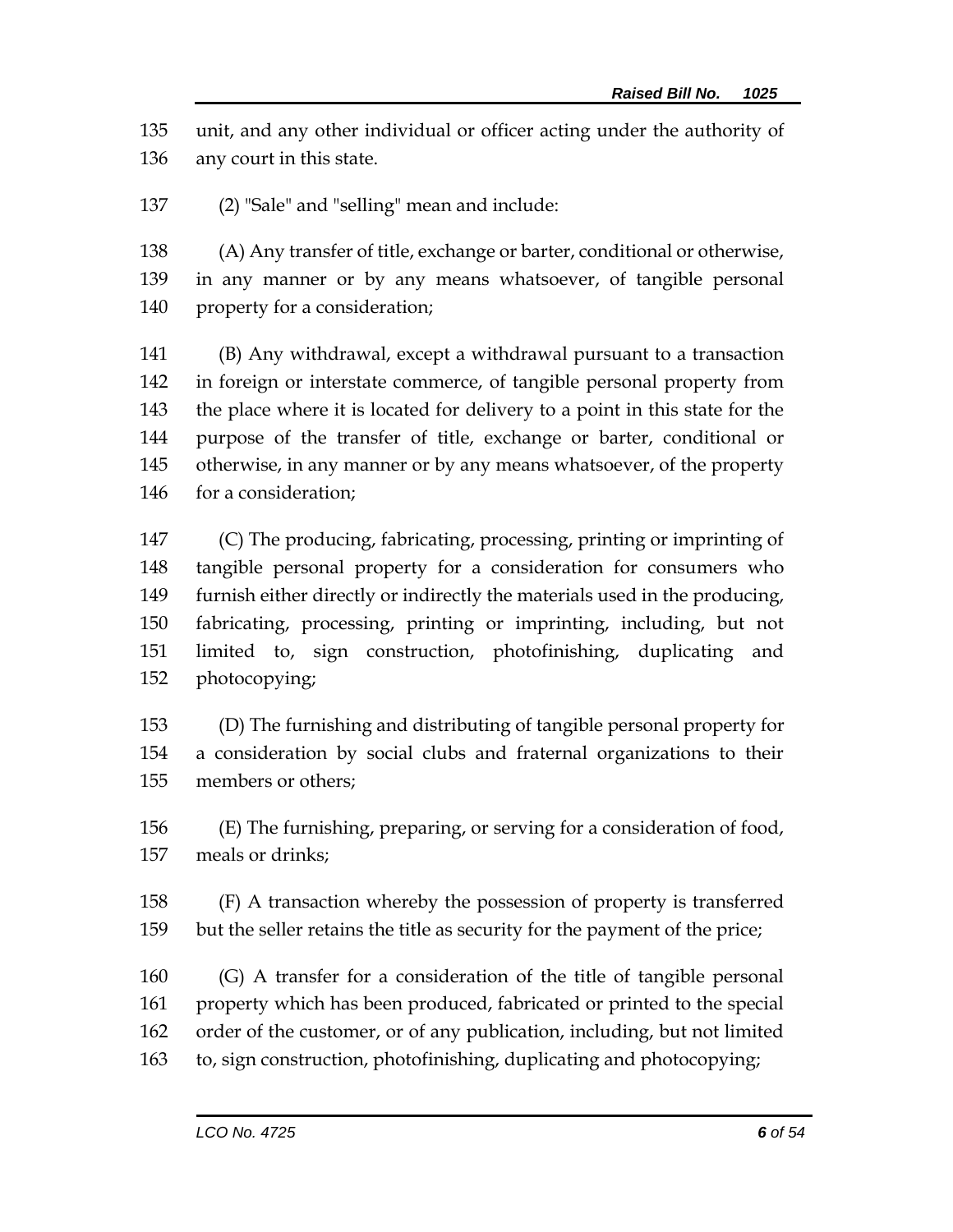(H) A transfer for a consideration of the occupancy of any room or rooms in a hotel, lodging house, **[**or**]** bed and breakfast establishment or 166 short-term rental property for a period of thirty consecutive calendar days or less;

 (I) The rendering of certain services, as defined in subdivision (37) of this subsection, for a consideration, exclusive of such services rendered by an employee for the employer;

 (J) The leasing or rental of tangible personal property of any kind whatsoever, including, but not limited to, motor vehicles, linen or towels, machinery or apparatus, office equipment and data processing equipment, provided for purposes of this subdivision and the application of sales and use tax to contracts of lease or rental of tangible personal property, the leasing or rental of any motion picture film by 177 the owner or operator of a motion picture theater for purposes of display at such theater shall not constitute a sale within the meaning of this subsection;

 (K) The rendering of telecommunications service, as defined in subdivision (26) of this subsection, for a consideration on or after January 1, 1990, exclusive of any such service rendered by an employee for the employer of such employee, subject to the provisions related to telecommunications service in accordance with section 12-407a;

 (L) (i) The rendering of community antenna television service, as defined in subdivision (27) of this subsection, for a consideration on or after January 1, 1990, exclusive of any such service rendered by an employee for the employer of such employee. For purposes of this chapter, "community antenna television service" includes service provided by a holder of a certificate of cable franchise authority pursuant to section 16-331p, and service provided by a community antenna television company issued a certificate of video franchise authority pursuant to section 16-331e for any service area in which it was not certified to provide community antenna television service pursuant to section 16-331 on or before October 1, 2007;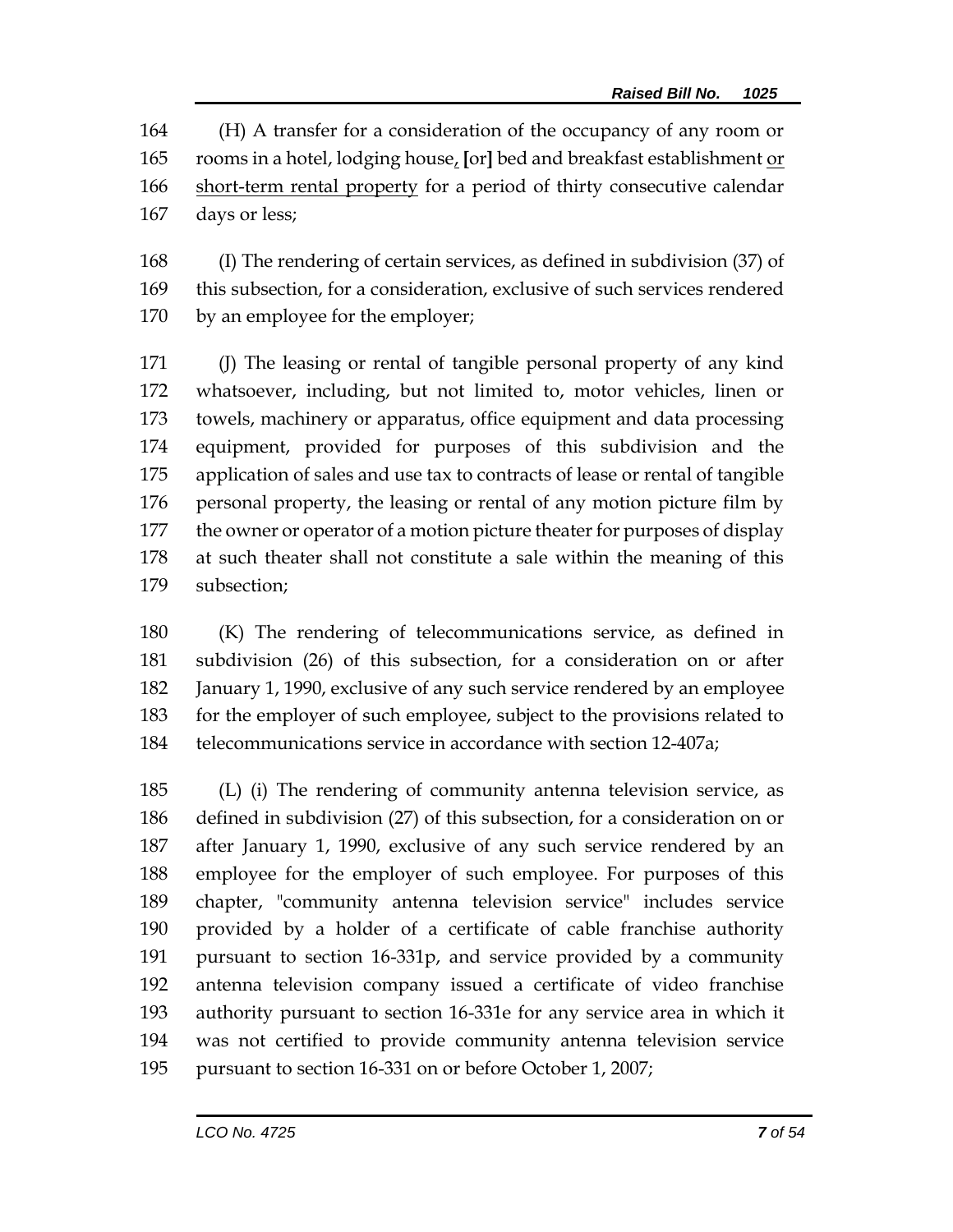(ii) The rendering of certified competitive video service, as defined in subdivision (38) of this subsection, for consideration on or after October 1, 2007, exclusive of any such service rendered by an employee for the employer of such employee;

 (M) The transfer for consideration of space or the right to use any space for the purpose of storage or mooring of any noncommercial vessel, exclusive of dry or wet storage or mooring of such vessel during the period commencing on the first day of October in any year to and including the thirty-first day of May of the next succeeding year;

 (N) The sale for consideration of naming rights to any place of amusement, entertainment or recreation within the meaning of subdivision (3) of section 12-540;

 (O) The transfer for consideration of a prepaid telephone calling service, as defined in subdivision (34) of this subsection, and the recharge of a prepaid telephone calling service, provided, if the sale or recharge of a prepaid telephone calling service does not take place at the retailer's place of business and an item is shipped by the retailer to the customer, the sale or recharge shall be deemed to take place at the customer's shipping address, but, if such sale or recharge does not take place at the retailer's place of business and no item is shipped by the retailer to the customer, the sale or recharge shall be deemed to take place at the customer's billing address or the location associated with the customer's mobile telephone number; and

 (P) The furnishing by any person, for a consideration, of space for storage of tangible personal property when such person is engaged in the business of furnishing such space, but "sale" and "selling" do not mean or include the furnishing of space which is used by a person for residential purposes. As used in this subparagraph, "space for storage" means secure areas, such as rooms, units, compartments or containers, whether accessible from outside or from within a building, that are designated for the use of a customer, where the customer can store and retrieve property, including self-storage units, mini-storage units and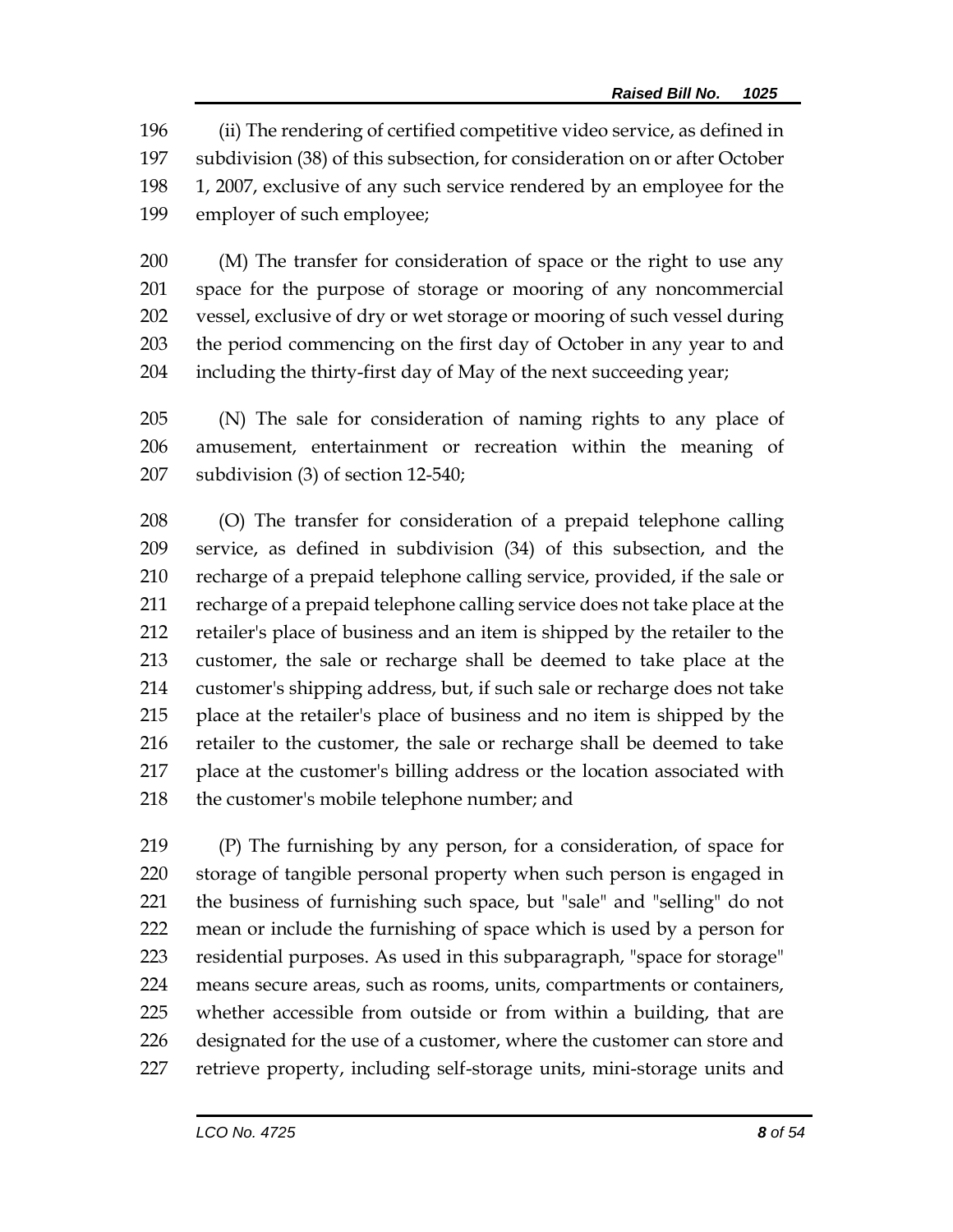228 areas by any other name to which the customer has either unlimited free access or free access within reasonable business hours or upon reasonable notice to the service provider to add or remove property, but does not mean the rental of an entire building, such as a warehouse. For purposes of this subparagraph, furnishing space for storage shall not include general warehousing and storage, where the warehouse typically handles, stores and retrieves a customer's property using the warehouse's staff and equipment and does not allow the customer free access to the storage space and shall not include accepting specific items of property for storage, such as clothing at a dry cleaning establishment or golf bags at a golf club.

 (3) (A) "Retail sale" or "sale at retail" means and includes a sale for any purpose other than resale in the regular course of business of tangible personal property or a transfer for a consideration of the occupancy of any room or rooms in a hotel, lodging house, **[**or**]** bed and breakfast establishment or short-term rental property for a period of thirty consecutive calendar days or less, or the rendering of any service described in subdivision (2) of this subsection. The delivery in this state of tangible personal property by an owner or former owner thereof or by a factor, if the delivery is to a consumer pursuant to a retail sale made by a retailer not engaged in business in this state, is a retail sale in this state by the person making the delivery. Such person shall include the retail selling price of the property in such person's gross receipts.

 (B) "Retail sale" or "sale at retail" does not include any sale of any tangible personal property, where, no later than one hundred twenty days after the original sale, the original purchaser sells or becomes contractually obligated to sell such property to a retailer who is contractually obligated to lease such property back to such original 256 purchaser in a lease that is taxable under this chapter or the sale of such property by the original purchaser to the retailer who is contractually obligated to lease such property back to such original purchaser in a lease that is taxable under this chapter. If the original purchaser has paid sales or use tax on the original sale of such property to the original purchaser, such original purchaser may (i) claim a refund of such tax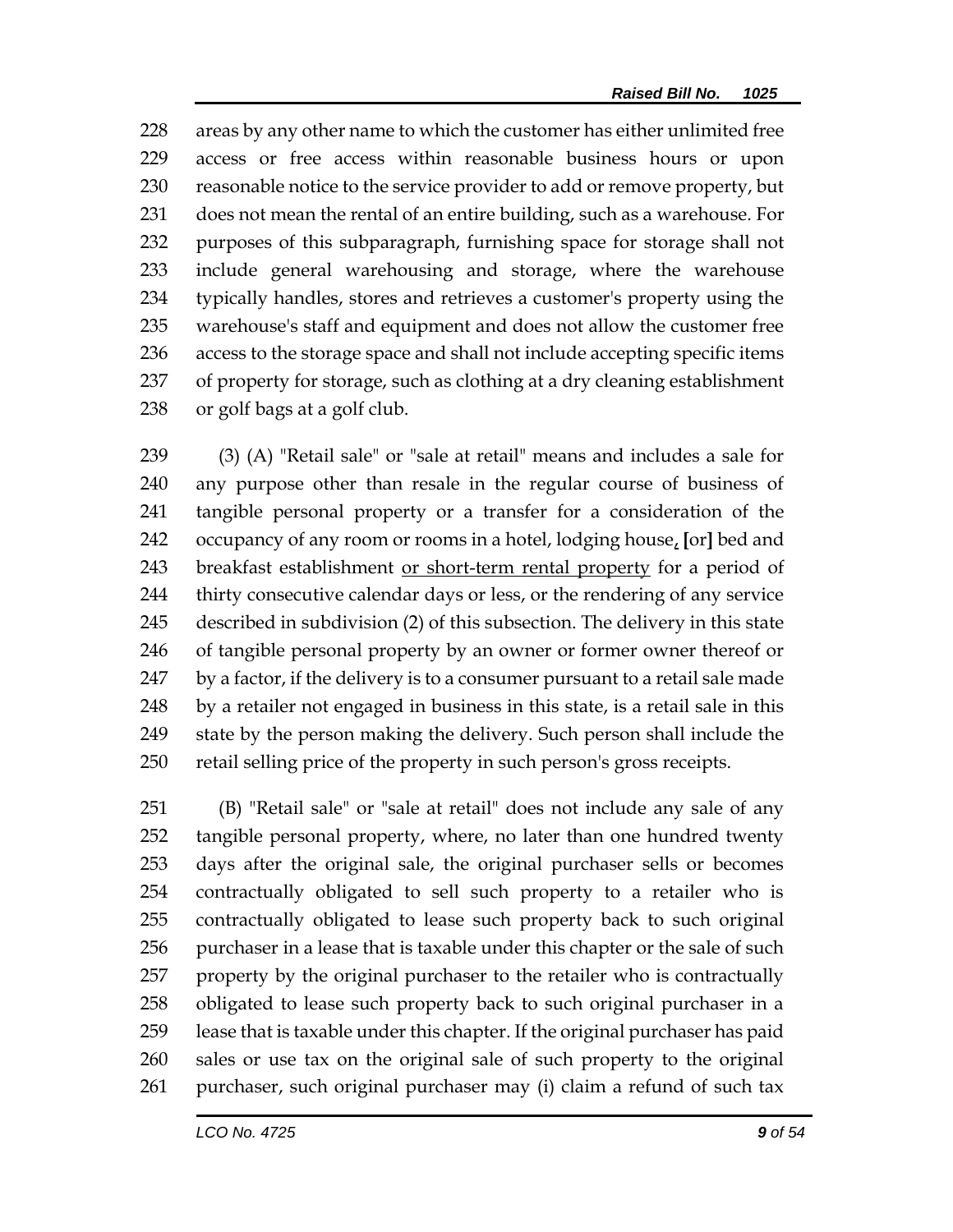under the provisions of section 12-425, upon presentation of proof satisfactory to the commissioner that the mutual contractual obligations described in this subparagraph were undertaken no later than one hundred twenty days after the original sale and that such tax was paid to the original retailer on the original sale and was remitted to the commissioner by such original retailer or by such original purchaser, or (ii) issue at the time of such original sale or no later than one hundred twenty days thereafter a certificate, in the form prescribed by the commissioner, to the original retailer certifying that the mutual contractual obligations described in this subparagraph have been undertaken. If such certificate is issued to the original retailer at the time of the original sale, no tax on the original sale shall be collected by the original retailer from the original purchaser. If the certificate is issued after the time of the original sale but no later than one hundred twenty days thereafter, the original retailer shall refund to the original purchaser the tax collected on the original sale and, if the original retailer has previously remitted the tax to the commissioner, the original retailer may either treat the amount so refunded as a credit against the tax due on the return next filed under this chapter, or claim a refund under section 12-425. If such certificate is issued no later than one hundred twenty days after the time of the original sale but the tangible personal property originally purchased is not, in fact, subsequently leased by the original purchaser, such original purchaser shall be liable for and be required to pay the tax due on the original sale.

 (4) "Storage" includes any keeping or retention in this state for any purpose except sale in the regular course of business or subsequent use 288 solely outside this state of tangible personal property purchased from a retailer.

 (5) "Use" includes the exercise of any right or power over tangible personal property incident to the ownership of that property, except that it does not include the sale of that property in the regular course of business.

(6) "Storage" and "use" do not include (A) keeping, retaining or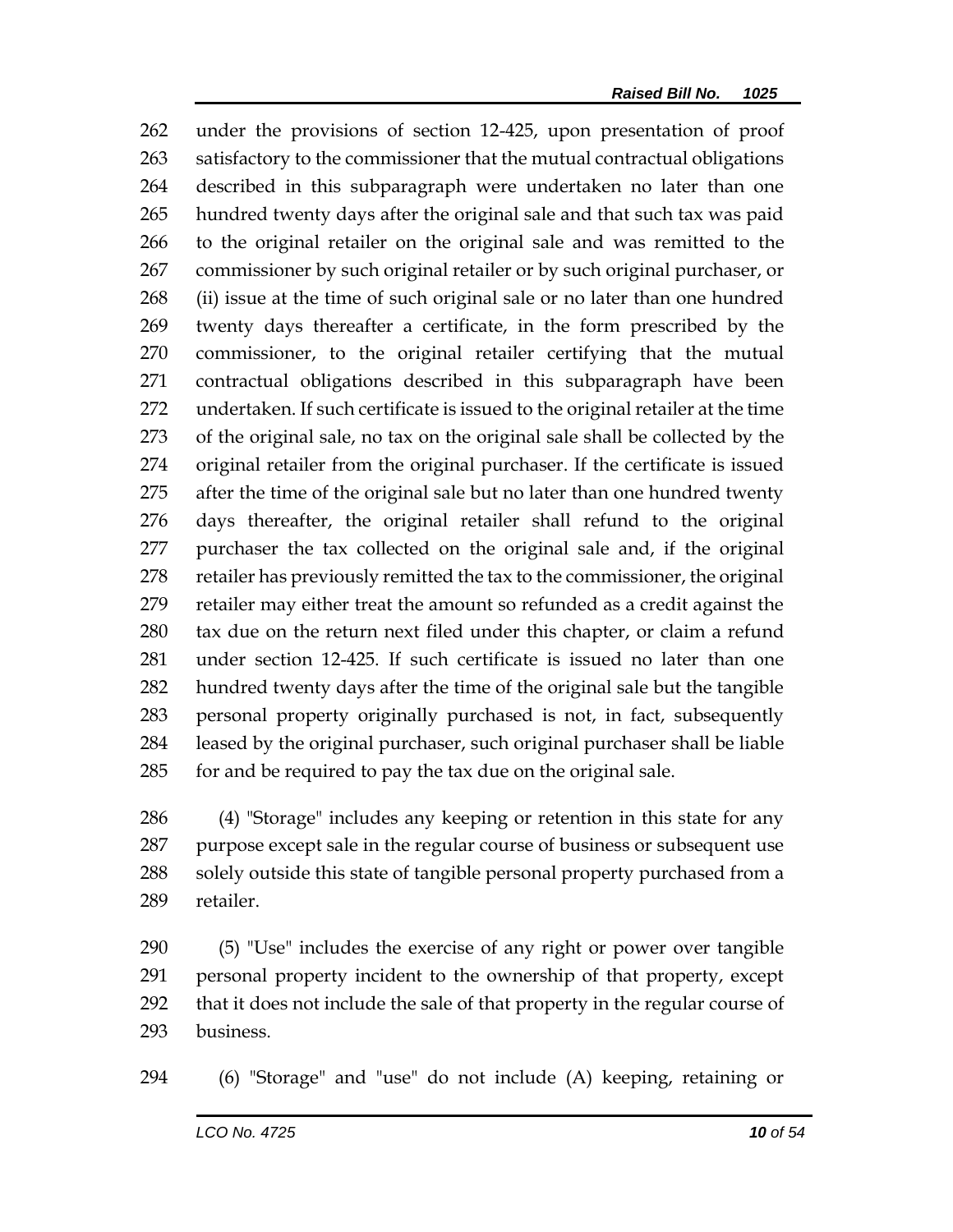exercising any right or power over tangible personal property shipped or brought into this state for the purpose of subsequently transporting it outside the state for use thereafter solely outside the state, or for the purpose of being processed, fabricated or manufactured into, attached to or incorporated into, other tangible personal property to be transported outside the state and thereafter used solely outside the state, or (B) keeping, retaining or exercising any right or power over tangible personal property acquired by the customer of a commercial printer while such property is located at the premises of the commercial printer in this state pursuant to a contract with such printer for printing and distribution of printed material if the commercial printer could have acquired such property without application of tax under this chapter.

 (7) "Purchase" and "purchasing" means and includes: (A) Any transfer, exchange or barter, conditional or otherwise, in any manner or by any means whatsoever, of tangible personal property or of the occupancy of any room or rooms in a hotel, lodging house, **[**or**]** bed and breakfast establishment or short-term rental property for a period of thirty consecutive calendar days or less for a consideration; (B) a transaction whereby the possession of property is transferred but the seller retains the title as security for the payment of the price; (C) a transfer for a consideration of tangible personal property which has been produced, fabricated or printed to the special order of the customer, or of any publication; (D) when performed outside this state or when the customer gives a resale certificate pursuant to section 12- 410, the producing, fabricating, processing, printing or imprinting of tangible personal property for a consideration for consumers who furnish either directly or indirectly the materials used in the producing, fabricating, processing, printing or imprinting; (E) the acceptance or receipt of any service described in any of the subparagraphs of subdivision (2) of this subsection; (F) any leasing or rental of tangible personal property. Wherever in this chapter reference is made to the purchase or purchasing of tangible personal property, it shall be construed to include purchases as described in this subsection.

(8) (A) "Sales price" means the total amount for which tangible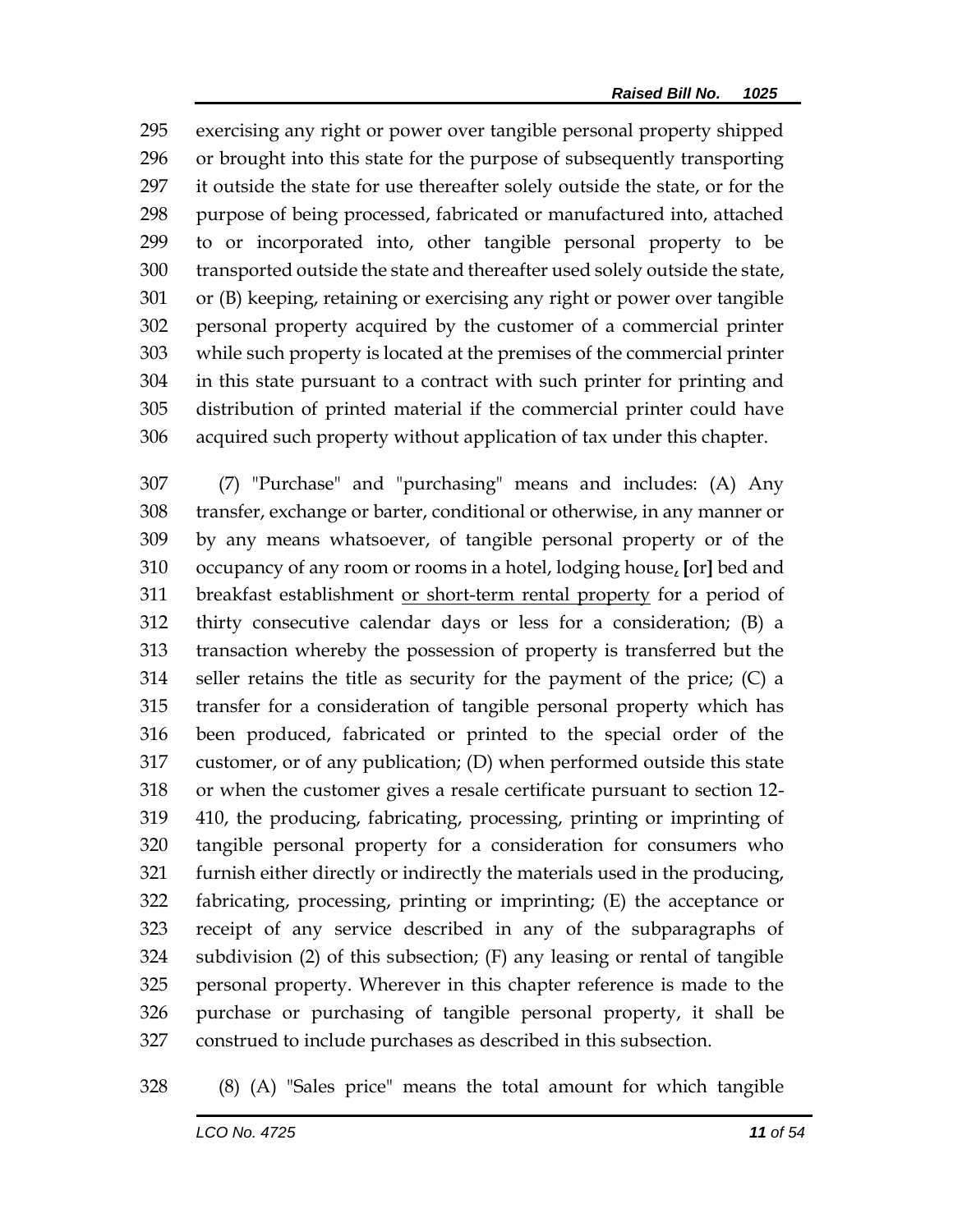personal property is sold by a retailer, the total amount of rent for which occupancy of a room is transferred by an operator, the total amount for which any service described in subdivision (2) of this subsection is rendered by a retailer or the total amount of payment or periodic payments for which tangible personal property is leased by a retailer, valued in money, whether paid in money or otherwise, which amount is due and owing to the retailer or operator and, subject to the provisions 336 of subdivision (1) of section 12-408, as amended by this act, whether or not actually received by the retailer or operator, without any deduction on account of any of the following: (i) The cost of the property sold; (ii) the cost of materials used, labor or service cost, interest charged, losses or any other expenses; (iii) for any sale occurring on or after July 1, 1993, any charges by the retailer to the purchaser for shipping or delivery, notwithstanding whether such charges are separately stated in a written contract, or on a bill or invoice rendered to such purchaser or whether such shipping or delivery is provided by the retailer or a third party. The provisions of subparagraph (A) (iii) of this subdivision shall not apply to any item exempt from taxation pursuant to section 12-412. Such total amount includes any services that are a part of the sale; except as 348 otherwise provided in subparagraph  $(B)(v)$  or  $(B)(vi)$  of this subdivision, any amount for which credit is given to the purchaser by the retailer, and all compensation and all employment-related expenses, whether or not separately stated, paid to or on behalf of employees of a retailer of any service described in subdivision (2) of this subsection.

 (B) "Sales price" does not include any of the following: (i) Cash discounts allowed and taken on sales; (ii) any portion of the amount charged for property returned by purchasers, which upon rescission of the contract of sale is refunded either in cash or credit, provided the property is returned within ninety days from the date of purchase; (iii) the amount of any tax, not including any manufacturers' or importers' excise tax, imposed by the United States upon or with respect to retail sales whether imposed upon the retailer or the purchaser; (iv) the amount charged for labor rendered in installing or applying the property sold, provided such charge is separately stated and exclusive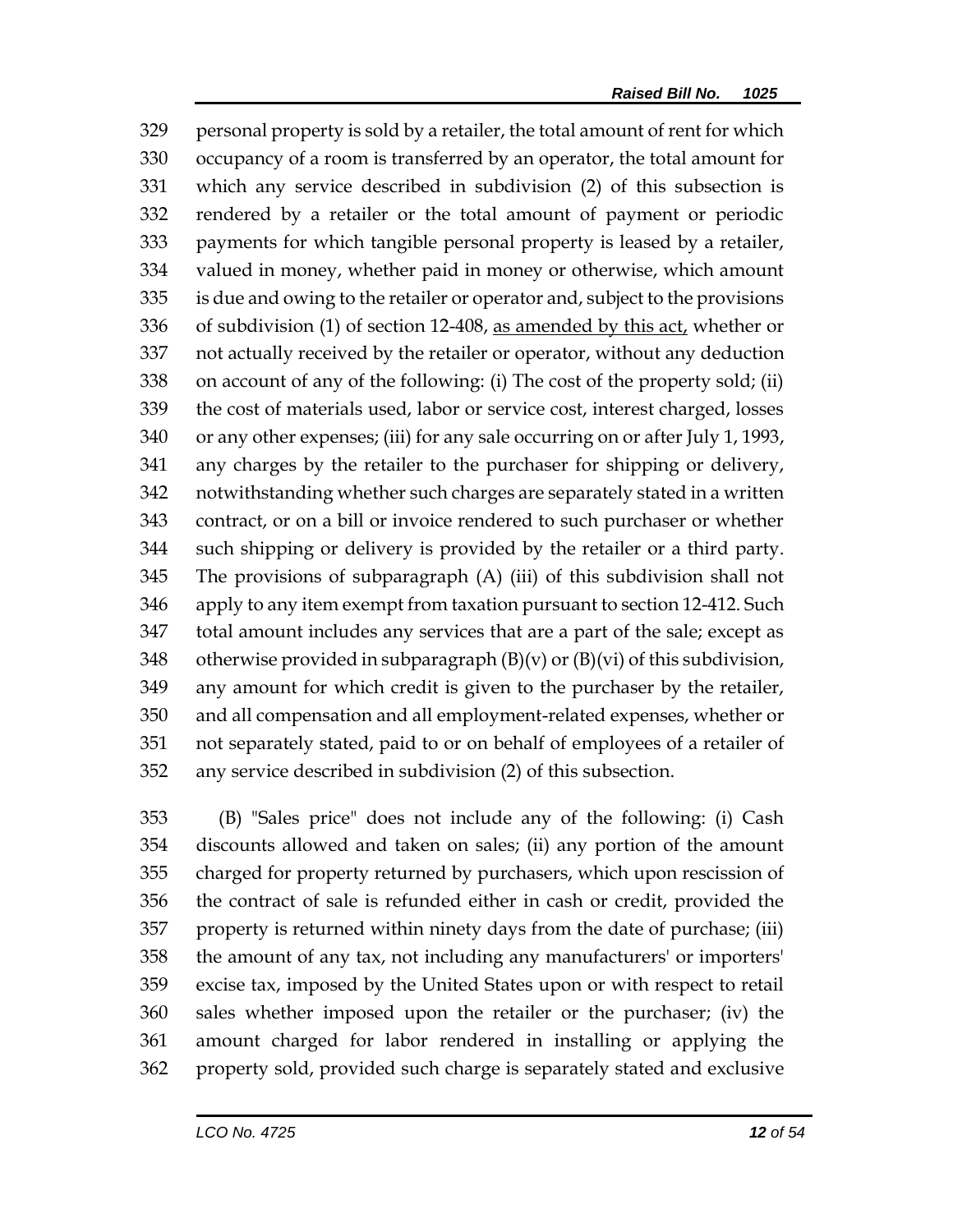of such charge for any service rendered within the purview of subparagraph (I) of subdivision (37) of this subsection; (v) unless the provisions of subdivision (4) of section 12-430 or of section 12-430a are applicable, any amount for which credit is given to the purchaser by the retailer, provided such credit is given solely for property of the same kind accepted in part payment by the retailer and intended by the retailer to be resold; (vi) the full face value of any coupon used by a purchaser to reduce the price paid to a retailer for an item of tangible personal property, whether or not the retailer will be reimbursed for such coupon, in whole or in part, by the manufacturer of the item of tangible personal property or by a third party; (vii) the amount charged for separately stated compensation, fringe benefits, workers' compensation and payroll taxes or assessments paid to or on behalf of employees of a retailer who has contracted to manage a service recipient's property or business premises and renders management services described in subparagraph (I) or (J) of subdivision (37) of this subsection, provided, the employees perform such services solely for the service recipient at its property or business premises and "sales price" shall include the separately stated compensation, fringe benefits, workers' compensation and payroll taxes or assessments paid to or on behalf of any employee of the retailer who is an officer, director or owner of more than five per cent of the outstanding capital stock of the retailer. Determination whether an employee performs services solely for a service recipient at its property or business premises for purposes of this subdivision shall be made by reference to such employee's activities during the time period beginning on the later of the commencement of the management contract, the date of the employee's first employment by the retailer or the date which is six months immediately preceding the date of such determination; (viii) the amount charged for separately stated compensation, fringe benefits, workers' compensation and payroll taxes or assessments paid to or on behalf of (I) a leased employee, or (II) a worksite employee by a professional employer organization pursuant to a professional employer agreement. For purposes of this subparagraph, an employee shall be treated as a leased employee if the employee is provided to the client at the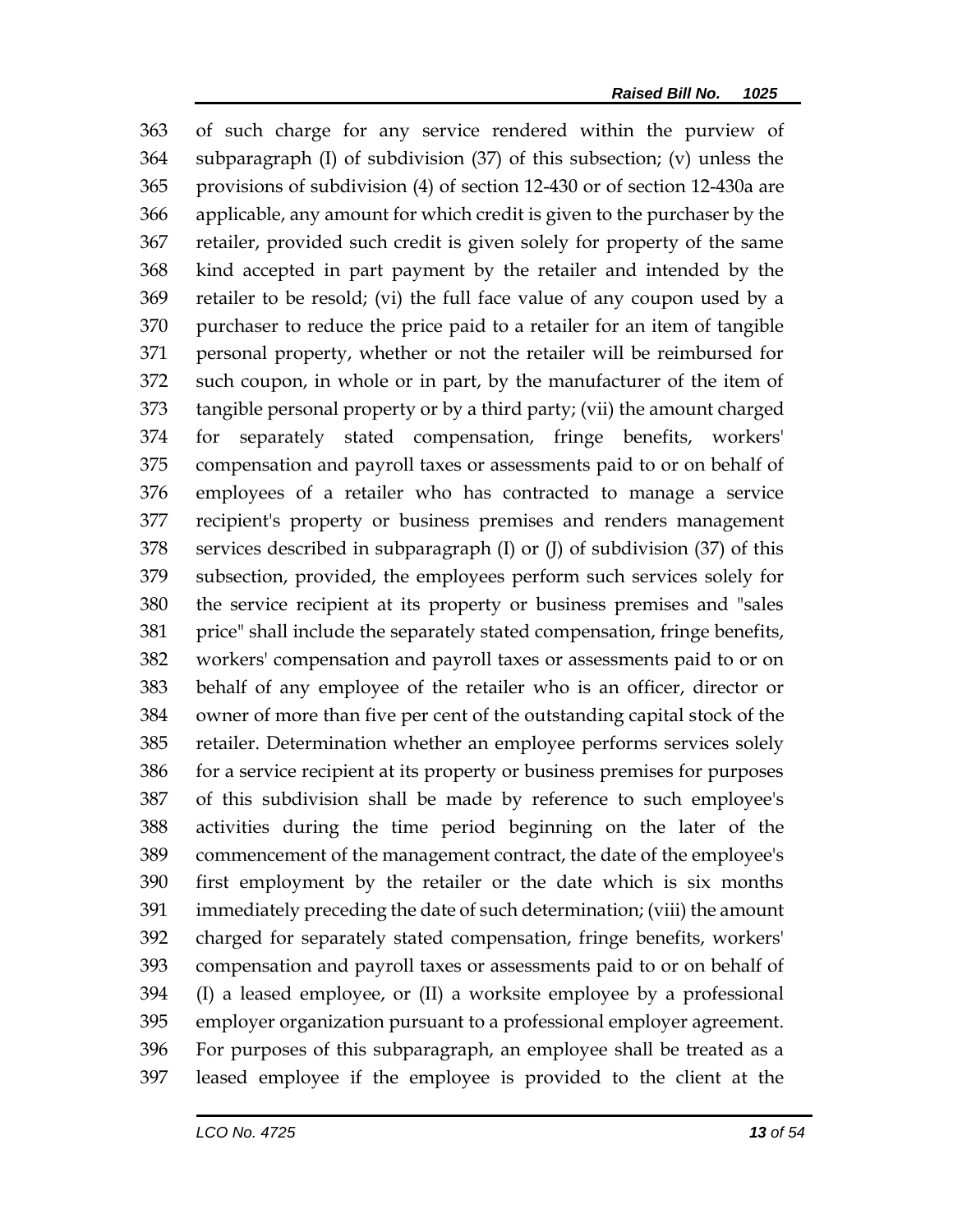commencement of an agreement with an employee leasing organization under which at least seventy-five per cent of the employees provided to the client at the commencement of such initial agreement qualify as leased employees pursuant to Section 414(n) of the Internal Revenue Code of 1986, or any subsequent corresponding internal revenue code of the United States, as from time to time amended, or the employee is added to the client's workforce by the employee leasing organization subsequent to the commencement of such initial agreement and qualifies as a leased employee pursuant to Section 414(n) of said Internal Revenue Code of 1986 without regard to subparagraph (B) of paragraph (2) thereof. A leased employee, or a worksite employee subject to a professional employer agreement, shall not include any employee who is hired by a temporary help service and assigned to support or supplement the workforce of a temporary help service's client; (ix) any amount received by a retailer from a purchaser as the battery deposit that is required to be paid under subsection (a) of section 22a-245h; the refund value of a beverage container that is required to be paid under subsection (a) of section 22a-244; or a deposit that is required by law to be paid by the purchaser to the retailer and that is required by law to be refunded to the purchaser by the retailer when the same or similar tangible personal property is delivered as required by law to the retailer by the purchaser, if such amount is separately stated on the bill or invoice rendered by the retailer to the purchaser; and (x) the amount charged for separately stated compensation, fringe benefits, workers' compensation and payroll taxes or assessments paid to a media payroll services company, as defined in this subsection.

 (9) (A) "Gross receipts" means the total amount of the sales price from retail sales of tangible personal property by a retailer, the total amount of the rent from transfers of occupancy of rooms by an operator, the total amount of the sales price from retail sales of any service described in subdivision (2) of this subsection by a retailer of services, or the total amount of payment or periodic payments from leases or rentals of tangible personal property by a retailer, valued in money, whether received in money or otherwise, which amount is due and owing to the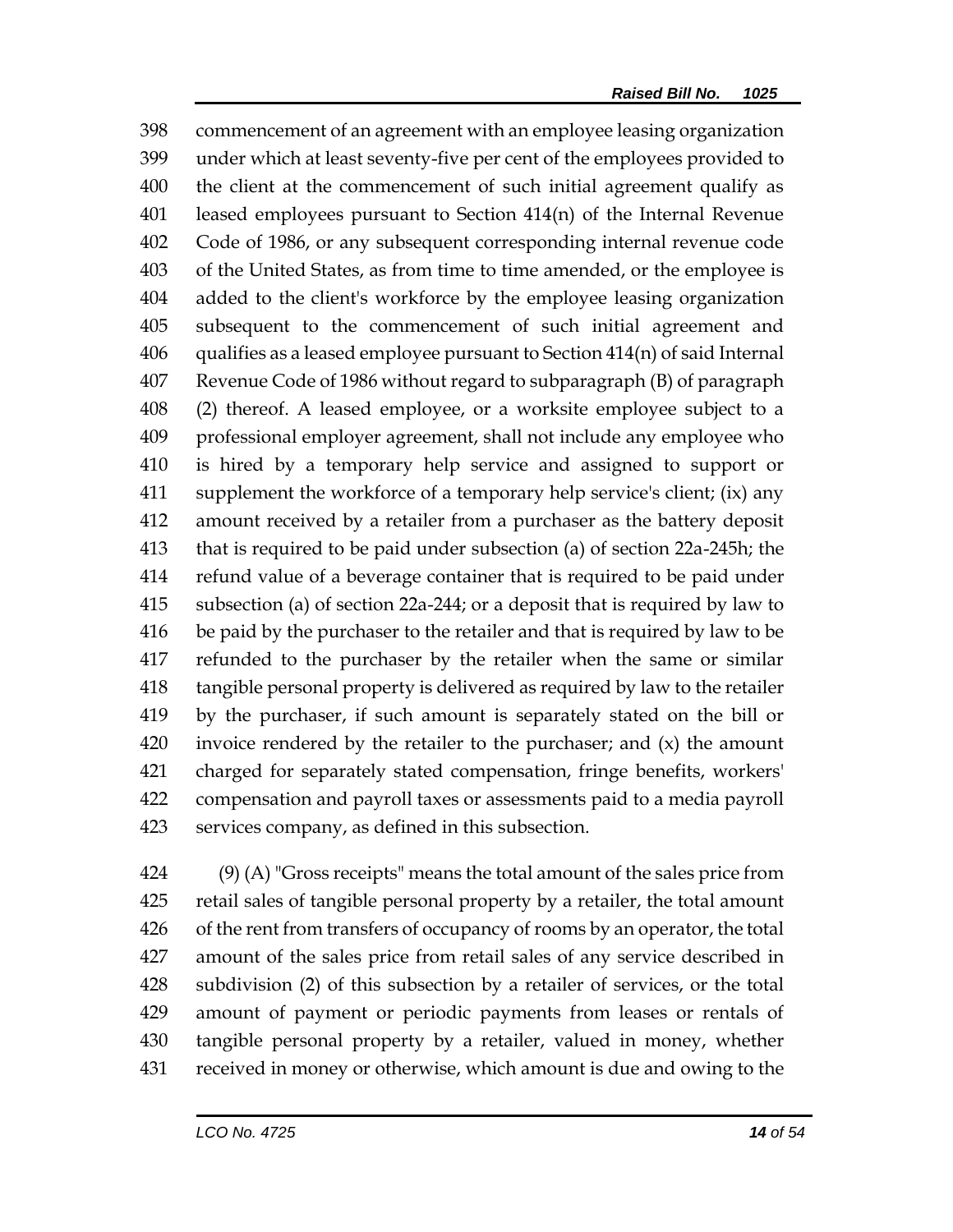retailer or operator and, subject to the provisions of subdivision (1) of section 12-408, as amended by this act, whether or not actually received by the retailer or operator, without any deduction on account of any of the following: (i) The cost of the property sold; however, in accordance with such regulations as the Commissioner of Revenue Services may prescribe, a deduction may be taken if the retailer has purchased property for some other purpose than resale, has reimbursed the retailer's vendor for tax which the vendor is required to pay to the state or has paid the use tax with respect to the property, and has resold the property prior to making any use of the property other than retention, demonstration or display while holding it for sale in the regular course of business. If such a deduction is taken by the retailer, no refund or credit will be allowed to the retailer's vendor with respect to the sale of the property; (ii) the cost of the materials used, labor or service cost, interest paid, losses or any other expense; (iii) for any sale occurring on or after July 1, 1993, except for any item exempt from taxation pursuant to section 12-412, any charges by the retailer to the purchaser for shipping or delivery, notwithstanding whether such charges are separately stated in the written contract, or on a bill or invoice rendered to such purchaser or whether such shipping or delivery is provided by the retailer or a third party. The total amount of the sales price includes any services that are a part of the sale; all receipts, cash, credits and property of any kind; except as otherwise provided in subparagraph (B)(v) or (B)(vi) of this subdivision, any amount for which credit is allowed by the retailer to the purchaser; and all compensation and all employment-related expenses, whether or not separately stated, paid to or on behalf of employees of a retailer of any service described in subdivision (2) of this subsection.

 (B) "Gross receipts" do not include any of the following: (i) Cash discounts allowed and taken on sales; (ii) any portion of the sales price of property returned by purchasers, which upon rescission of the contract of sale is refunded either in cash or credit, provided the property is returned within ninety days from the date of sale; (iii) the amount of any tax, not including any manufacturers' or importers'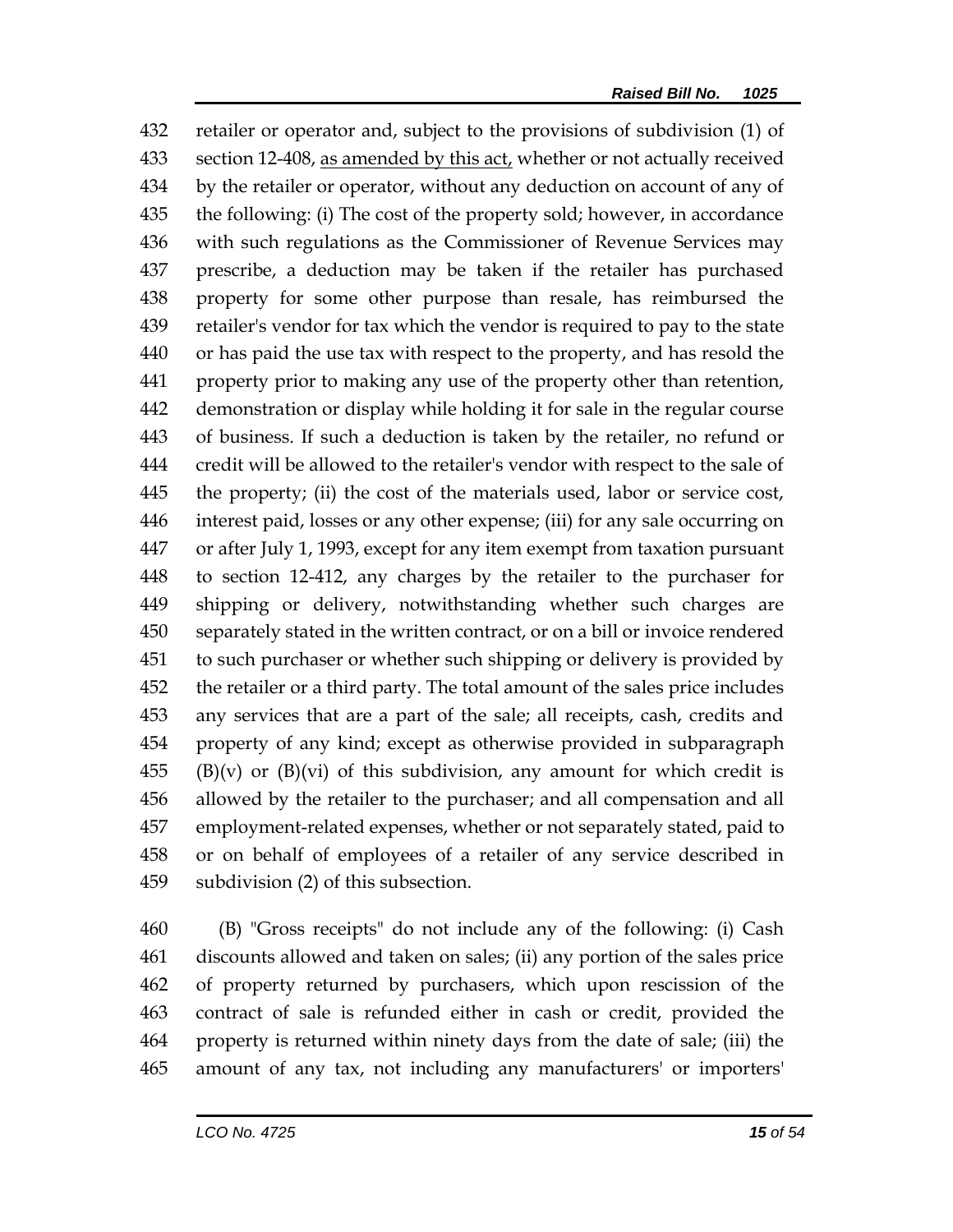excise tax, imposed by the United States upon or with respect to retail sales whether imposed upon the retailer or the purchaser; (iv) the amount charged for labor rendered in installing or applying the property sold, provided such charge is separately stated and exclusive of such charge for any service rendered within the purview of subparagraph (I) of subdivision (37) of this subsection; (v) unless the provisions of subdivision (4) of section 12-430 or of section 12-430a are applicable, any amount for which credit is given to the purchaser by the retailer, provided such credit is given solely for property of the same kind accepted in part payment by the retailer and intended by the retailer to be resold; (vi) the full face value of any coupon used by a purchaser to reduce the price paid to the retailer for an item of tangible personal property, whether or not the retailer will be reimbursed for such coupon, in whole or in part, by the manufacturer of the item of tangible personal property or by a third party; (vii) the amount charged for separately stated compensation, fringe benefits, workers' compensation and payroll taxes or assessments paid to or on behalf of employees of a retailer who has contracted to manage a service recipient's property or business premises and renders management services described in subparagraph (I) or (J) of subdivision (37) of this subsection, provided the employees perform such services solely for the service recipient at its property or business premises and "gross receipts" shall include the separately stated compensation, fringe benefits, workers' compensation and payroll taxes or assessments paid to or on behalf of any employee of the retailer who is an officer, director or owner of more than five per cent of the outstanding capital stock of the retailer. Determination whether an employee performs services solely for a service recipient at its property or business premises for purposes of this subdivision shall be made by reference to such employee's activities during the time period beginning on the later of the commencement of the management contract, the date of the employee's first employment by the retailer or the date which is six months immediately preceding the date of such determination; (viii) the amount charged for separately stated compensation, fringe benefits, workers' compensation and payroll taxes or assessments paid to or on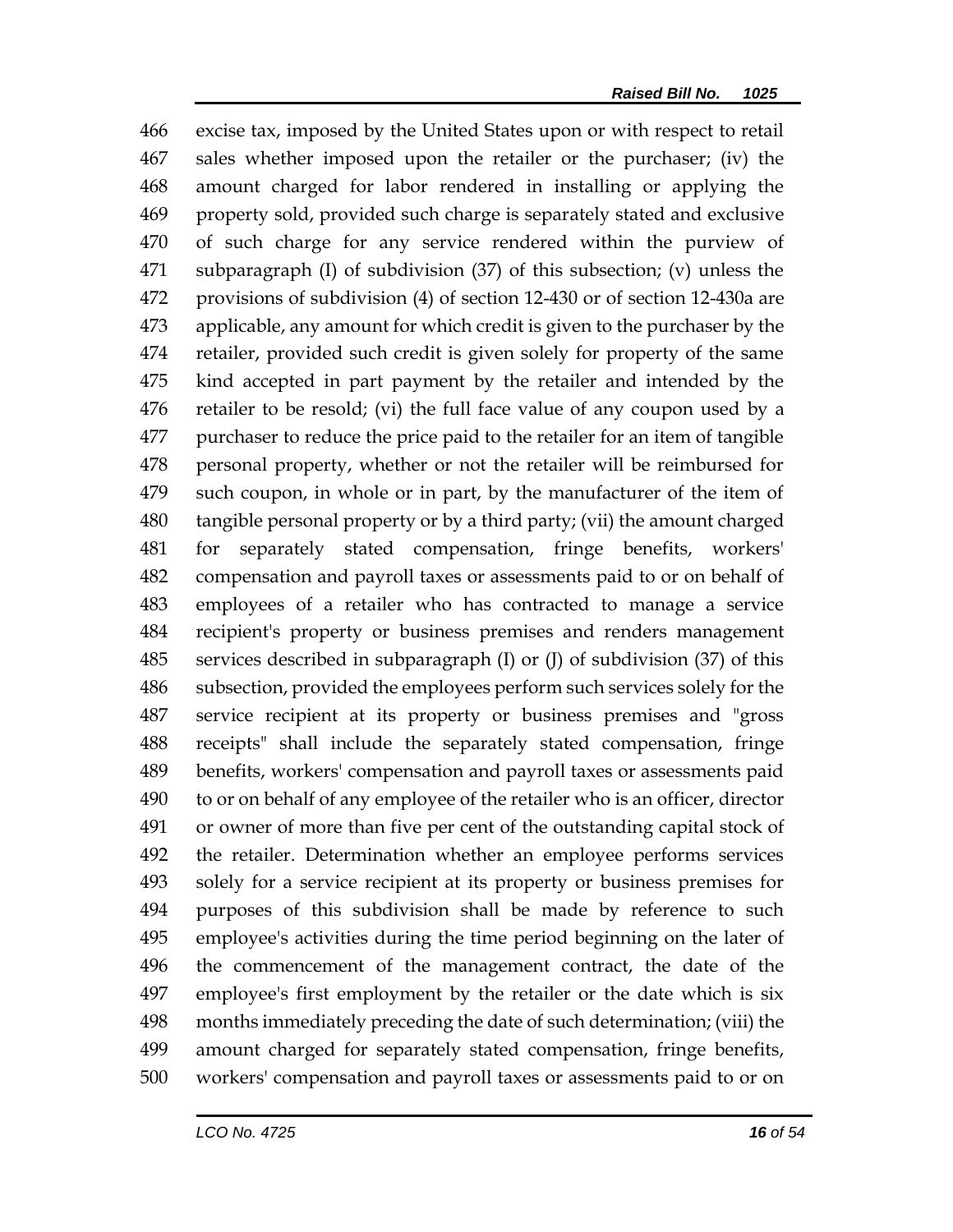behalf of (I) a leased employee, or (II) a worksite employee by a professional employer organization pursuant to a professional employer agreement. For purposes of this subparagraph, an employee shall be treated as a leased employee if the employee is provided to the client at the commencement of an agreement with an employee leasing organization under which at least seventy-five per cent of the employees provided to the client at the commencement of such initial agreement qualify as leased employees pursuant to Section 414(n) of the Internal Revenue Code of 1986, or any subsequent corresponding internal revenue code of the United States, as from time to time amended, or the employee is added to the client's workforce by the employee leasing organization subsequent to the commencement of such initial agreement and qualifies as a leased employee pursuant to Section 414(n) of said Internal Revenue Code of 1986 without regard to subparagraph (B) of paragraph (2) thereof. A leased employee, or a worksite employee subject to a professional employer agreement, shall not include any employee who is hired by a temporary help service and assigned to support or supplement the workforce of a temporary help service's client; (ix) the amount received by a retailer from a purchaser as the battery deposit that is required to be paid under subsection (a) of section 22a-256h; the refund value of a beverage container that is required to be paid under subsection (a) of section 22a-244 or a deposit that is required by law to be paid by the purchaser to the retailer and that is required by law to be refunded to the purchaser by the retailer when the same or similar tangible personal property is delivered as required by law to the retailer by the purchaser, if such amount is separately stated on the bill or invoice rendered by the retailer to the purchaser; and  $(x)$  the amount charged for separately stated compensation, fringe benefits, workers' compensation and payroll taxes or assessments paid to a media payroll services company, as defined in this subsection.

 (10) "Business" includes any activity engaged in by any person or caused to be engaged in by any person with the object of gain, benefit or advantage, either direct or indirect.

(11) "Seller" includes every person engaged in the business of selling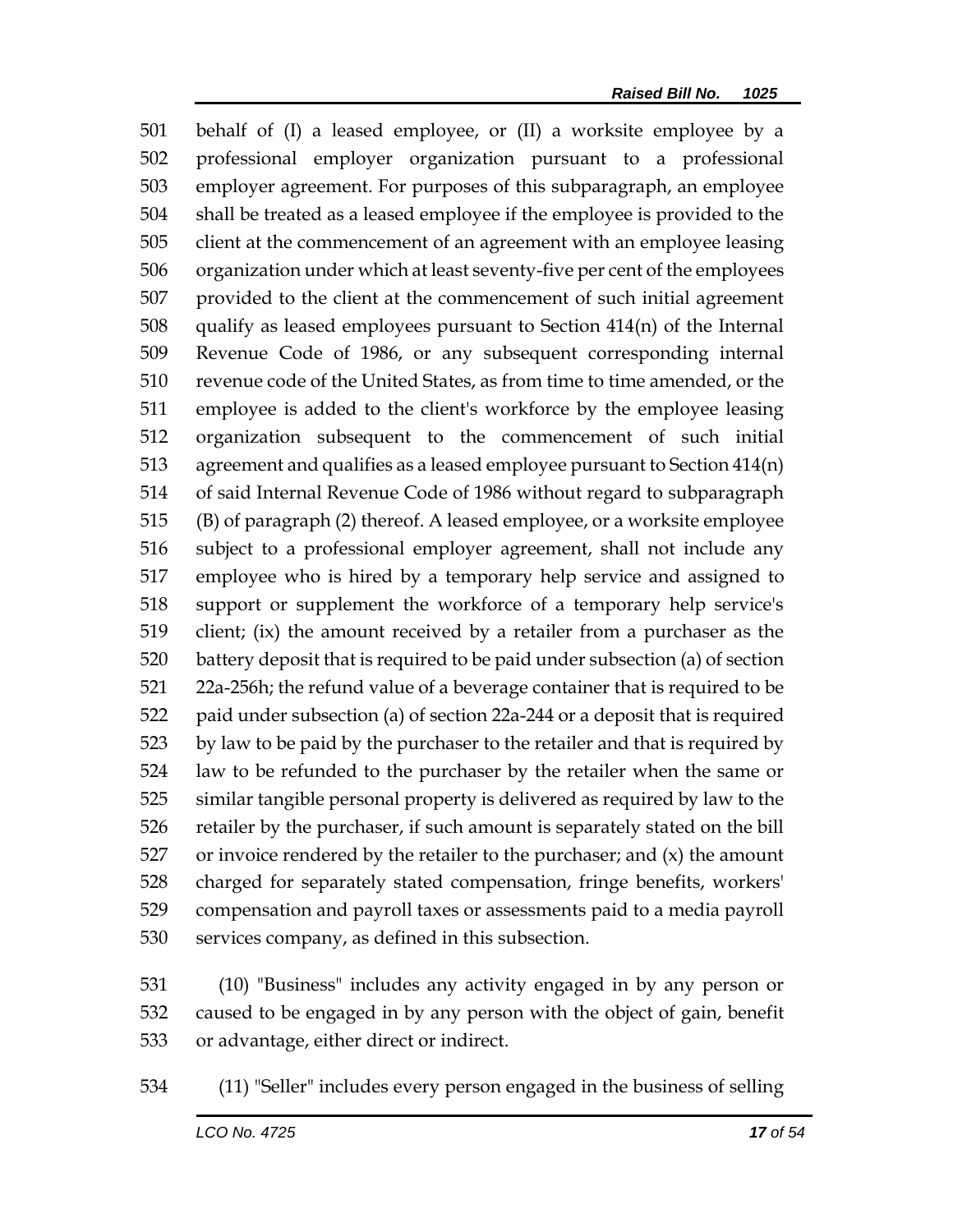tangible personal property or rendering any service described in any of the subparagraphs of subdivision (2) of this subsection, the gross receipts from the retail sale of which are required to be included in the measure of the sales tax and every operator as defined in subdivision (18) of this subsection.

(12) "Retailer" includes:

 (A) Every person engaged in the business of making sales at retail or in the business of making retail sales at auction of tangible personal property owned by the person or others;

 (B) Every person engaged in the business of making sales for storage, use or other consumption or in the business of making sales at auction of tangible personal property owned by the person or others for storage, use or other consumption;

(C) Every operator, as defined in subdivision (18) of this subsection;

 (D) Every seller rendering any service described in subdivision (2) of this subsection;

 (E) Every person under whom any salesman, representative, peddler or canvasser operates in this state, or from whom such salesman, representative, peddler or canvasser obtains the tangible personal property that is sold;

 (F) Every person with whose assistance any seller is enabled to solicit orders within this state;

 (G) Every person making retail sales of tangible personal property or services from outside this state to a destination within this state, provided such person has gross receipts of at least one hundred thousand dollars and made two hundred or more retail sales from outside this state to destinations within this state during the twelve- month period ended on the September thirtieth immediately preceding the monthly or quarterly period with respect to which such person's liability for tax under this chapter is determined;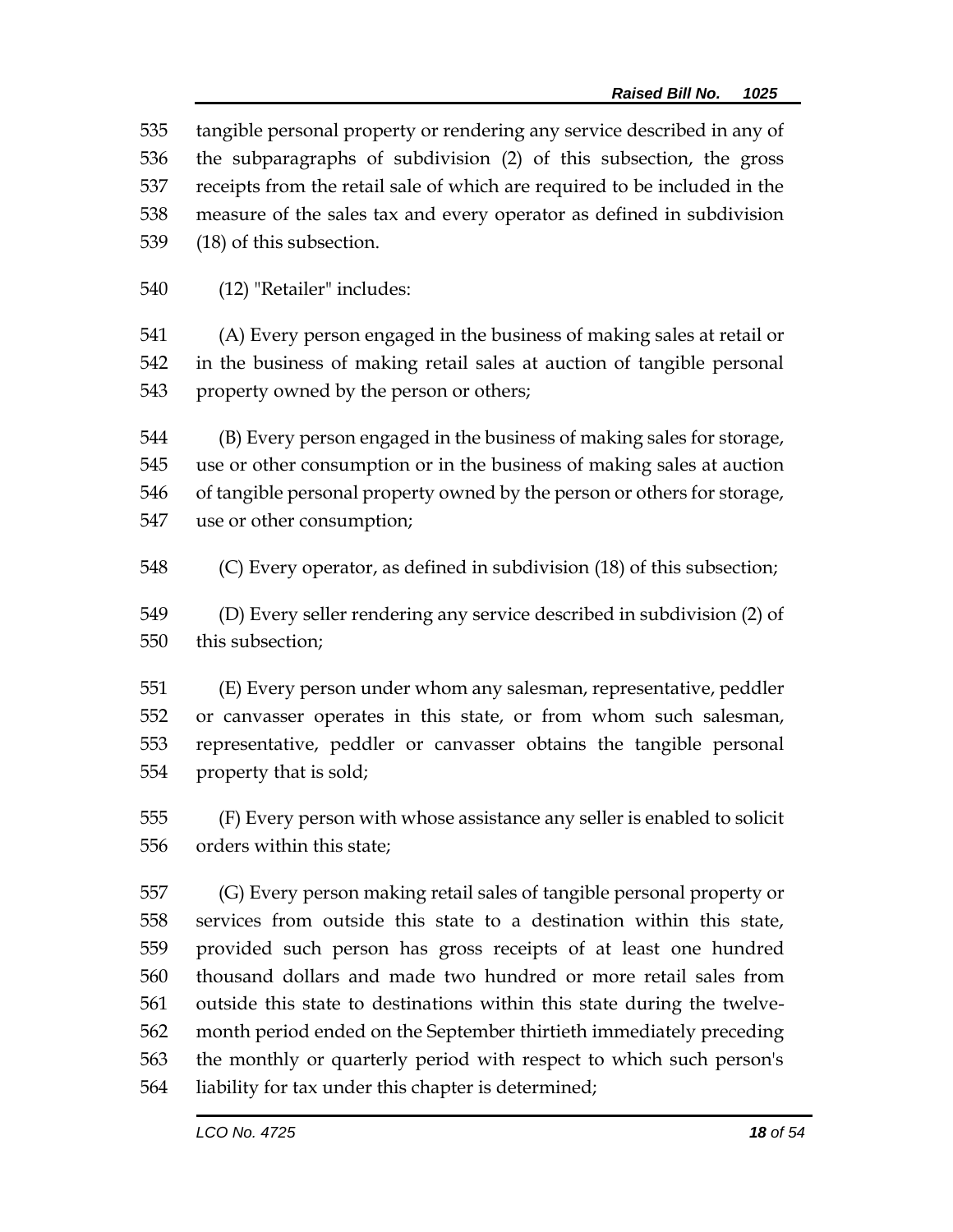(H) Any person owned or controlled, either directly or indirectly, by a retailer engaged in business in this state which is the same as or similar to the line of business in which such person so owned or controlled is engaged;

 (I) Any person owned or controlled, either directly or indirectly, by the same interests that own or control, either directly or indirectly, a retailer engaged in business in this state which is the same as or similar to the line of business in which such person so owned or controlled is engaged;

 (J) Any assignee of a person engaged in the business of leasing tangible personal property to others, where leased property of such person which is subject to taxation under this chapter is situated within this state and such assignee has a security interest, as defined in subdivision (35) of subsection (b) of section 42a-1-201, in such property;

 (K) Every person making retail sales of items of tangible personal property from outside this state to a destination within this state who repairs or services such items, under a warranty, in this state, either directly or indirectly through an agent, independent contractor or subsidiary;

 (L) Every person making sales of tangible personal property or services through an agreement with another person located in this state under which such person located in this state, for a commission or other consideration that is based upon the sale of tangible personal property or services by the retailer, directly or indirectly refers potential customers, whether by a link on an Internet web site or otherwise, to the retailer, provided the cumulative gross receipts from sales by the retailer to customers in the state who are referred to the retailer by all such persons with this type of an agreement with the retailer, is in excess of one hundred thousand dollars during the preceding four quarterly periods ending on the last day of March, June, September and December;

(M) Any marketplace facilitator, as defined in section 12-408e; and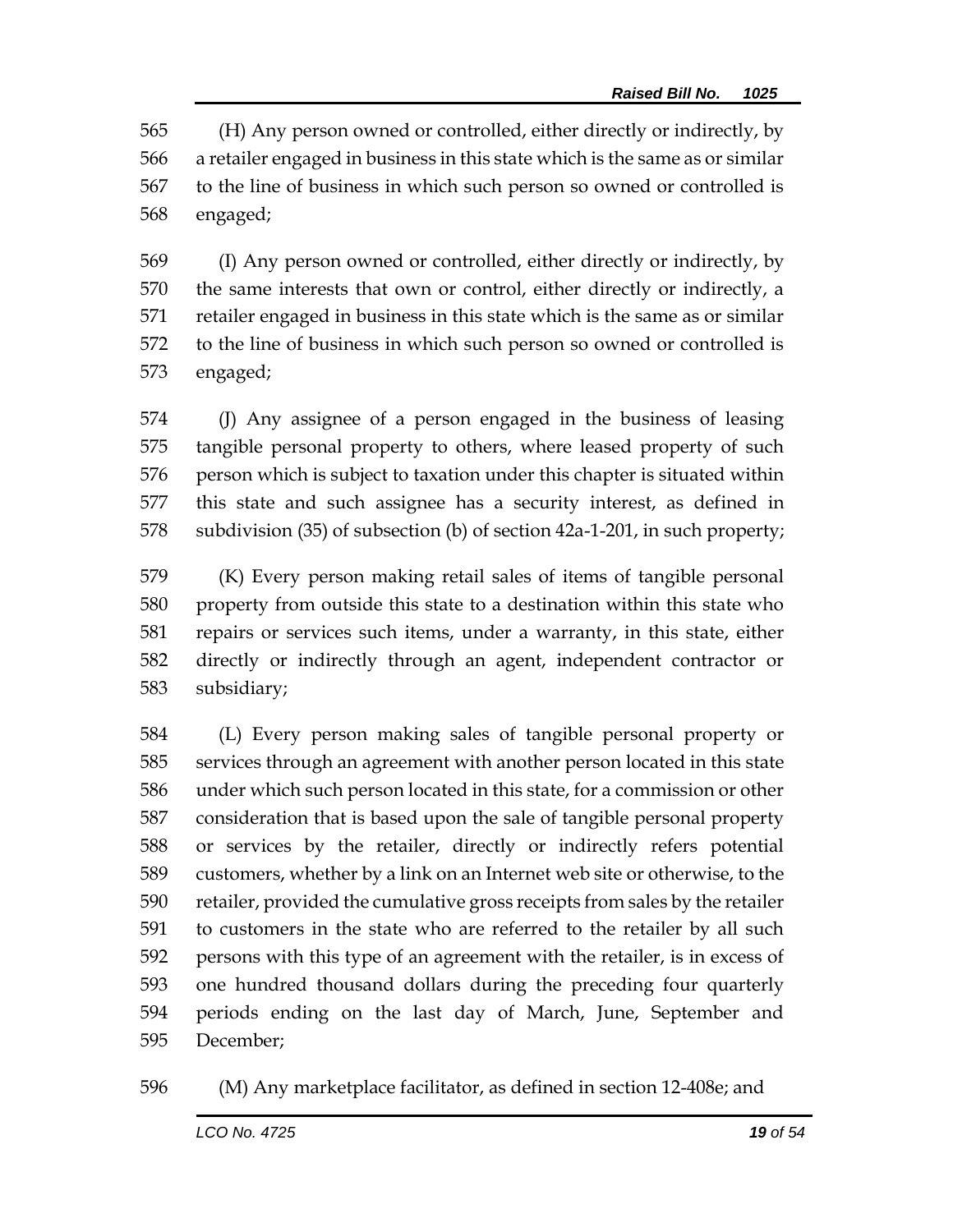(N) Any short-term rental facilitator, as defined in section 12-408h.

 (13) "Tangible personal property" means personal property that may be seen, weighed, measured, felt or touched or that is in any other manner perceptible to the senses. "Tangible personal property" includes (A) digital goods, (B) canned or prewritten computer software, including canned or prewritten software that is electronically accessed or transferred, other than when purchased by a business for use by such business, and any additional content related to such software, and (C) the distribution, generation or transmission of electricity.

 (14) "In this state" or "in the state" means within the exterior limits of the state of Connecticut and includes all territory within these limits owned by or ceded to the United States of America.

 (15) (A) "Engaged in business in the state" means and, to the extent not prohibited by the Constitution of the United States, includes, but shall not be limited to, the following acts or methods of transacting business:

 (i) Selling in this state, or any activity in this state in connection with selling in this state, tangible personal property for use, storage or consumption within the state;

 (ii) Engaging in the transfer for a consideration of the occupancy of any room or rooms in a hotel, lodging house **[**or**]** bed and breakfast establishment or short-term rental property for a period of thirty consecutive calendar days or less;

 (iii) Rendering in this state any service described in any of the subparagraphs of subdivision (2) of this subsection;

 (iv) Maintaining, occupying or using, permanently or temporarily, directly or indirectly, through a subsidiary or agent, by whatever name called, any office, place of distribution, sales or sample room or place, warehouse or storage point or other place of business or having any representative, agent, salesman, canvasser or solicitor operating in this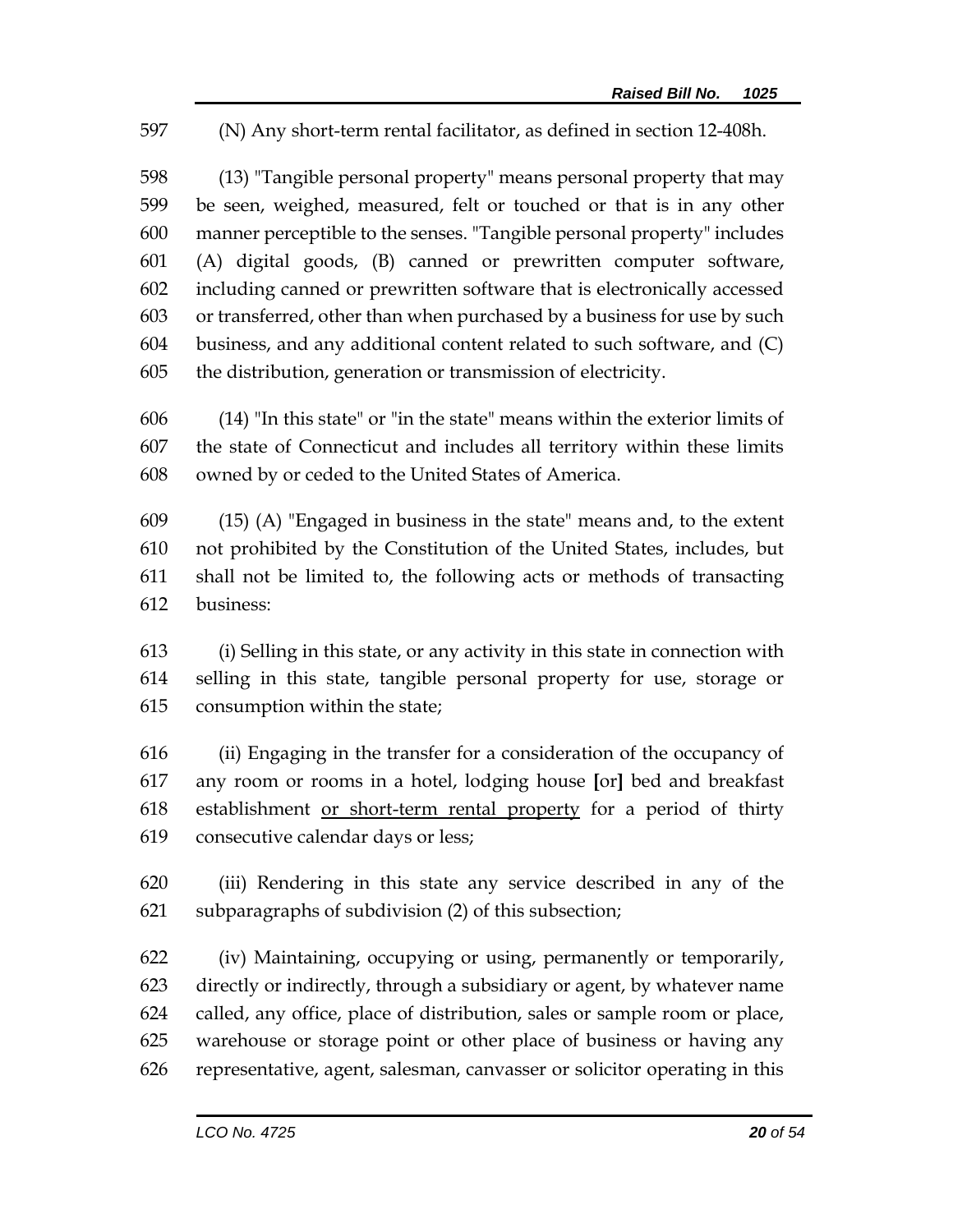state for the purpose of selling, delivering or taking orders;

 (v) Selling tangible personal property or services from outside this state to a destination within this state, provided at least one hundred thousand dollars of gross receipts are received and two hundred or more retail sales from outside this state to destinations within this state are made during the twelve-month period ended on the September thirtieth immediately preceding the monthly or quarterly period with respect to which liability for tax under this chapter is determined;

 (vi) Being owned or controlled, either directly or indirectly, by a retailer engaged in business in this state which is the same as or similar to the line of business in which the retailer so owned or controlled is engaged;

 (vii) Being owned or controlled, either directly or indirectly, by the same interests that own or control, either directly or indirectly, a retailer engaged in business in this state which is the same as or similar to the line of business in which the retailer so owned or controlled is engaged;

 (viii) Being the assignee of a person engaged in the business of leasing tangible personal property to others, where leased property of such person is situated within this state and such assignee has a security interest, as defined in subdivision (35) of subsection (b) of section 42a-1- 201, in such property;

 (ix) Notwithstanding the fact that retail sales of items of tangible personal property are made from outside this state to a destination within this state, repairing or servicing such items, under a warranty, in this state, either directly or indirectly through an agent, independent contractor or subsidiary; and

 (x) Selling tangible personal property or services through an agreement with a person located in this state, under which such person located in this state, for a commission or other consideration that is based upon the sale of tangible personal property or services by the retailer, directly or indirectly refers potential customers, whether by a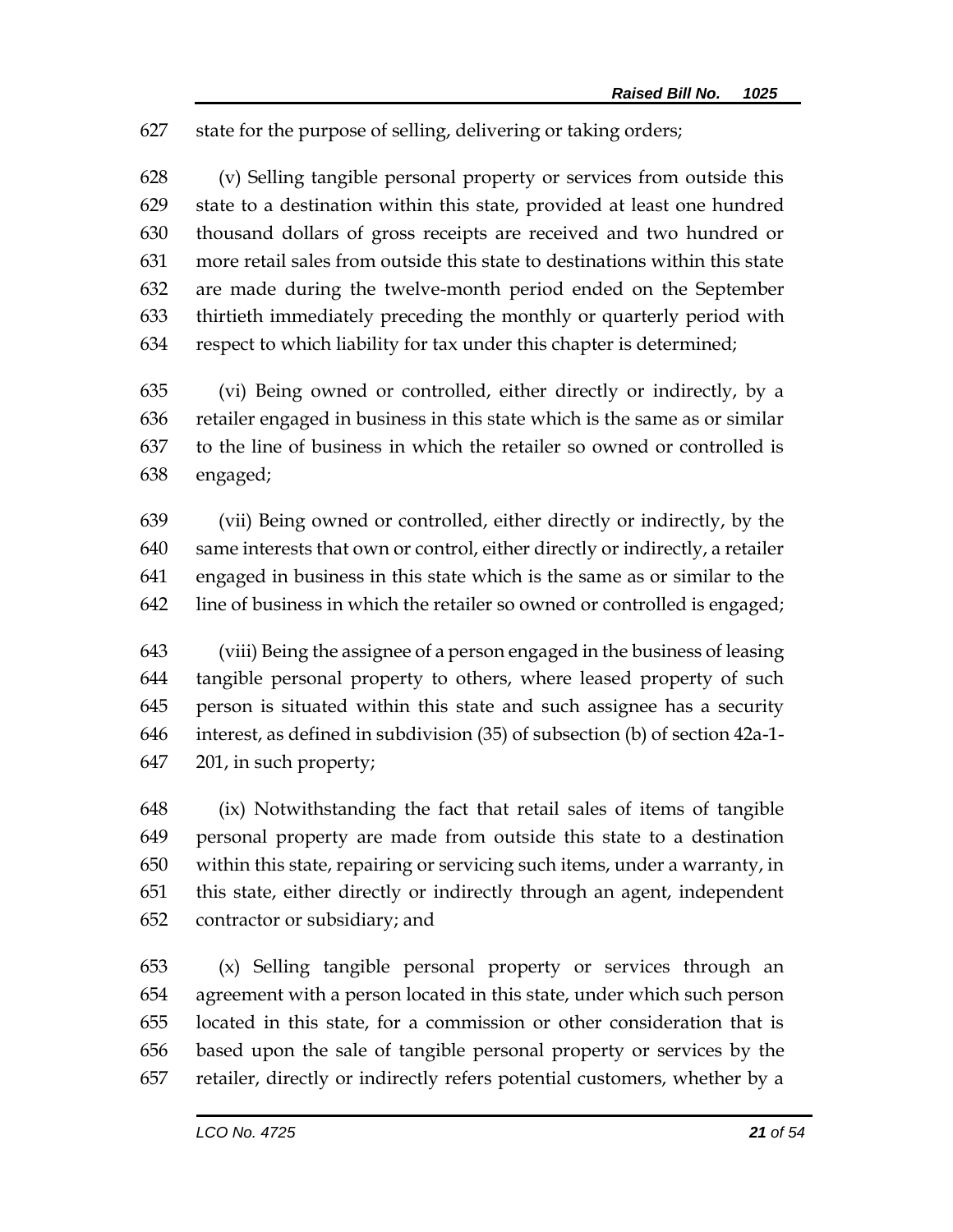link on an Internet web site or otherwise, to the retailer, provided the cumulative gross receipts from sales by the retailer to customers in the state who are referred to the retailer by all such persons with this type of agreement with the retailer is in excess of one hundred thousand dollars during the four preceding four quarterly periods ending on the last day of March, June, September and December.

 (B) A retailer who has contracted with a commercial printer for printing and distribution of printed material shall not be deemed to be engaged in business in this state because of the ownership or leasing by the retailer of tangible or intangible personal property located at the premises of the commercial printer in this state, the sale by the retailer of property of any kind produced or processed at and shipped or distributed from the premises of the commercial printer in this state, the activities of the retailer's employees or agents at the premises of the commercial printer in this state, which activities relate to quality control, distribution or printing services performed by the printer, or the activities of any kind performed by the commercial printer in this state for or on behalf of the retailer.

 (C) A retailer not otherwise engaged in business in the state who purchases fulfillment services carried on in this state by a person other than an affiliated person, or who owns tangible personal property located on the premises of an unaffiliated person other than a marketplace facilitator, as defined in section 12-408e, performing fulfillment services for such retailer, shall not be deemed to be engaged in business in this state. For purposes of this subparagraph, (i) persons are affiliated persons with respect to each other where one of such persons has an ownership interest of more than five per cent, whether direct or indirect, in the other, or where an ownership interest of more than five per cent, whether direct or indirect, is held in each of such persons by another person or by a group of other persons who are affiliated persons with respect to each other, and (ii) "fulfillment services" means services that are performed by a person on its premises on behalf of a purchaser of such services and that involve the receipt of orders from the purchaser of such services or an agent thereof, which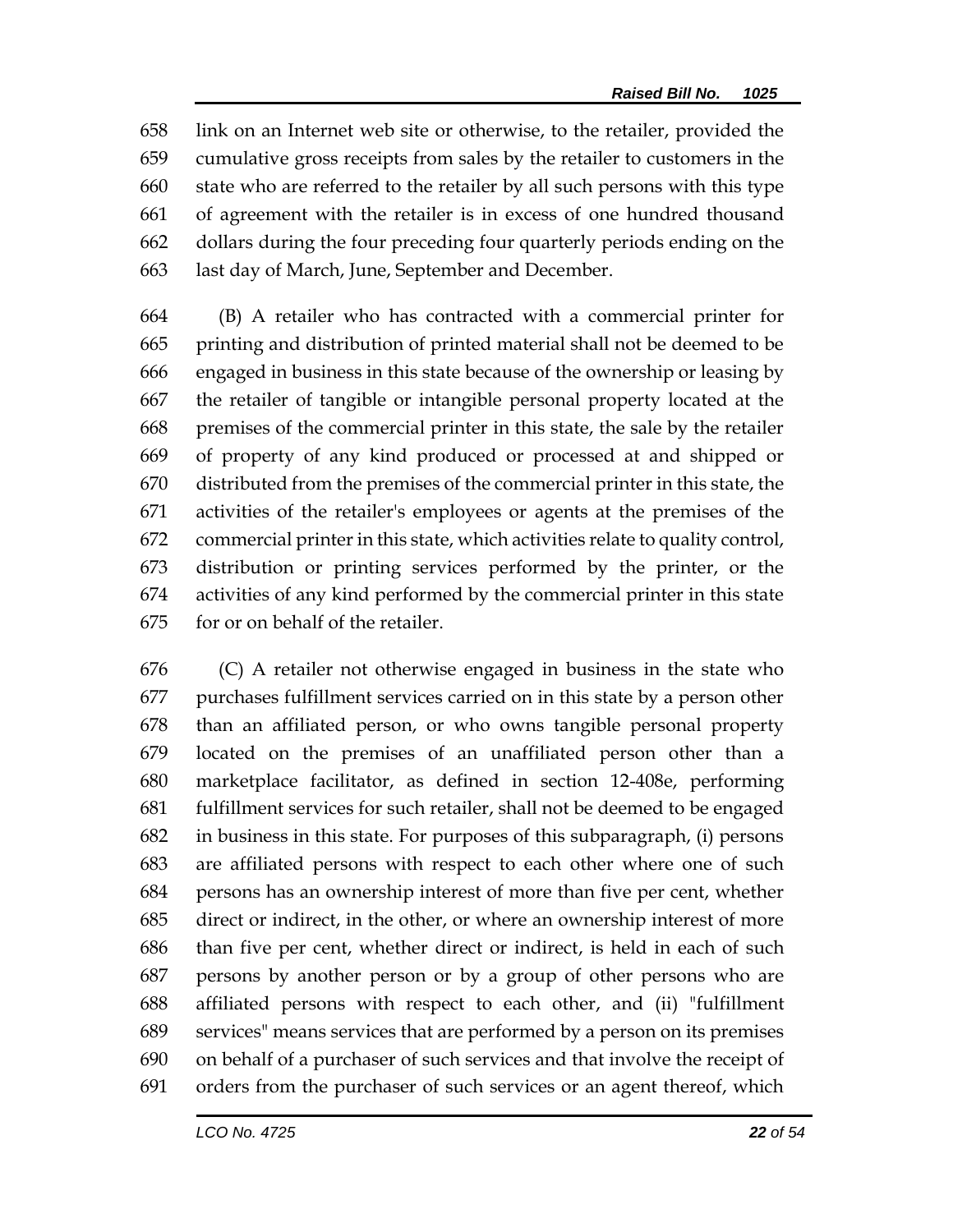orders are to be filled by the person from an inventory of products that are offered for sale by the purchaser of such services, and the shipment of such orders outside this state to customers of the purchaser of such services.

 (D) A retailer not otherwise engaged in business in this state that participates in a trade show or shows at the convention center, as defined in subdivision (3) of section 32-600, shall not be deemed to be engaged in business in this state, regardless of whether the retailer has employees or other staff present at such trade shows, provided the retailer's activity at such trade shows is limited to displaying goods or promoting services, no sales are made, any orders received are sent outside this state for acceptance or rejection and are filled from outside this state, and provided further that such participation is not more than fourteen days, or part thereof, in the aggregate during the retailer's income year for federal income tax purposes.

 (16)"Hotel" means any building regularly used and kept open as such for the feeding and lodging of guests where any person who conducts himself properly and who is able and ready to pay for such services is received if there are accommodations for such person and which derives the major portion of its operating receipts from the renting of rooms and the sale of food. "Hotel" includes any apartment hotel wherein apartments are rented for fixed periods of time, furnished or unfurnished, while the keeper of such hotel supplies food to the occupants thereof, if required, but does not include a bed and breakfast establishment or short-term rental property.

 (17) "Lodging house" means any building or portion of a building, other than a hotel, an apartment hotel, **[**or**]** a bed and breakfast establishment or a short term-rental property, in which persons are lodged for hire with or without meals, including, but not limited to, any motel, motor court, motor inn, tourist court, furnished residence or similar accommodation; provided the terms "hotel", "apartment hotel", "lodging house", **[**and "bed and breakfast"**]** "bed and breakfast establishment" and "short term rental property" shall not be construed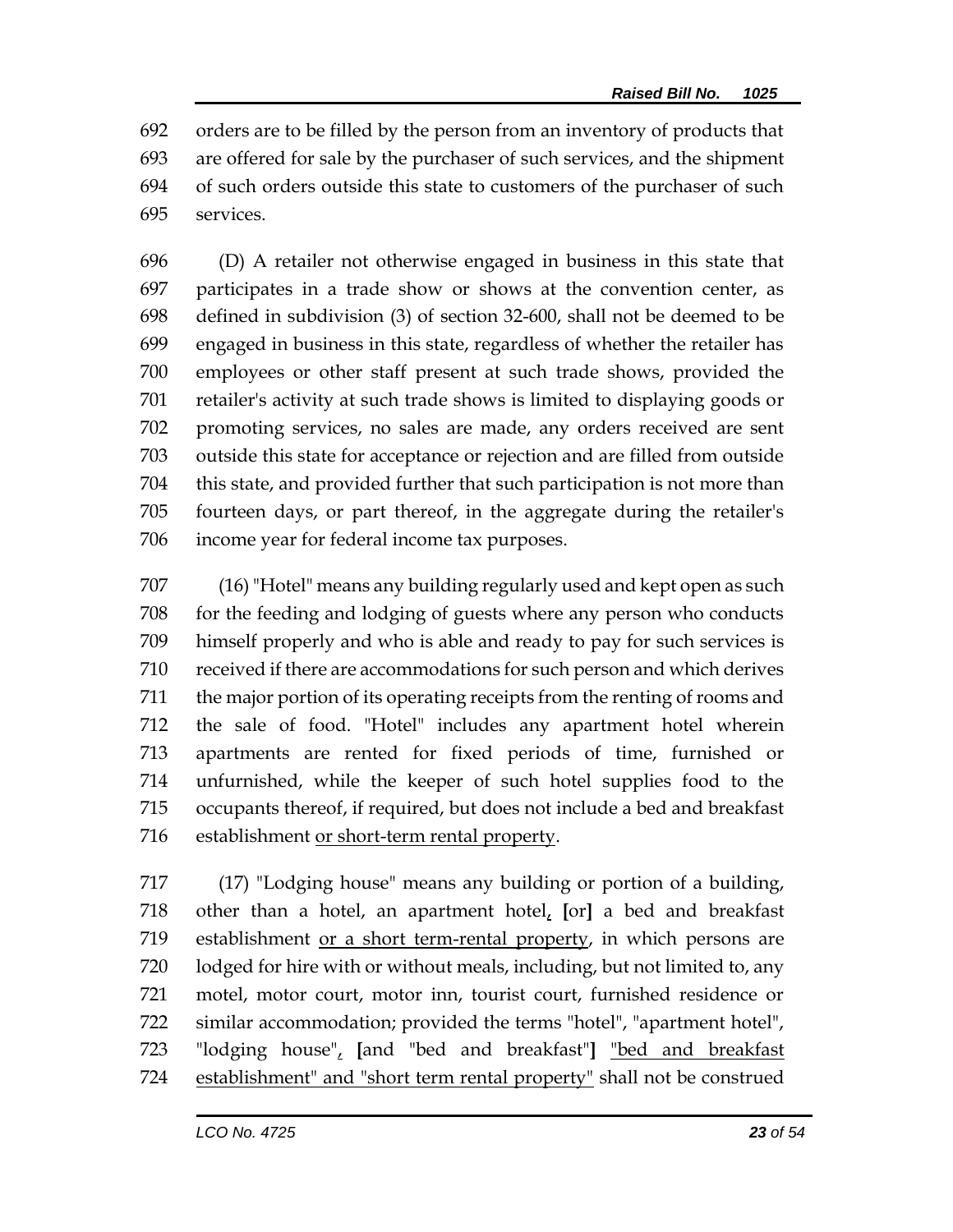to include: (A) Privately owned and operated convalescent homes, residential care homes, homes for the infirm, indigent or chronically ill; (B) religious or charitable homes for the aged, infirm, indigent or chronically ill; (C) privately owned and operated summer camps for children; (D) summer camps for children operated by religious or charitable organizations; (E) lodging accommodations at educational institutions; or (F) lodging accommodations at any facility operated by and in the name of any nonprofit charitable organization, provided the income from such lodging accommodations at such facility is not subject to federal income tax.

 (18) "Operator" means any person operating a hotel, lodging house, **[**or**]** bed and breakfast establishment or short-term rental property in the state, including, but not limited to, the owner or proprietor of such premises, lessee, sublessee, mortgagee in possession, licensee or any other person otherwise operating such hotel, lodging house, **[**or**]** bed and breakfast establishment or short-term rental property.

 (19) "Occupancy" means the use or possession, or the right to the use or possession, of any room or rooms in a hotel, lodging house, **[**or**]** bed and breakfast establishment or short-term rental property, or the right to the use or possession of the furnishings or the services and accommodations accompanying the use and possession of such room or rooms, for the first period of not more than thirty consecutive calendar days.

 (20) "Room" means any room or rooms of any kind in any part or portion of a hotel, lodging house, **[**or**]** bed and breakfast establishment or short-term rental property let out for use or possession for lodging purposes.

 (21) "Rent" means the consideration received for occupancy and any meals included with such occupancy, valued in money, whether received in money or otherwise, including all receipts, cash, credits and property or services of any kind or nature, and also any amount for which credit is allowed by the operator to the occupant, without any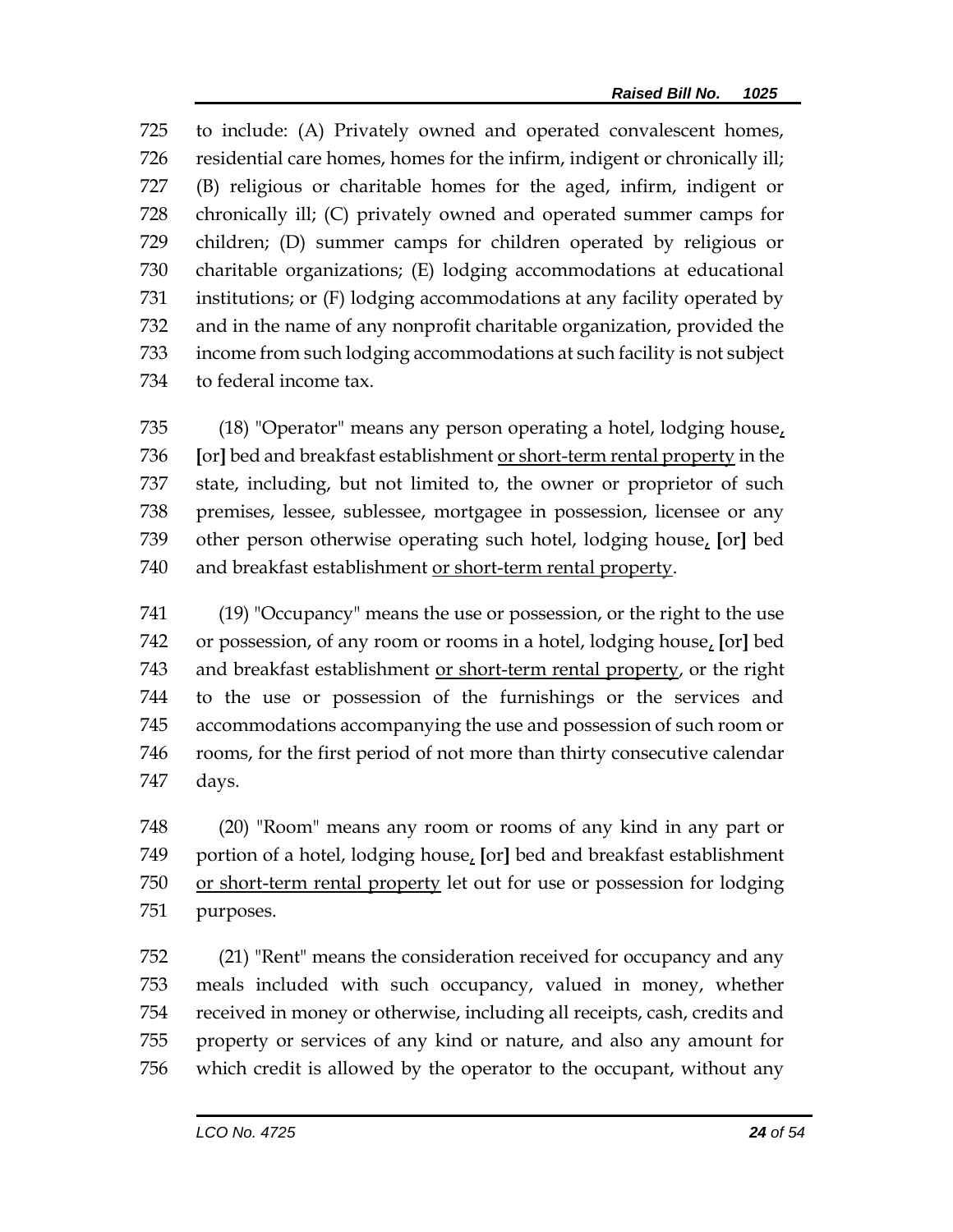deduction therefrom whatsoever.

 (22) "Certificated air carrier" means a person issued a certificate or certificates by the Federal Aviation Administration pursuant to Title 14, Chapter I, Subchapter G, Part 121, 135, 139 or 141 of the Code of Federal Regulations or the Civil Aeronautics Board pursuant to Title 14, Chapter II, Subchapter A, Parts 201 to 208, inclusive, and 298 of the Code of Federal Regulations, as such regulations may hereafter be amended or reclassified.

(23) "Aircraft" means aircraft, as the term is defined in section 15-34.

(24) "Vessel" means vessel, as the term is defined in section 15-127.

 (25) "Licensed marine dealer" means a marine dealer, as the term is defined in section 15-141, who has been issued a marine dealer's certificate by the Commissioner of Energy and Environmental Protection.

 (26) (A) "Telecommunications service" means the electronic transmission, conveyance or routing of voice, image, data, audio, video or any other information or signals to a point or between or among points. "Telecommunications service" includes such transmission, conveyance or routing in which computer processing applications are used to act on the form, code or protocol of the content for purposes of transmission, conveyance or routing without regard to whether such service is referred to as a voice over Internet protocol service or is classified by the Federal Communications Commission as enhanced or value added. "Telecommunications service" does not include (i) value- added nonvoice data services, (ii) radio and television audio and video programming services, regardless of the medium, including the furnishing of transmission, conveyance or routing of such services by the programming service provider. Radio and television audio and video programming services shall include, but not be limited to, cable service as defined in 47 USC 522(6), audio and video programming services delivered by commercial mobile radio service providers, as defined in 47 CFR 20, and video programming service by certified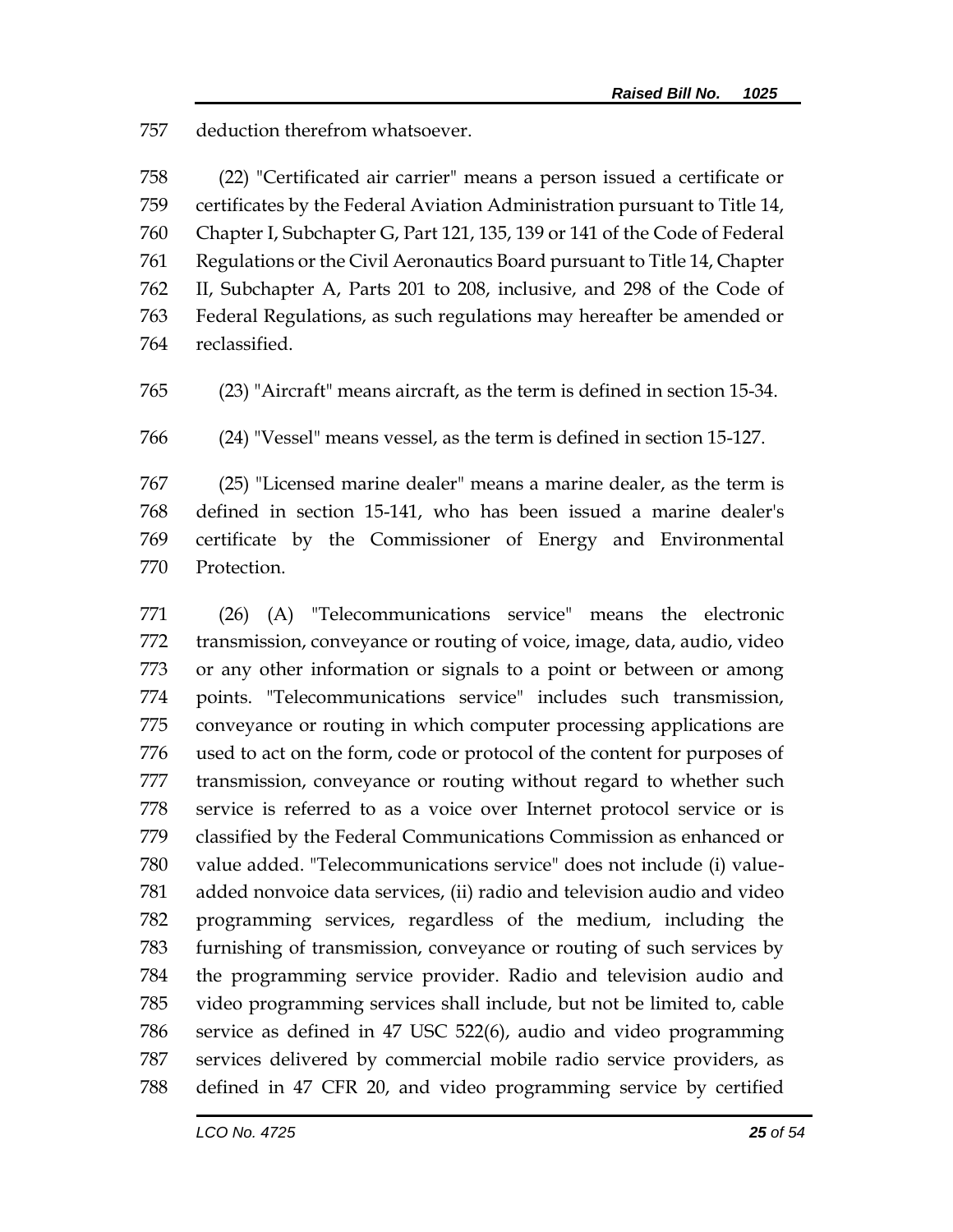competitive video service providers, (iii) any telecommunications service (I) rendered by a company in control of such service when rendered for private use within its organization, or (II) used, allocated or distributed by a company within its organization, including in such organization affiliates, as defined in section 33-840, for the purpose of conducting business transactions of the organization if such service is purchased or leased from a company rendering telecommunications service and such purchase or lease is subject to tax under this chapter, (iv) access or interconnection service purchased by a provider of telecommunications service from another provider of such service for purposes of rendering such service, provided the purchaser submits to the seller a certificate attesting to the applicability of this exclusion, upon receipt of which the seller is relieved of any tax liability for such sale so long as the certificate is taken in good faith by the seller, (v) data processing and information services that allow data to be generated, acquired, stored, processed or retrieved and delivered by an electronic transmission to a purchaser where such purchaser's primary purpose for the underlying transaction is the processed data or information, (vi) installation or maintenance of wiring equipment on a customer's premises, (vii) tangible personal property, (viii) advertising, including, but not limited to, directory advertising, (ix) billing and collection services provided to third parties, (x) Internet access service, (xi) ancillary services, and (xii) digital products delivered electronically, including, but not limited to, software, music, video, reading materials or ring tones.

 (B) For purposes of the tax imposed under this chapter (i) gross receipts from the rendering of telecommunications service shall include any subscriber line charge or charges as required by the Federal Communications Commission and any charges for access service collected by any person rendering such service unless otherwise excluded from such gross receipts under this chapter, and such gross receipts from the rendering of telecommunications service shall also include any charges for vertical service, for the installation or maintenance of wiring equipment on a customer's premises, and for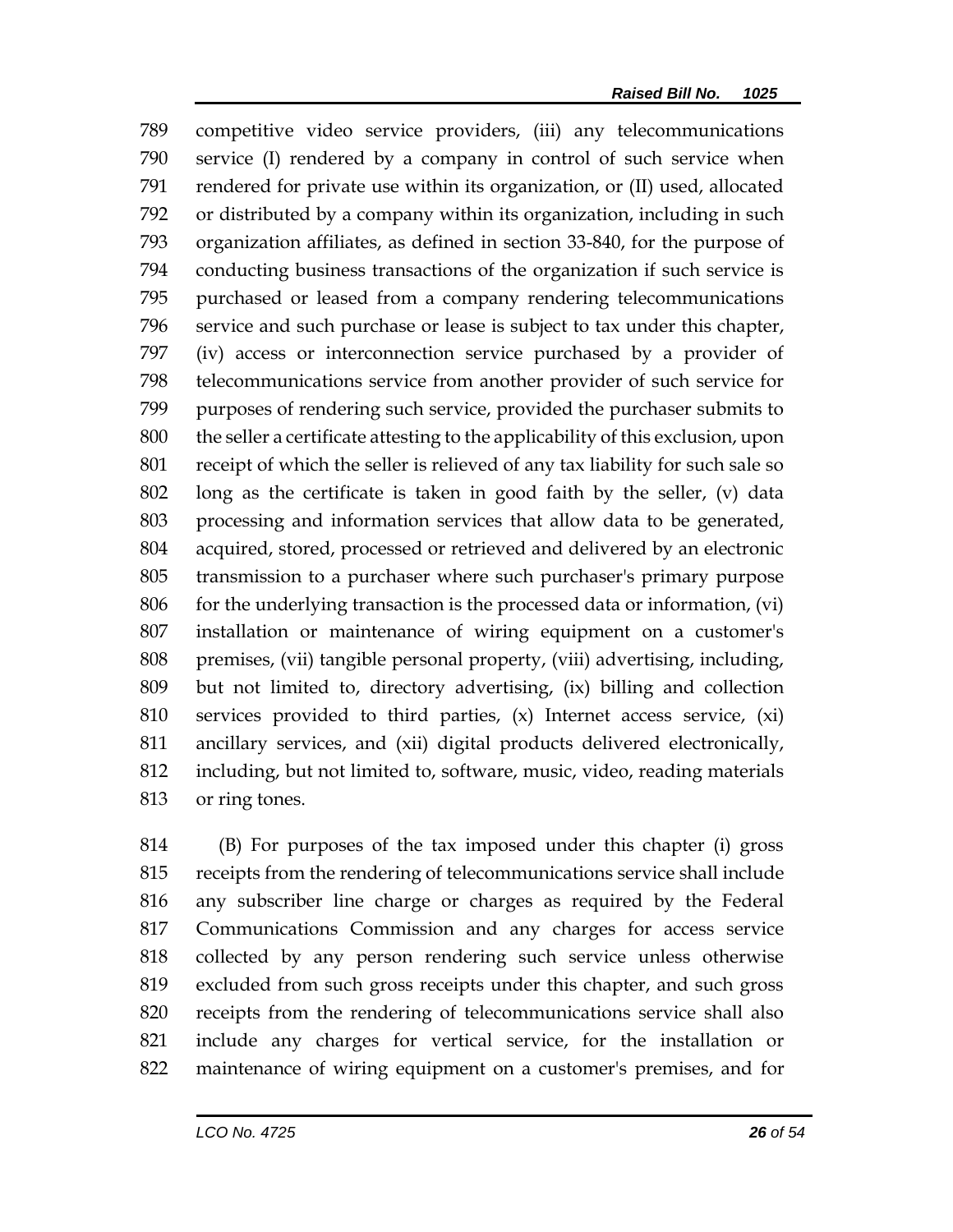directory assistance service; (ii) gross receipts from the rendering of telecommunications service shall not include any local charge for calls from public or semipublic telephones; and (iii) gross receipts from the rendering of telecommunications service shall not include any charge for calls purchased using a prepaid telephone calling service, as defined in subdivision (34) of this subsection.

 (27) "Community antenna television service" means (A) the one-way transmission to subscribers of video programming or information by cable, fiber optics, satellite, microwave or any other means, and subscriber interaction, if any, which is required for the selection of such video programming or information, and (B) noncable communications service, as defined in section 16-1, unless such noncable communications service is purchased by a cable network as that term is used in subsection (k) of section 12-218.

 (28) "Hospital" means a hospital included within the definition of health care facilities or institutions under section 19a-630 and licensed as a short-term general hospital by the Department of Public Health, but does not include (A) any hospital which, on January 30, 1997, is within the class of hospitals licensed by the department as children's general hospitals, or (B) a short-term acute hospital operated exclusively by the state other than a short-term acute hospital operated by the state as a receiver pursuant to chapter 920.

 (29) "Patient care services" means therapeutic and diagnostic medical services provided by the hospital to inpatients and outpatients including tangible personal property transferred in connection with such services.

 (30) "Another state" or "other state" means any state of the United States or the District of Columbia excluding the state of Connecticut.

 (31) "Professional employer agreement" means a written contract between a professional employer organization and a service recipient whereby the professional employer organization agrees to provide at least seventy-five per cent of the employees at the service recipient's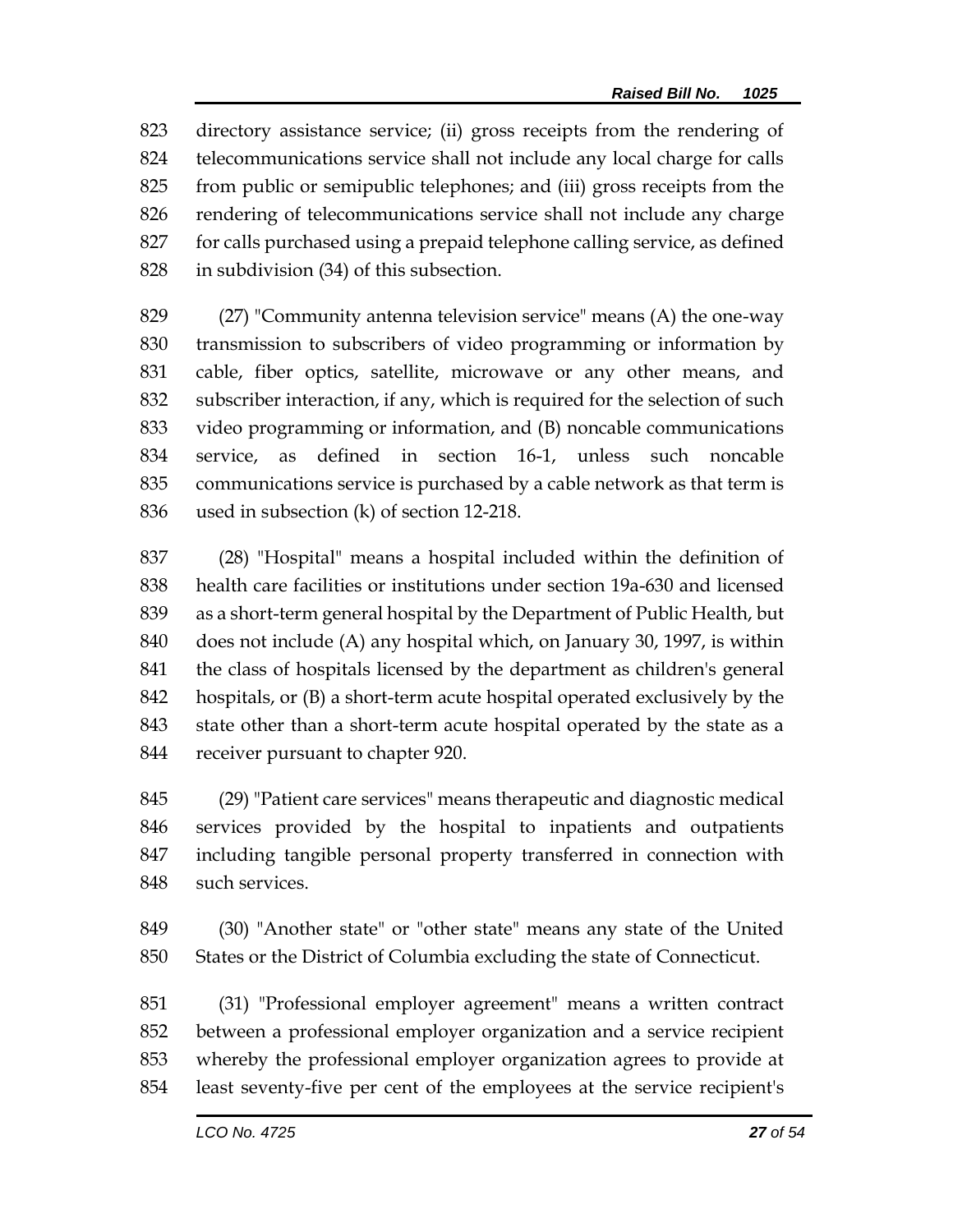worksite, which contract provides that such worksite employees are intended to be permanent employees rather than temporary employees, and employer responsibilities for such worksite employees, including hiring, firing and disciplining, are allocated between the professional employer organization and the service recipient.

 (32) "Professional employer organization" means any person that enters into a professional employer agreement with a service recipient whereby the professional employer organization agrees to provide at least seventy-five per cent of the employees at the service recipient's worksite.

 (33) "Worksite employee" means an employee, the employer responsibilities for which, including hiring, firing and disciplining, are allocated, under a professional employer agreement, between a professional employer organization and a service recipient.

 (34) "Prepaid telephone calling service" means the right to exclusively purchase telecommunications service, that must be paid for in advance and that enables the origination of calls using an access number or authorization code, or both, whether manually or electronically dialed, provided the remaining amount of units of service that have been prepaid shall be known on a continuous basis.

 (35) "Canned or prewritten software" means all software, other than custom software, that is held or existing for general or repeated sale, license or lease. Software initially developed as custom software for in- house use and subsequently sold, licensed or leased to unrelated third parties shall be considered canned or prewritten software.

 (36) "Custom software" means a computer program prepared to the special order of a single customer.

 (37) "Services" for purposes of subdivision (2) of this subsection, means:

(A) Computer and data processing services, including, but not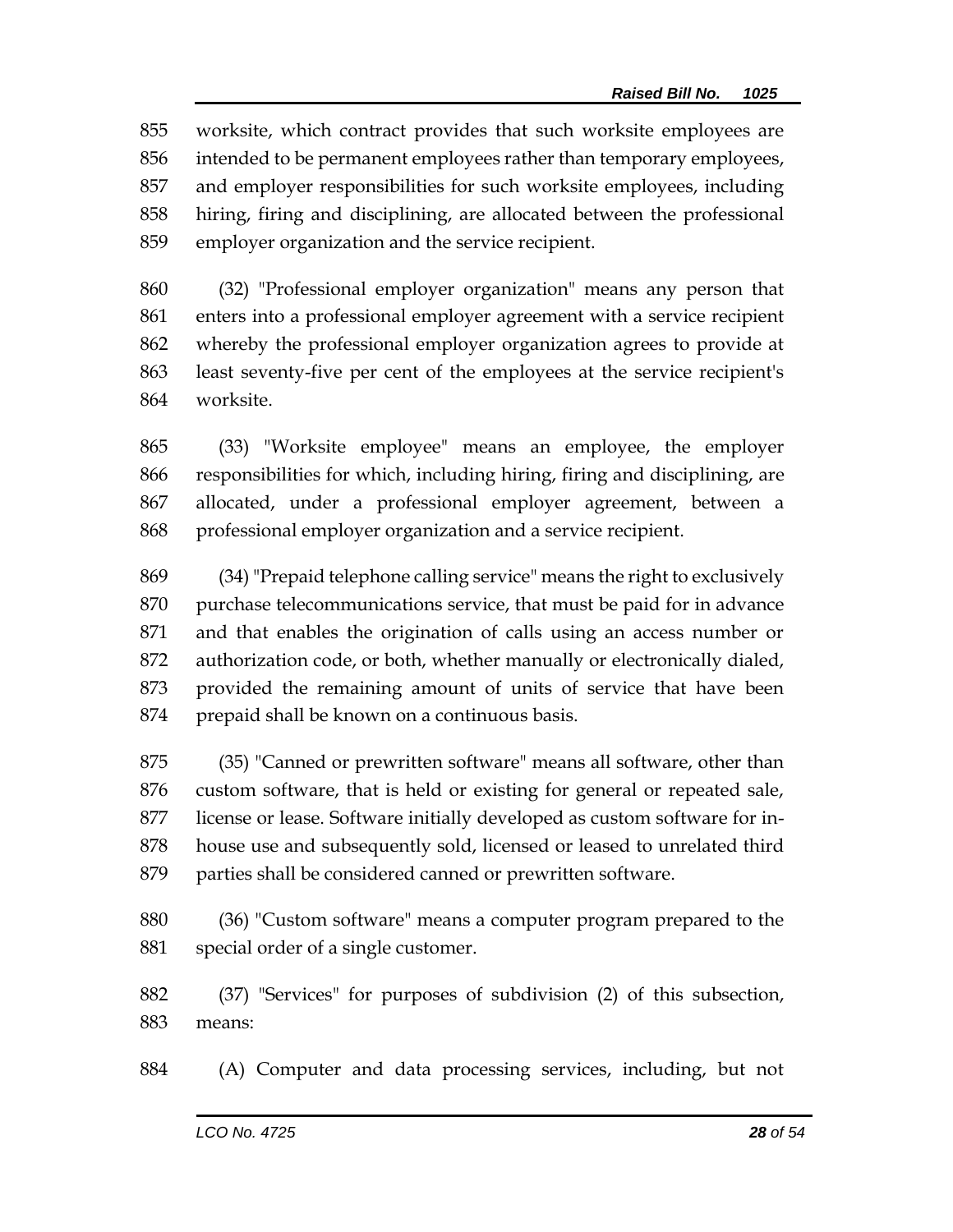limited to, time, programming, code writing, modification of existing programs, feasibility studies and installation and implementation of software programs and systems even where such services are rendered in connection with the development, creation or production of canned or custom software or the license of custom software, but excluding digital goods;

(B) Credit information and reporting services;

 (C) Services by employment agencies and agencies providing personnel services;

 (D) Private investigation, protection, patrol work, watchman and armored car services, exclusive of (i) services of off-duty police officers and off-duty firefighters, and (ii) coin and currency services provided to a financial services company by or through another financial services company. For purposes of this subparagraph, "financial services company" has the same meaning as provided under subparagraphs (A) to (H), inclusive, of subdivision (6) of subsection (a) of section 12-218b;

- (E) Painting and lettering services;
- (F) Photographic studio services;
- (G) Telephone answering services;
- (H) Stenographic services;

 (I) Services to industrial, commercial or income-producing real property, including, but not limited to, such services as management, electrical, plumbing, painting and carpentry, provided income- producing property shall not include property used exclusively for residential purposes in which the owner resides and which contains no more than three dwelling units, or a housing facility for low and moderate income families and persons owned or operated by a nonprofit housing organization, as defined in subdivision (29) of section 12-412;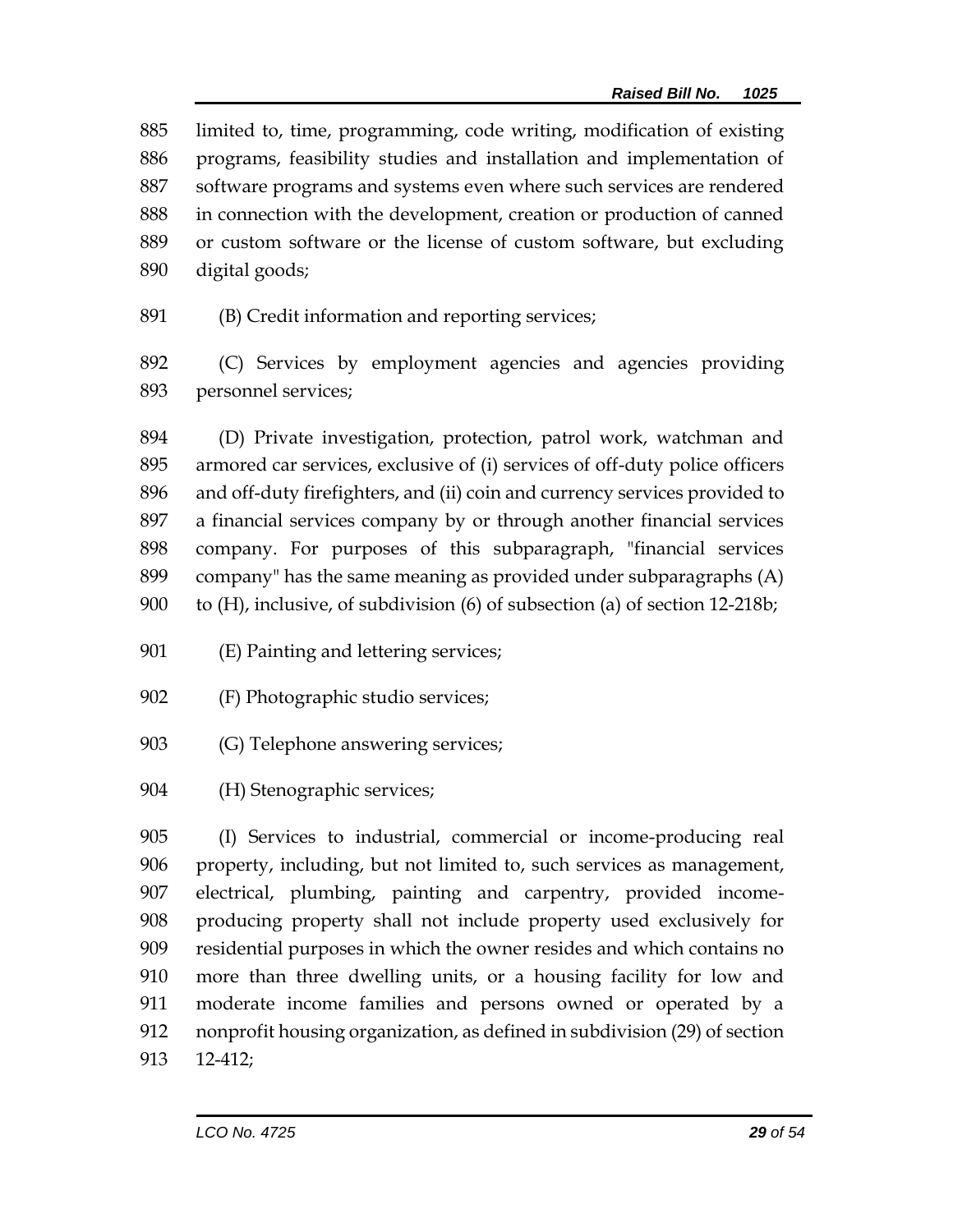(J) Business analysis, management, management consulting and public relations services, excluding (i) any environmental consulting services, (ii) any training services provided by an institution of higher education licensed or accredited by the Board of Regents for Higher Education or Office of Higher Education pursuant to sections 10a-35a and 10a-34, respectively, and (iii) on and after January 1, 1994, any business analysis, management, management consulting and public relations services when such services are rendered in connection with an aircraft leased or owned by a certificated air carrier or in connection with an aircraft which has a maximum certificated take-off weight of six thousand pounds or more;

 (K) Services providing "piped-in" music to business or professional establishments;

 (L) Flight instruction and chartering services by a certificated air carrier on an aircraft, the use of which for such purposes, but for the provisions of subdivision (4) of section 12-410 and subdivision (12) of section 12-411, as amended by this act, would be deemed a retail sale and a taxable storage or use, respectively, of such aircraft by such carrier;

 (M) Motor vehicle repair services, including any type of repair, painting or replacement related to the body or any of the operating parts of a motor vehicle;

 (N) Motor vehicle parking, excluding space in a parking lot owned or leased under the terms of a lease of not less than ten years' duration and operated by an employer for the exclusive use of its employees;

- (O) Radio or television repair services;
- (P) Furniture reupholstering and repair services;

(Q) Repair services to any electrical or electronic device, including,

but not limited to, equipment used for purposes of refrigeration or air-

conditioning;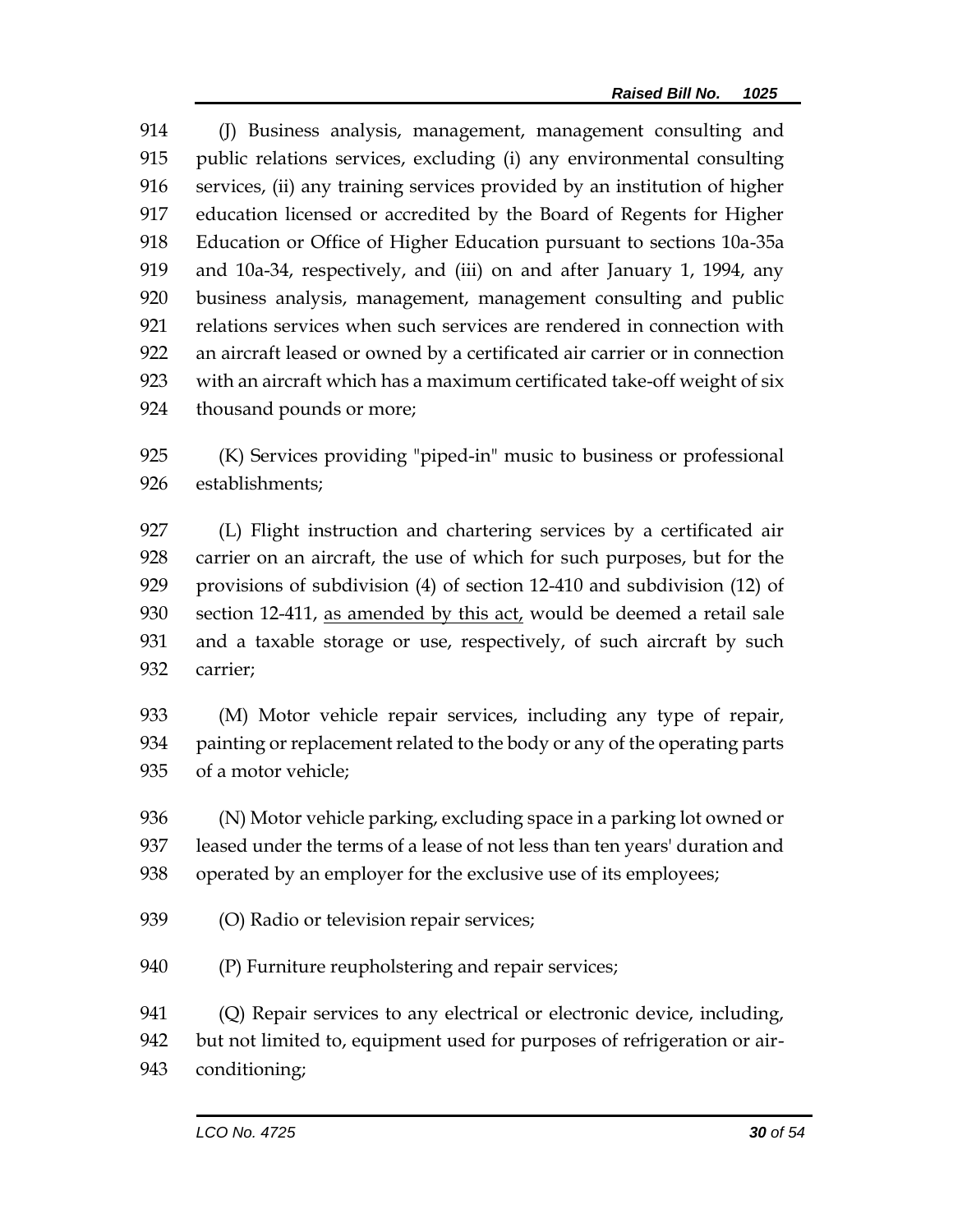(R) Lobbying or consulting services for purposes of representing the interests of a client in relation to the functions of any governmental entity or instrumentality;

 (S) Services of the agent of any person in relation to the sale of any item of tangible personal property for such person, exclusive of the services of a consignee selling works of art, as defined in subsection (b) of section 12-376c, or articles of clothing or footwear intended to be worn on or about the human body other than (i) any special clothing or footwear primarily designed for athletic activity or protective use and which is not normally worn except when used for the athletic activity or protective use for which it was designed, and (ii) jewelry, handbags, luggage, umbrellas, wallets, watches and similar items carried on or about the human body but not worn on the body, under consignment, exclusive of services provided by an auctioneer;

(T) Locksmith services;

 (U) Advertising or public relations services, including layout, art direction, graphic design, mechanical preparation or production supervision, not related to the development of media advertising or cooperative direct mail advertising;

- (V) Landscaping and horticulture services;
- (W) Window cleaning services;
- (X) Maintenance services;
- (Y) Janitorial services;
- (Z) Exterminating services;
- (AA) Swimming pool cleaning and maintenance services;
- (BB) Miscellaneous personal services included in industry group 729
- in the Standard Industrial Classification Manual, United States Office of
- Management and Budget, 1987 edition, or industry group 532220,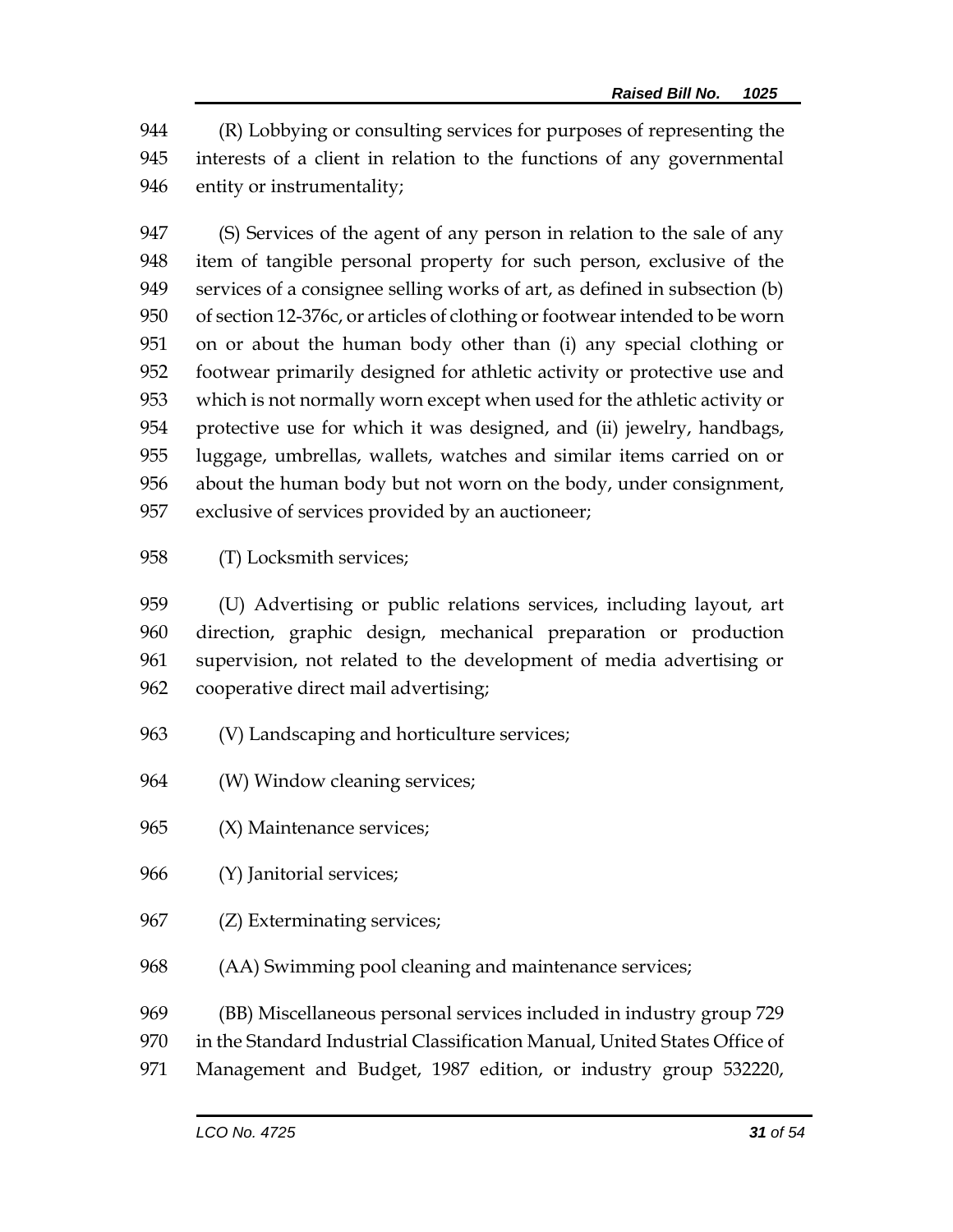812191, 812199 or 812990 of the North American Industry Classification System United States Manual, United States Office of Management and Budget (NAICS), 1997 edition, exclusive of (i) services rendered by massage therapists licensed pursuant to chapter 384a, and (ii) services 976 rendered by an electrologist licensed pursuant to chapter 388;

 (CC) Any repair or maintenance service to any item of tangible 978 personal property including any contract of warranty or service related to any such item;

 (DD) Business analysis, management or managing consulting services rendered by a general partner, or an affiliate thereof, to a limited partnership, provided (i) the general partner, or an affiliate thereof, is compensated for the rendition of such services other than through a distributive share of partnership profits or an annual percentage of partnership capital or assets established in the limited partnership's offering statement, and (ii) the general partner, or an affiliate thereof, offers such services to others, including any other partnership. As used in this subparagraph "an affiliate of a general partner" means an entity which is directly or indirectly owned fifty per cent or more in common with a general partner;

 (EE) Notwithstanding the provisions of section 12-412, except subdivision (87) of said section 12-412, patient care services, as defined in subdivision (29) of this subsection by a hospital, except that "sale" and "selling" does not include such patient care services for which payment is received by the hospital during the period commencing July 1, 2001, and ending June 30, 2003;

 (FF) Health and athletic club services, exclusive of (i) any such services provided without any additional charge which are included in any dues or initiation fees paid to any such club, which dues or fees are subject to tax under section 12-543, and (ii) any such services provided 1001 by a municipality or an organization that is described in Section  $501(c)$  of the Internal Revenue Code of 1986, or any subsequent corresponding internal revenue code of the United States, as amended from time to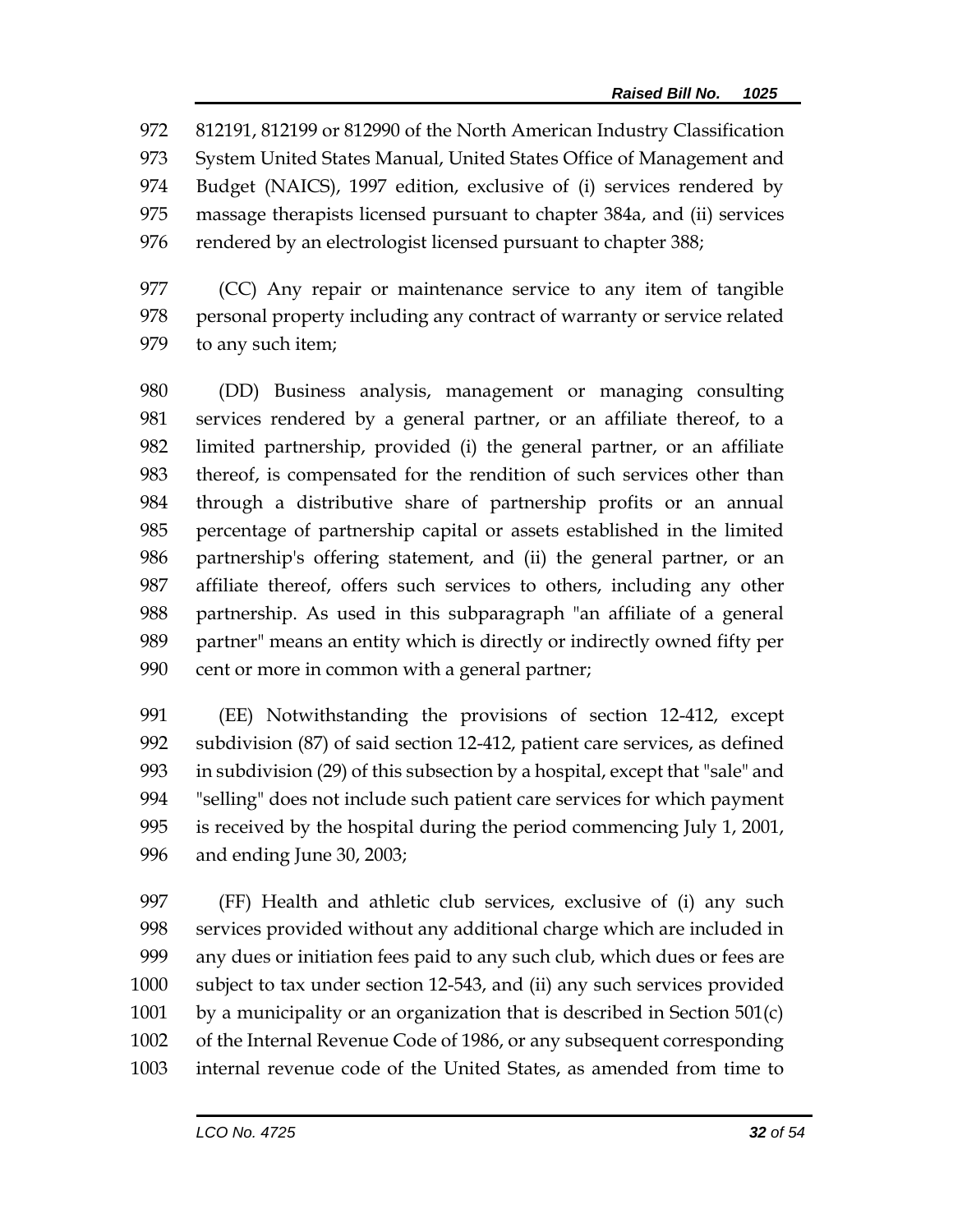time;

 (GG) Motor vehicle storage services, including storage of motor homes, campers and camp trailers, other than the furnishing of space as described in subparagraph (P) of subdivision (2) of this subsection;

 (HH) Packing and crating services, other than those provided in connection with the sale of tangible personal property by the retailer of such property;

 (II) Motor vehicle towing and road services, other than motor vehicle repair services;

 (JJ) Intrastate transportation services provided by livery services, including limousines, community cars or vans, with a driver. Intrastate transportation services shall not include transportation by taxicab, motor bus, ambulance or ambulette, scheduled public transportation, nonemergency medical transportation provided under the Medicaid program, paratransit services provided by agreement or arrangement with the state or any political subdivision of the state, dial-a-ride services or services provided in connection with funerals;

 (KK) Pet grooming and pet boarding services, except if such services are provided as an integral part of professional veterinary services, and pet obedience services;

 (LL) Services in connection with a cosmetic medical procedure. For purposes of this subparagraph, "cosmetic medical procedure" means any medical procedure performed on an individual that is directed at improving the individual's appearance and that does not meaningfully promote the proper function of the body or prevent or treat illness or disease. "Cosmetic medical procedure" includes, but is not limited to, cosmetic surgery, hair transplants, cosmetic injections, cosmetic soft tissue fillers, dermabrasion and chemical peel, laser hair removal, laser skin resurfacing, laser treatment of leg veins and sclerotherapy. "Cosmetic medical procedure" does not include reconstructive surgery. "Reconstructive surgery" includes any surgery performed on abnormal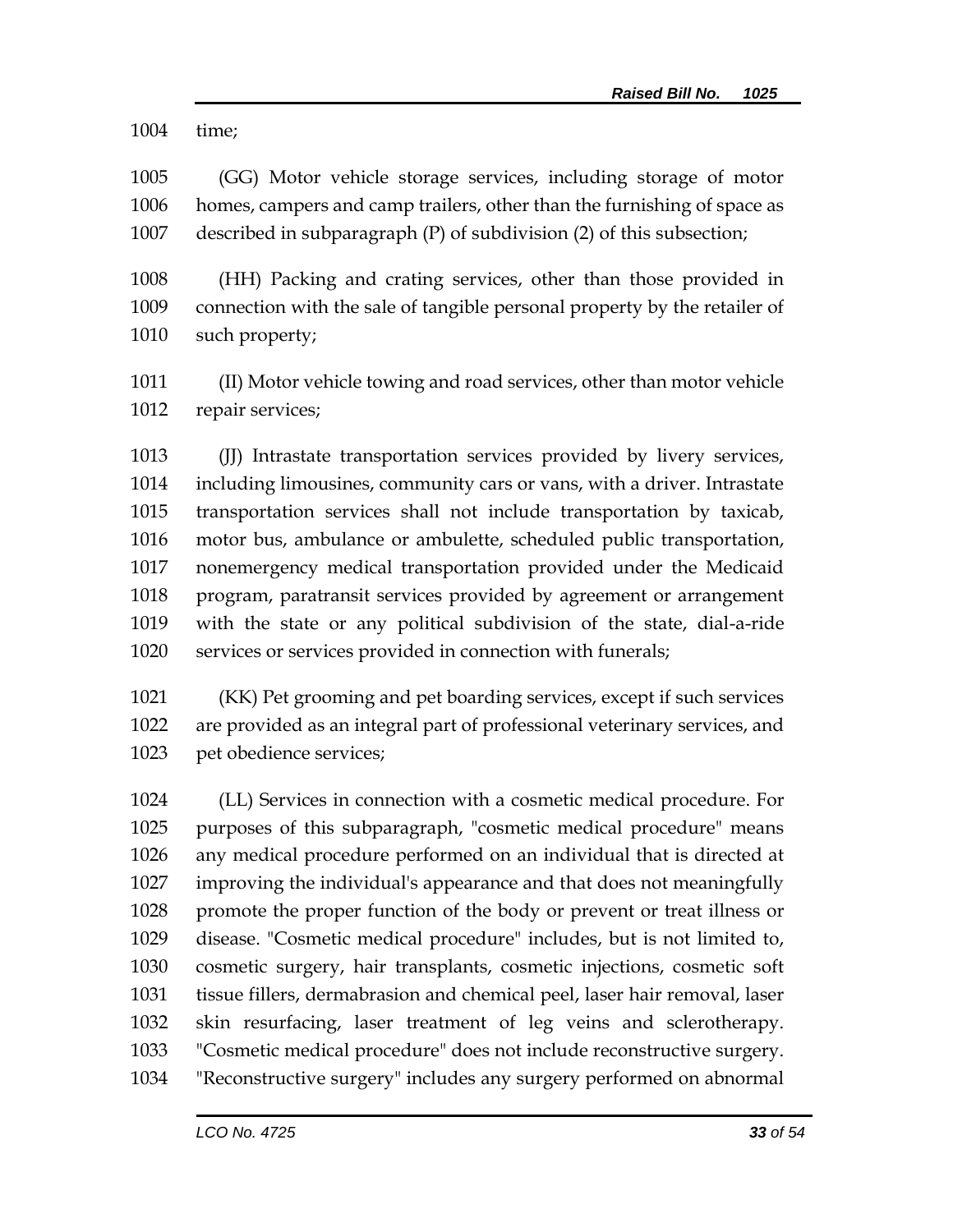structures caused by or related to congenital defects, developmental abnormalities, trauma, infection, tumors or disease, including procedures to improve function or give a more normal appearance; (MM) Manicure services, pedicure services and all other nail services, regardless of where performed, including airbrushing, fills, full sets, nail sculpting, paraffin treatments and polishes; (NN) Spa services, regardless of where performed, including body waxing and wraps, peels, scrubs and facials; (OO) Car wash services, including coin-operated car washes; (PP) Dry cleaning services and laundry services, excluding coin- operated services; (QQ) Interior design services described in industry group 54141 of 1047 the NAICS, 2017 edition, as amended from time to time. (38) "Media payroll services company" means a retailer whose principal business activity is the management and payment of compensation, fringe benefits, workers' compensation, payroll taxes or assessments to individuals providing services to an eligible production company pursuant to section 12-217jj. (39) "Certified competitive video service" means video programming

 service provided through wireline facilities, a portion of which are located in the public right-of-way, without regard to delivery technology, including Internet protocol technology. "Certified competitive video service" does not include any video programming provided by a commercial mobile service provider, as defined in 47 USC 332(d); any video programming provided as part of community antenna television service; any video programming provided as part of, and via, a service that enables users to access content, information, electronic mail or other services over the Internet.

 (40) "Directory assistance" means an ancillary service of providing telephone number information or address information.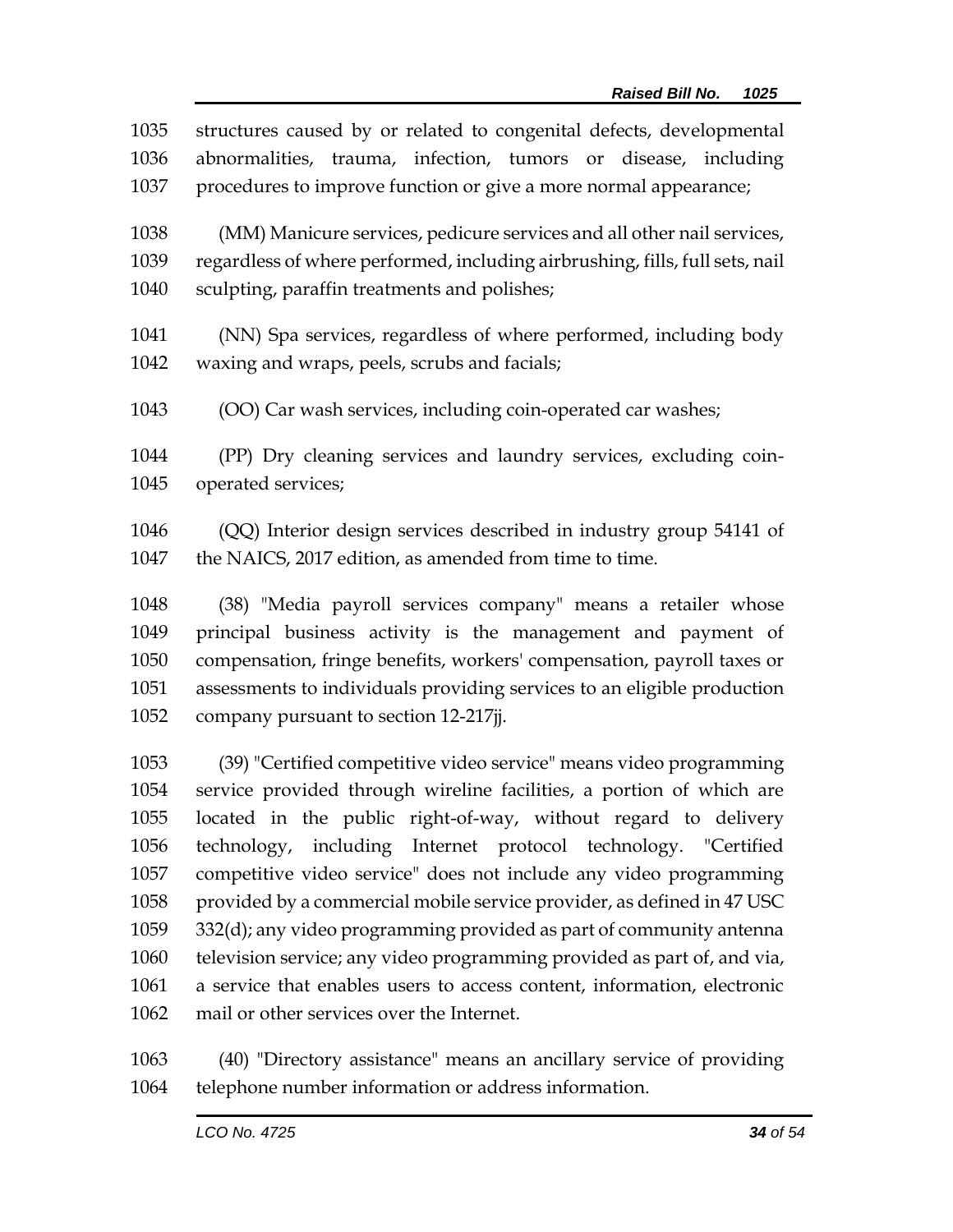(41) "Vertical service" means an ancillary service that is offered in connection with one or more telecommunications services, offering advanced calling features that allow customers to identify callers and to manage multiple calls and call connections, including conference bridging services.

- (42) "Bed and breakfast establishment" means any private operator- occupied house, other than a hotel, **[**or**]** lodging house or short-term 1072 rental property, with twelve or fewer rooms in which persons are lodged for hire and a full morning meal is included in the rent.
- (43) "Digital goods" means audio works, visual works, audio-visual works, reading materials or ring tones, that are electronically accessed or transferred.

 (44) "Short-term rental property" means any dwelling unit, other than a hotel, lodging house or bed and breakfast establishment, in which a guest is lodged for hire, with or without meals, pursuant to a short-term 1080 rental transaction. For the purposes of this subdivision, "dwelling unit", "guest" and "short-term rental transaction" have the same meanings as provided in section 1 of this act.

 (b) Wherever in this chapter reference is made to the sale of tangible personal property or services, it shall be construed to include sales described in subdivision (2) of subsection (a) of this section, except as may be specifically provided to the contrary.

 Sec. 9. Section 12-408 of the general statutes is repealed and the following is substituted in lieu thereof (*Effective July 1, 2021, and applicable to sales occurring on or after July 1, 2021*):

 (1) (A) For the privilege of making any sales, as defined in subdivision (2) of subsection (a) of section 12-407, as amended by this act, at retail, in this state for a consideration, a tax is hereby imposed on all retailers at the rate of six and thirty-five-hundredths per cent of the gross receipts of any retailer from the sale of all tangible personal property sold at retail or from the rendering of any services constituting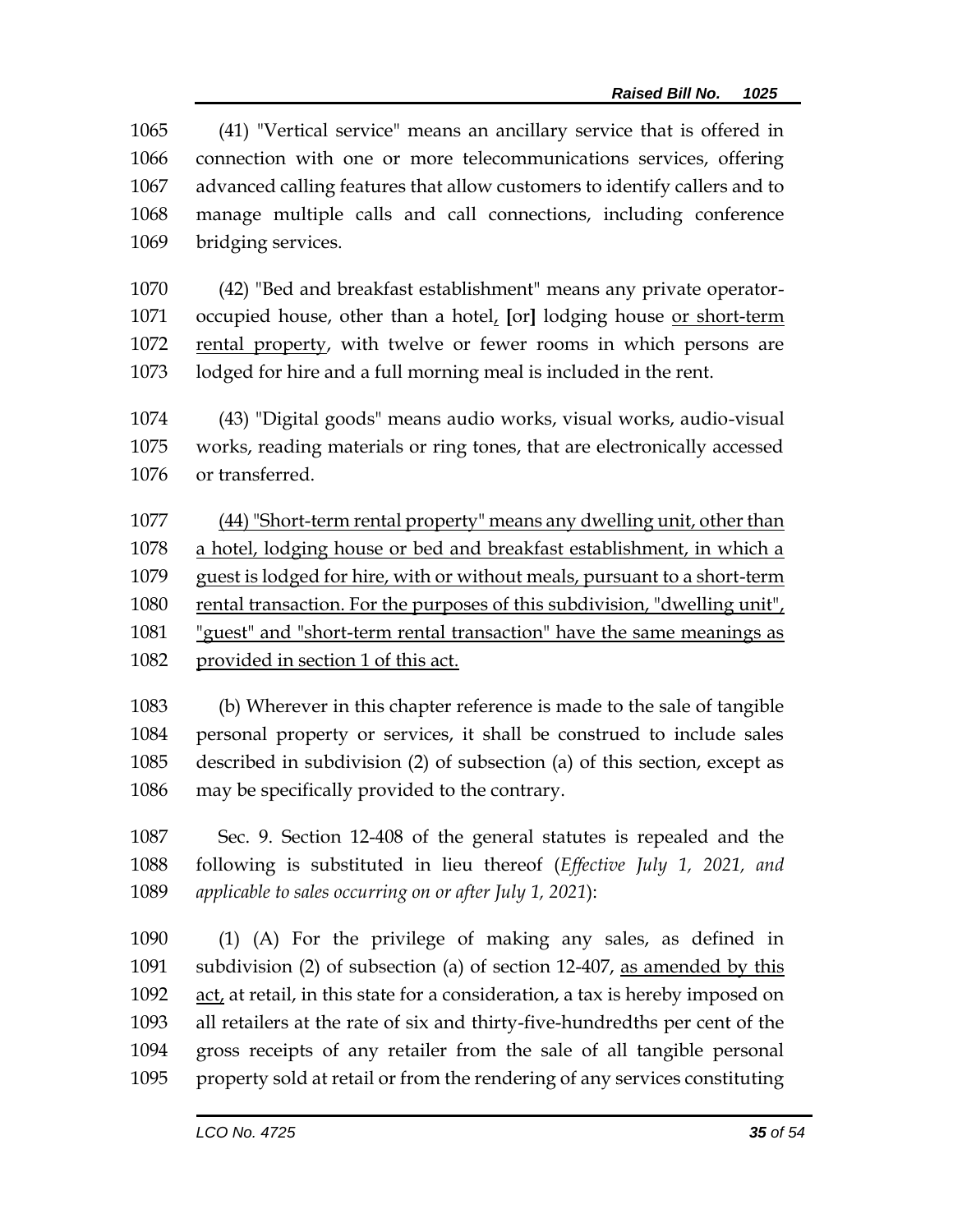a sale in accordance with subdivision (2) of subsection (a) of section 12- 407, as amended by this act, except, in lieu of said rate, the rates provided in subparagraphs (B) to (I), inclusive, of this subdivision;

 (B) (i) At a rate of fifteen per cent with respect to each transfer of occupancy, from the total amount of rent received by a hotel or lodging house for the first period not exceeding thirty consecutive calendar days;

 (ii) At a rate of eleven per cent with respect to each transfer of occupancy, from the total amount of rent received by a bed and breakfast establishment for the first period not exceeding thirty 1106 consecutive calendar days;

1107 (iii) At a rate of five per cent with respect to each transfer of occupancy to a guest, as defined in section 1 of this act, from the total amount of rent received by a short-term rental operator, as defined in section 1 of this act, for the first period not exceeding thirty consecutive 1111 calendar days;

 (C) With respect to the sale of a motor vehicle to any individual who is a member of the armed forces of the United States and is on full-time active duty in Connecticut and who is considered, under 50 App USC 574, a resident of another state, or to any such individual and the spouse 1116 thereof, at a rate of four and one-half per cent of the gross receipts of any retailer from such sales, provided such retailer requires and maintains a declaration by such individual, prescribed as to form by the commissioner and bearing notice to the effect that false statements made in such declaration are punishable, or other evidence, satisfactory to the commissioner, concerning the purchaser's state of residence under 50 App USC 574;

 (D) (i) With respect to the sales of computer and data processing services occurring on or after July 1, 2001, at the rate of one per cent, and (ii) with respect to sales of Internet access services, on and after July 1, 2001, such services shall be exempt from such tax;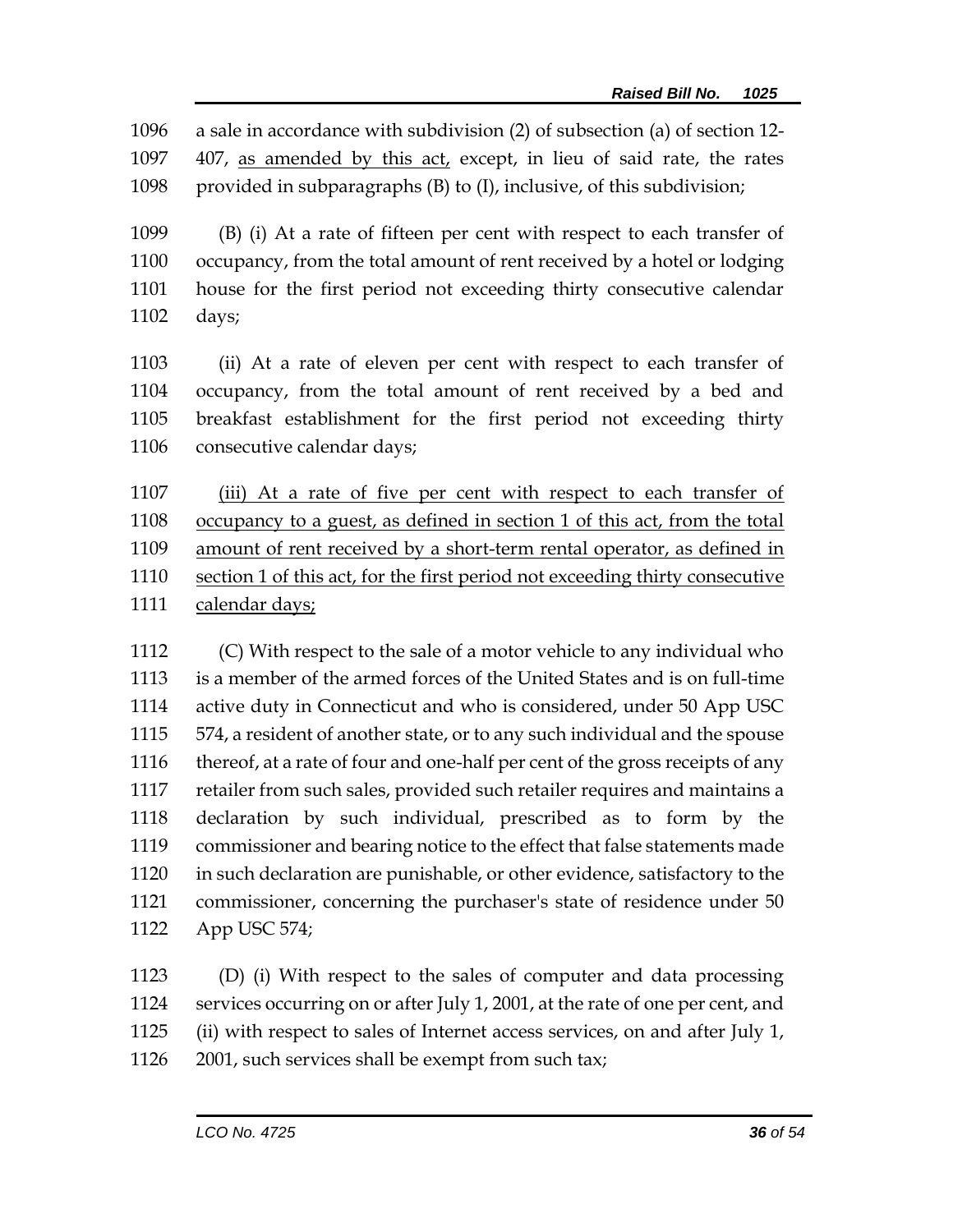(E) (i) With respect to the sales of labor that is otherwise taxable under subparagraph (C) or (G) of subdivision (2) of subsection (a) of section 12-407, as amended by this act, on existing vessels and repair or maintenance services on vessels occurring on and after July 1, 1999, such 1131 services shall be exempt from such tax;

 (ii) With respect to the sale of a vessel, a motor for a vessel or a trailer used for transporting a vessel, at the rate of two and ninety-nine- hundredths per cent, except that the sale of a vessel shall be exempt from such tax if such vessel is docked in this state for sixty or fewer days in a calendar year;

 (iii) With respect to the sale of dyed diesel fuel, as defined in subsection (d) of section 12-487, sold by a marine fuel dock exclusively for marine purposes, at the rate of two and ninety-nine-hundredths per cent;

 (F) With respect to patient care services for which payment is received by the hospital on or after July 1, 1999, and prior to July 1, 2001, at the rate of five and three-fourths per cent and on and after July 1, 2001, 1144 such services shall be exempt from such tax;

 (G) With respect to the rental or leasing of a passenger motor vehicle 1146 for a period of thirty consecutive calendar days or less, at a rate of nine and thirty-five-hundredths per cent;

 (H) With respect to the sale of (i) a motor vehicle for a sales price exceeding fifty thousand dollars, at a rate of seven and three-fourths per cent on the entire sales price, (ii) jewelry, whether real or imitation, for a sales price exceeding five thousand dollars, at a rate of seven and three-fourths per cent on the entire sales price, and (iii) an article of clothing or footwear intended to be worn on or about the human body, a handbag, luggage, umbrella, wallet or watch for a sales price exceeding one thousand dollars, at a rate of seven and three-fourths per cent on the entire sales price. For purposes of this subparagraph, "motor vehicle" has the meaning provided in section 14-1, but does not include a motor vehicle subject to the provisions of subparagraph (C) of this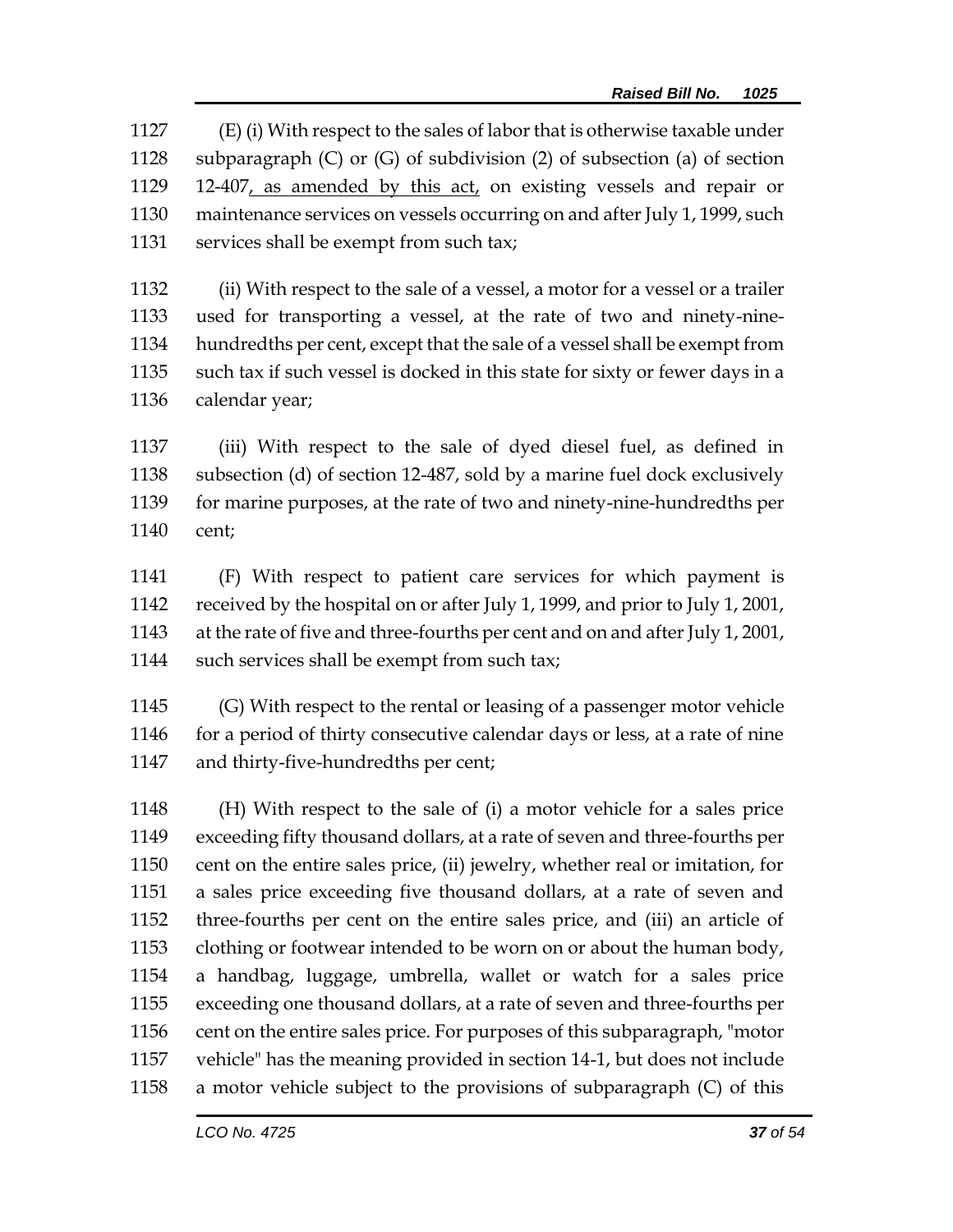subdivision, a motor vehicle having a gross vehicle weight rating over twelve thousand five hundred pounds, or a motor vehicle having a gross vehicle weight rating of twelve thousand five hundred pounds or less that is not used for private passenger purposes, but is designed or used to transport merchandise, freight or persons in connection with any business enterprise and issued a commercial registration or more specific type of registration by the Department of Motor Vehicles;

 (I) With respect to the sale of meals, as defined in subdivision (13) of section 12-412, sold by an eating establishment, caterer or grocery store; and spirituous, malt or vinous liquors, soft drinks, sodas or beverages such as are ordinarily dispensed at bars and soda fountains, or in connection therewith; in addition to the tax imposed under subparagraph (A) of this subdivision, at the rate of one per cent;

 (J) The rate of tax imposed by this chapter shall be applicable to all retail sales upon the effective date of such rate, except that a new rate that represents an increase in the rate applicable to the sale shall not apply to any sales transaction wherein a binding sales contract without an escalator clause has been entered into prior to the effective date of the new rate and delivery is made within ninety days after the effective date of the new rate. For the purposes of payment of the tax imposed under this section, any retailer of services taxable under subdivision (37) of 1180 subsection (a) of section 12-407, as amended by this act, who computes taxable income, for purposes of taxation under the Internal Revenue Code of 1986, or any subsequent corresponding internal revenue code of the United States, as amended from time to time, on an accounting basis that recognizes only cash or other valuable consideration actually received as income and who is liable for such tax only due to the 1186 rendering of such services may make payments related to such tax for the period during which such income is received, without penalty or 1188 interest, without regard to when such service is rendered;

 (K) (i) For calendar quarters ending on or after September 30, 2019, the commissioner shall deposit into the regional planning incentive account, established pursuant to section 4-66k, six and seven-tenths per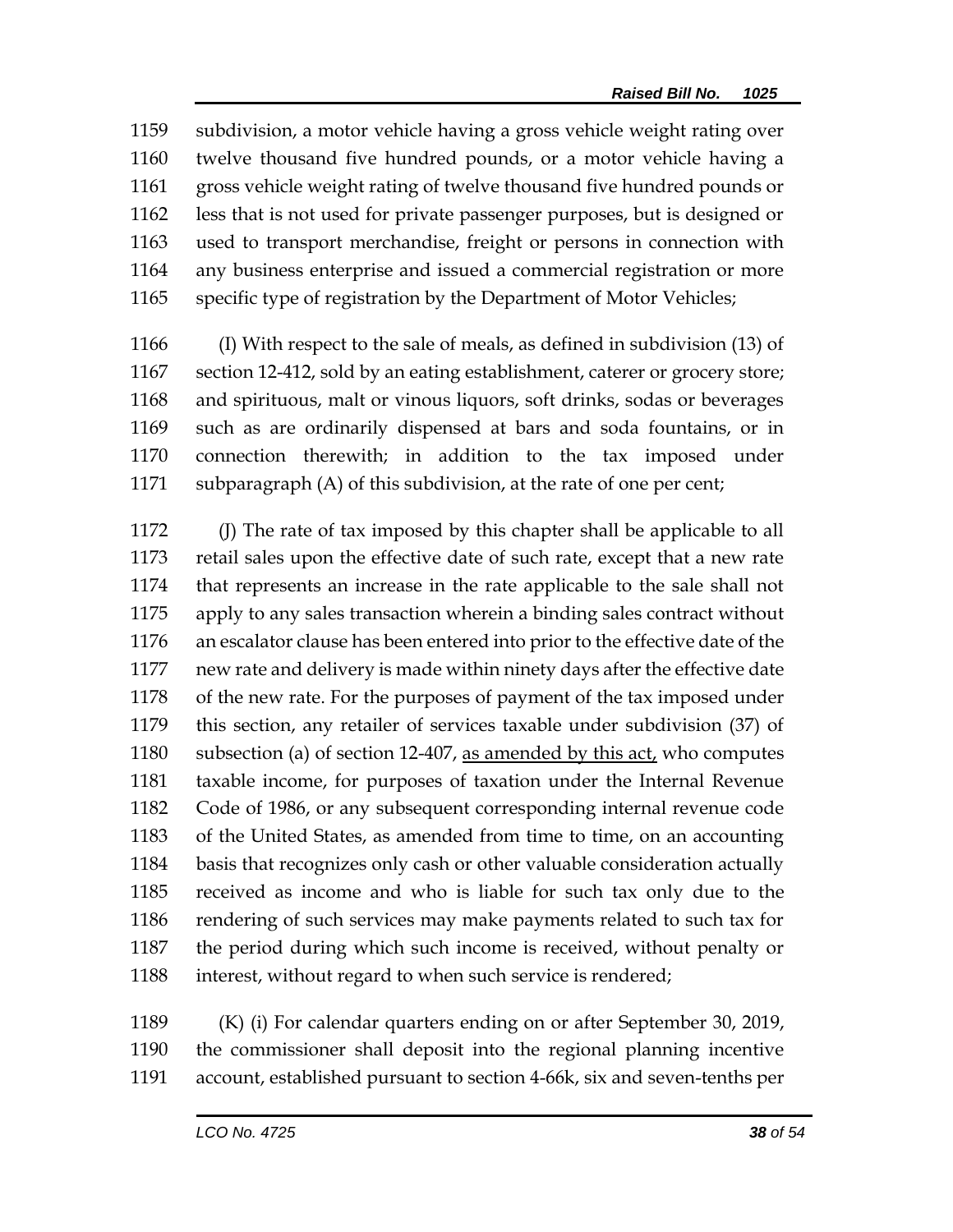cent of the amounts received by the state from the tax imposed under **[**subparagraph (B)**]** subparagraphs (B)(i) and (B)(ii) of this subdivision and ten and seven-tenths per cent of the amounts received by the state from the tax imposed under subparagraph (G) of this subdivision;

 (ii) For calendar quarters ending on or after September 30, 2018, the commissioner shall deposit into the Tourism Fund established under section 10-395b ten per cent of the amounts received by the state from the tax imposed under **[**subparagraph (B)**]** subparagraphs (B)(i) and (B)(ii) of this subdivision;

 (L) For calendar months commencing on or after July 1, 2021, the commissioner shall deposit into the municipal revenue sharing account established pursuant to section 4-66*l* seven and nine-tenths per cent of the amounts received by the state from the tax imposed under subparagraph (A) of this subdivision; and

 (M) (i) For calendar months commencing on or after July 1, 2017, the commissioner shall deposit into the Special Transportation Fund established under section 13b-68 seven and nine-tenths per cent of the amounts received by the state from the tax imposed under subparagraph (A) of this subdivision;

 (ii) For calendar months commencing on or after July 1, 2018, but prior to July 1, 2019, the commissioner shall deposit into the Special Transportation Fund established under section 13b-68 eight per cent of the amounts received by the state from the tax imposed under subparagraphs (A) and (H) of this subdivision on the sale of a motor vehicle;

 (iii) For calendar months commencing on or after July 1, 2019, but prior to July 1, 2020, the commissioner shall deposit into the Special Transportation Fund established under section 13b-68 seventeen per cent of the amounts received by the state from the tax imposed under subparagraphs (A) and (H) of this subdivision on the sale of a motor vehicle;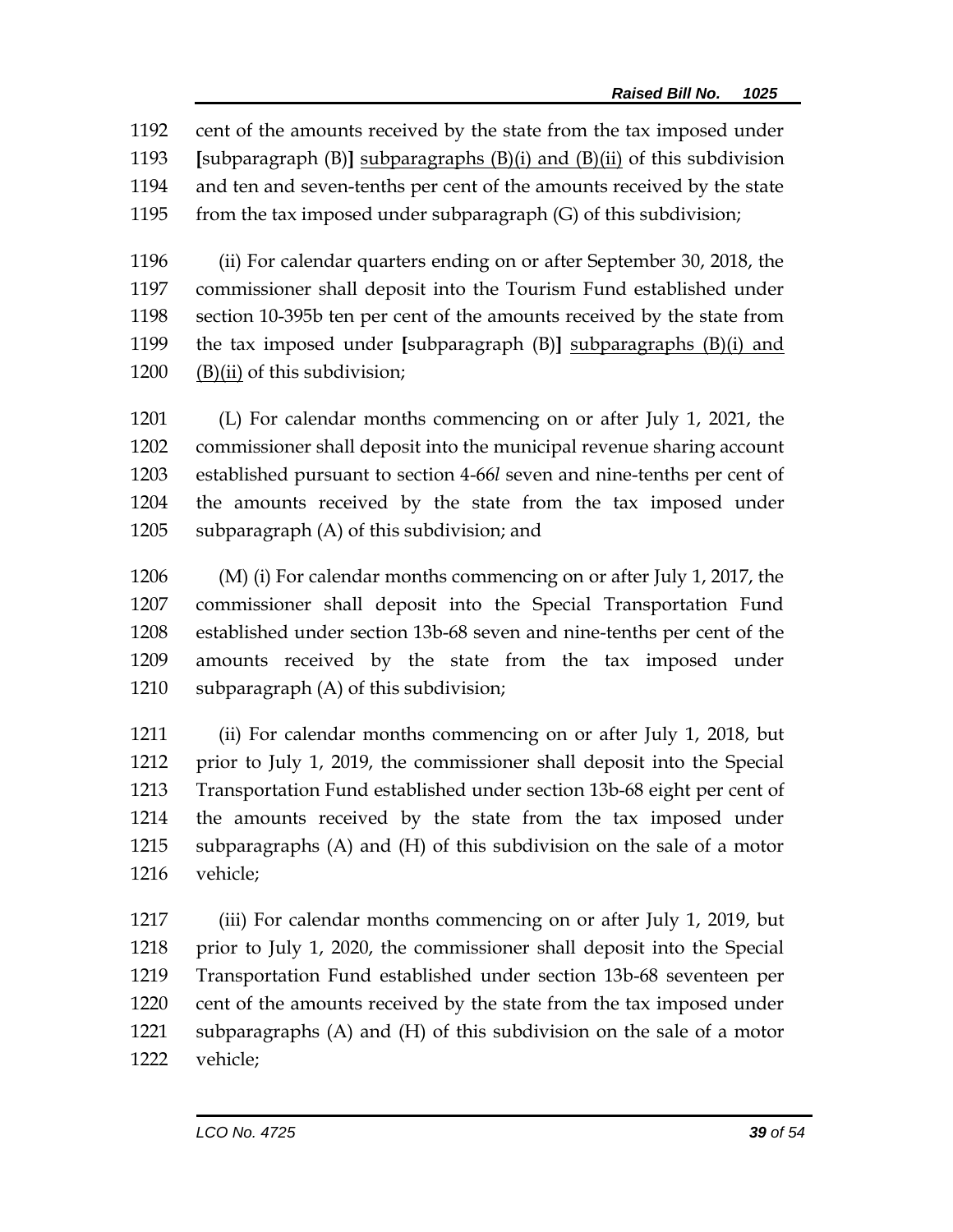(iv) For calendar months commencing on or after July 1, 2020, but prior to July 1, 2021, the commissioner shall deposit into the Special Transportation Fund established under section 13b-68 twenty-five per 1226 cent of the amounts received by the state from the tax imposed under subparagraphs (A) and (H) of this subdivision on the sale of a motor vehicle;

 (v) For calendar months commencing on or after July 1, 2021, but prior to July 1, 2022, the commissioner shall deposit into the Special Transportation Fund established under section 13b-68 seventy-five per cent of the amounts received by the state from the tax imposed under subparagraphs (A) and (H) of this subdivision on the sale of a motor vehicle; **[**and**]**

 (vi) For calendar months commencing on or after July 1, 2022, the commissioner shall deposit into the Special Transportation Fund established under section 13b-68 one hundred per cent of the amounts received by the state from the tax imposed under subparagraphs (A) 1239 and (H) of this subdivision on the sale of a motor vehicle; and

 (vii) For calendar months commencing on or after July 1, 2021, the commissioner shall deposit into the Housing Trust Fund established under section 8-336o fifty per cent of the amounts received by the state 1243 from the tax imposed under subparagraph  $(B)$ (iii) of this subdivision.

 (2) (A) Reimbursement for the tax hereby imposed shall be collected by the retailer from the consumer and such tax reimbursement, termed "tax" in this and the following subsections, shall be paid by the consumer to the retailer and each retailer shall collect from the consumer 1248 the full amount of the tax imposed by this chapter or an amount equal as nearly as possible or practicable to the average equivalent thereof. Such tax shall be a debt from the consumer to the retailer, when so added to the original sales price, and shall be recoverable at law in the same manner as other debts except as provided in section 12-432a. The amount of tax reimbursement, when so collected, shall be deemed to be a special fund in trust for the state of Connecticut.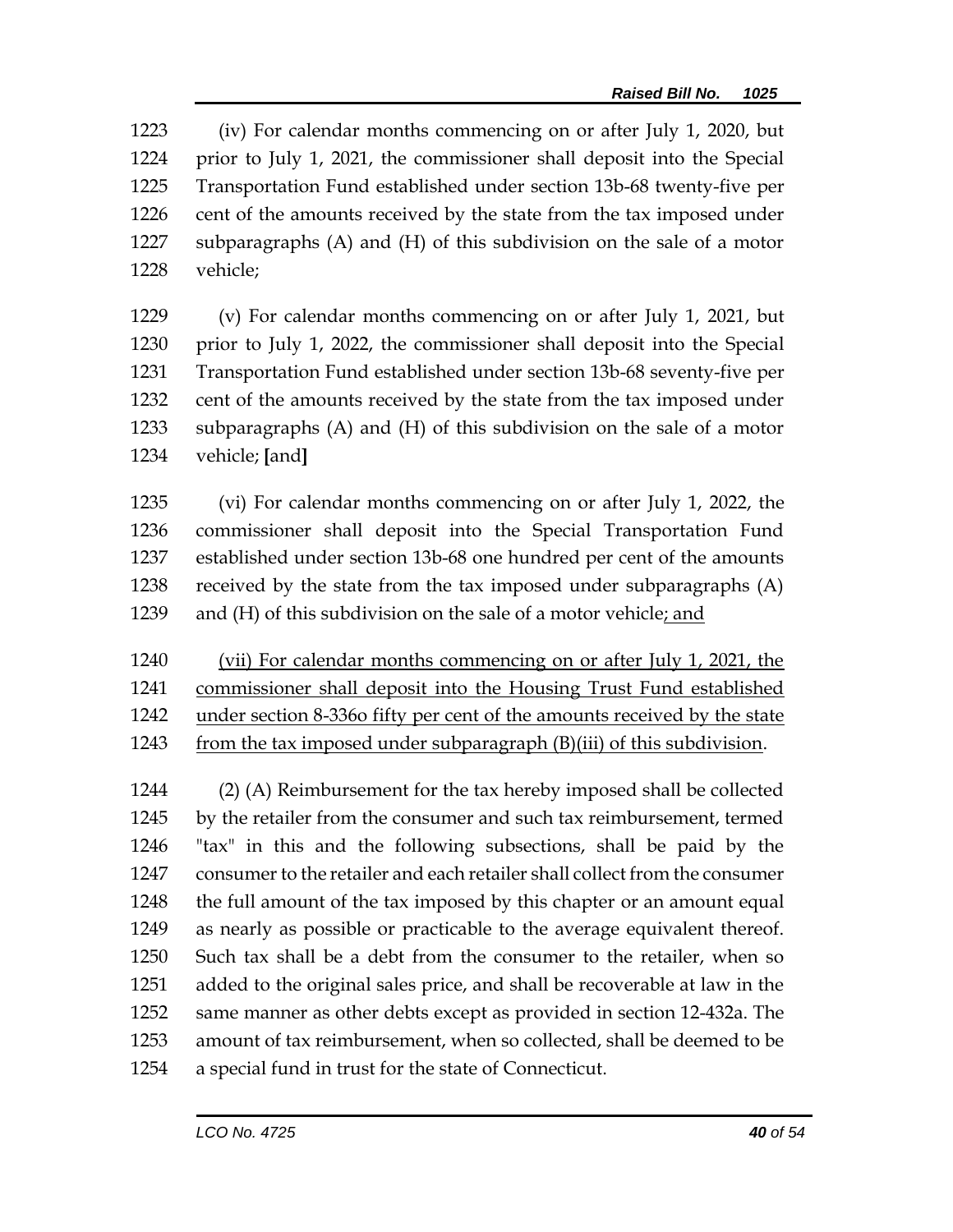(B) Whenever such tax, payable by the consumer (i) with respect to a charge account or credit sale, is remitted by the retailer to the commissioner and such sale as an account receivable is determined to be worthless and is actually written off as uncollectible for federal income tax purposes, or (ii) to a retailer who computes taxable income, for purposes of taxation under the Internal Revenue Code of 1986, or any subsequent corresponding internal revenue code of the United States, as amended from time to time, on the cash basis method of accounting with respect to a sale, is remitted by the retailer to the commissioner and such sale as an account receivable is determined to be worthless, the amount of such tax remitted may be credited against the tax due on the sales tax return filed by the retailer for the monthly or quarterly period, whichever is applicable, next following the period in which such amount is actually so written off, but in no event shall such credit be allowed later than three years following the date such tax is remitted, unless the credit relates to a period for which a waiver is given pursuant to subsection (g) of section 12-415. The commissioner shall, by regulations adopted in accordance with the provisions of chapter 54, provide standards for proving any such claim for credit. If any payment is made by a consumer with respect to an account, such payment shall be applied first toward the sales tax, and if any account with respect to which such credit is allowed is thereafter collected by the retailer in whole or in part, the amount so collected, up to the amount of the sales tax for which the credit was claimed, shall be included in the sales tax return covering the period in which such collection occurs. The tax applicable in any such case shall be determined in accordance with 1281 the rate of sales tax in effect at the time of the original sale.

 (C) (i) Any person required to collect tax in accordance with this subsection who demonstrates to the satisfaction of the Commissioner of Revenue Services by July first of any year that, in any two quarterly periods as described in section 12-414, within the most recent four consecutive quarterly periods, such person was a materialman as such term is used in chapter 847, who has at least fifty per cent of such person's sales of building materials to contractors, subcontractors or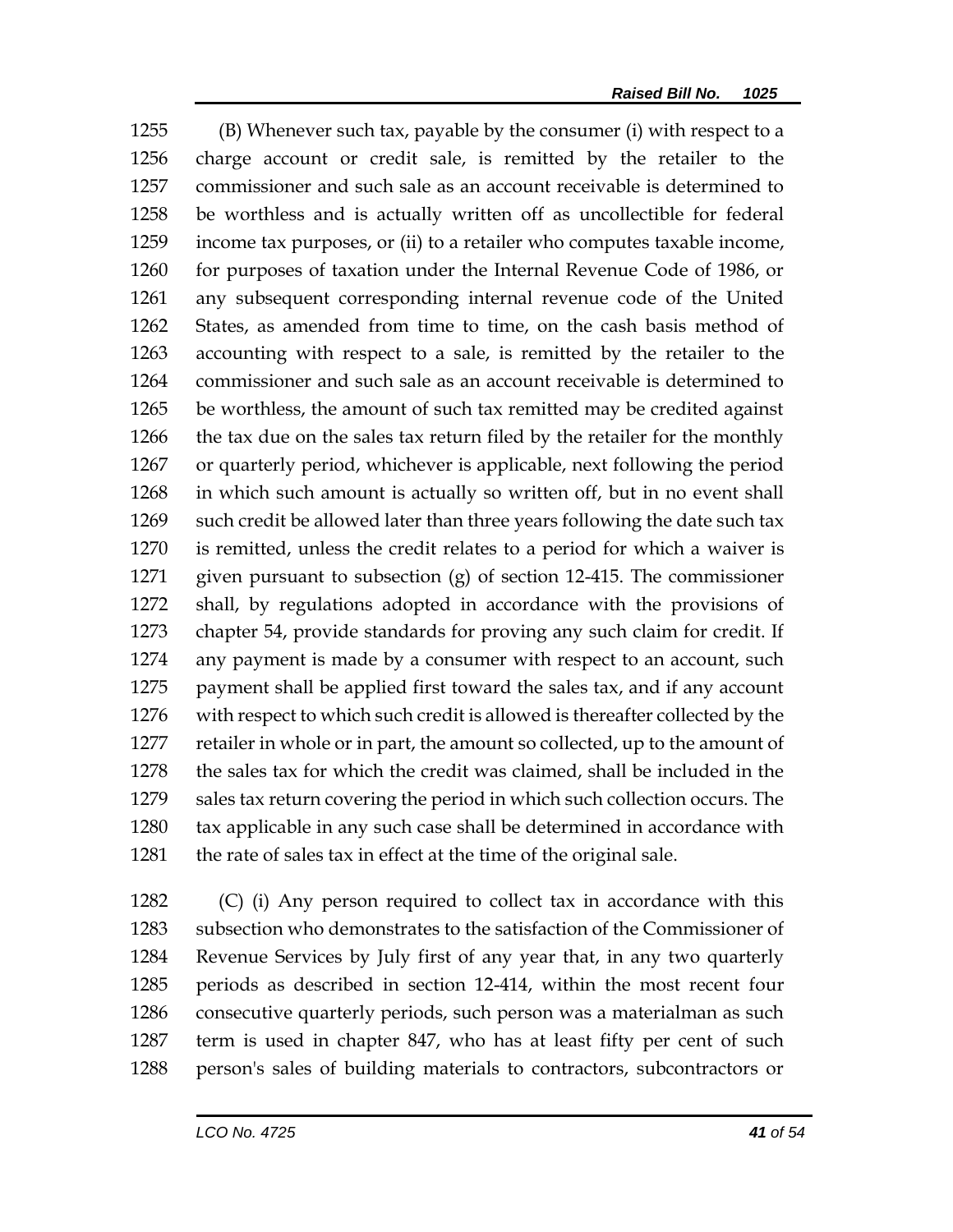repairmen for the improvement of real property, and is authorized by said chapter to file a mechanic's lien upon such real property and improvement shall, with respect to such sales made through the quarterly period ending the succeeding June thirtieth, collect tax due on such sales, and on sales to such contractors, subcontractors or repairmen of services described in subdivision (2) of subsection (a) of section 12- 1295 407, as amended by this act, with respect to such building materials, for such purpose and made during such July first through June thirtieth period, at the time and to the extent that such person receives the receipts from, or consideration for, such sales from such contractors, subcontractors or repairmen, provided if such person receives a portion of such receipts or consideration, such person shall collect the tax due on such portion at the time the portion is received. The taxes imposed by this chapter on such receipts and consideration shall be deemed imposed, solely for purposes of determining when such person is required to collect and pay over such taxes to the commissioner under section 12-414, when such person has received payment of such receipts or consideration in money, or money's worth, from such contractor, subcontractor or repairman. A contractor, subcontractor or repairman who purchases building materials or services from such person pursuant to this subparagraph shall, at the time such contractor, subcontractor or repairman pays any portion of the purchase price, pay to the person the tax due on the portion of the purchase price so paid.

 (ii) In the event that a materialman described in this subparagraph factors any portion of such materialman's receivables, such materialman shall be deemed to have received payment of such receipts or consideration in money or money's worth, from the contractor, subcontractor or repairman and shall be required to pay over tax on 1317 such sale with the next return due, with a credit against such tax for any 1318 tax already paid over with respect to such sale. Any such amount of tax paid over shall be on account of the tax required to be collected on the sale to which it relates and such materialman may take a credit against any tax paid by such contractor, subcontractor or repairman in the future on such sale, to ensure that tax paid over with respect to such sale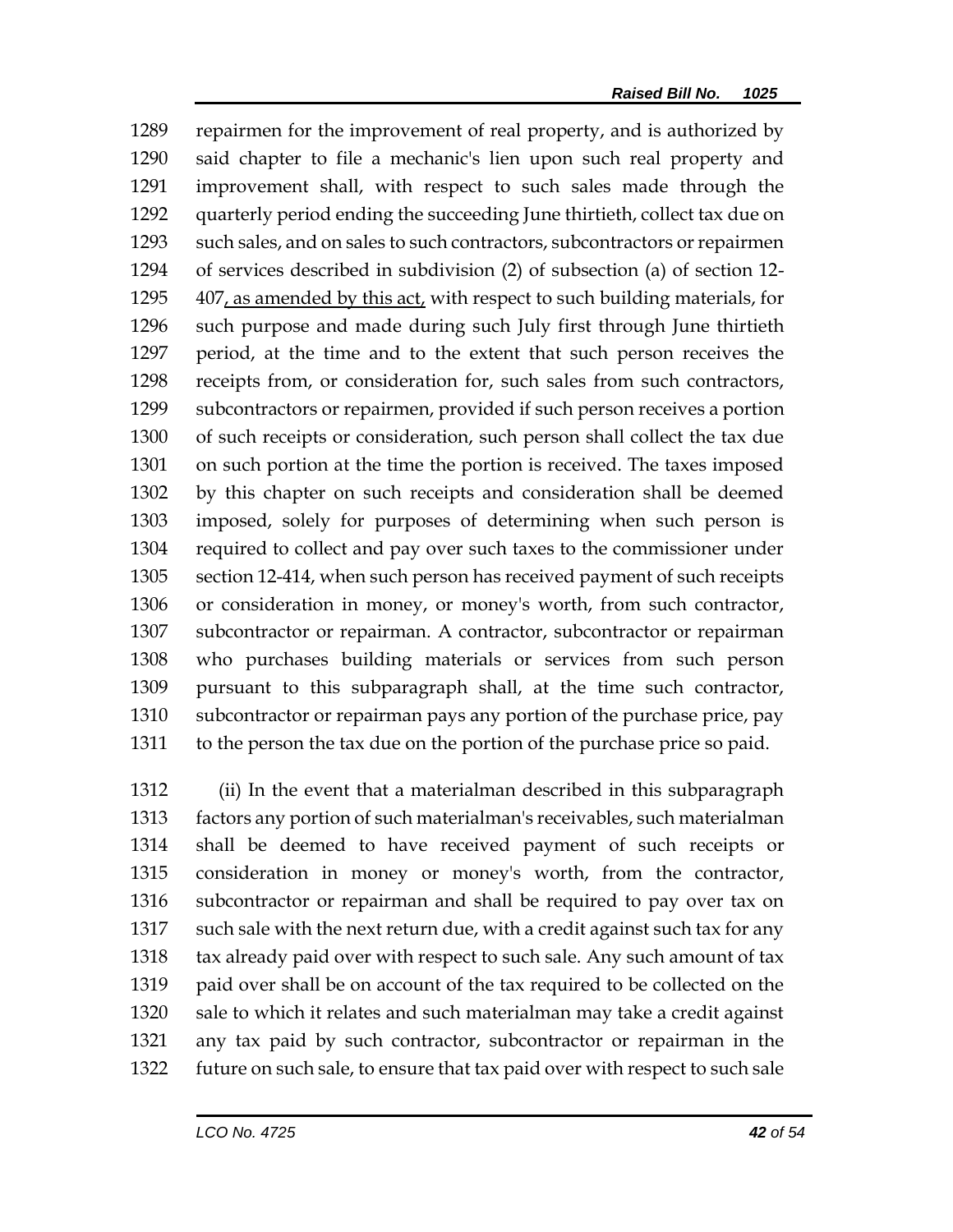does not exceed the amount of tax imposed on such sale as if the entire purchase price had been paid at the time of sale.

 (iii) A materialman described in this subparagraph who has not collected the tax due on the full purchase price for a sale described in this subparagraph from a contractor, subcontractor or repairman within one year from the date of such sale, shall pay over to the commissioner the tax due on any balance of such full purchase price with such materialman's return for the period which includes the date which is one year after the date of such sale.

 (iv) The commissioner may assess additional tax due with respect to a sale described in this subparagraph not later than three years from the date the tax is required to be paid over to the commissioner pursuant to this subparagraph, and in the case of a wilfully false or fraudulent return with intent to evade the tax, or where no return has been filed such taxpayer shall be subject to the provisions of section 12-428.

 (D) In the case of a sale by a producer or wholesaler of newspapers to a vendor who is not otherwise required to obtain a permit under this chapter, such producer or wholesaler shall collect the sales tax on such newspapers at the point of transfer to such vendor. Such tax shall be based on the stated retail price of such newspapers. Such vendor may add an amount to the price of the newspapers equal to the amount paid as sales tax to the producer or wholesaler and such vendor shall not be required to remit such amount to the state.

 (3) For the purpose of adding and collecting the tax imposed by this chapter, or an amount equal as nearly as possible or practicable to the average equivalent thereof, by the retailer from the consumer the 1349 following bracket system shall be in force and effect as follows:

|              | Amount of Sale                          | Amount of Tax |
|--------------|-----------------------------------------|---------------|
| $\mathbf{T}$ | \$0.00 to \$0.07 inclusive              | No Tax        |
| T3           | $.08 \text{ to } .23 \text{ inclusive}$ | 1 cent        |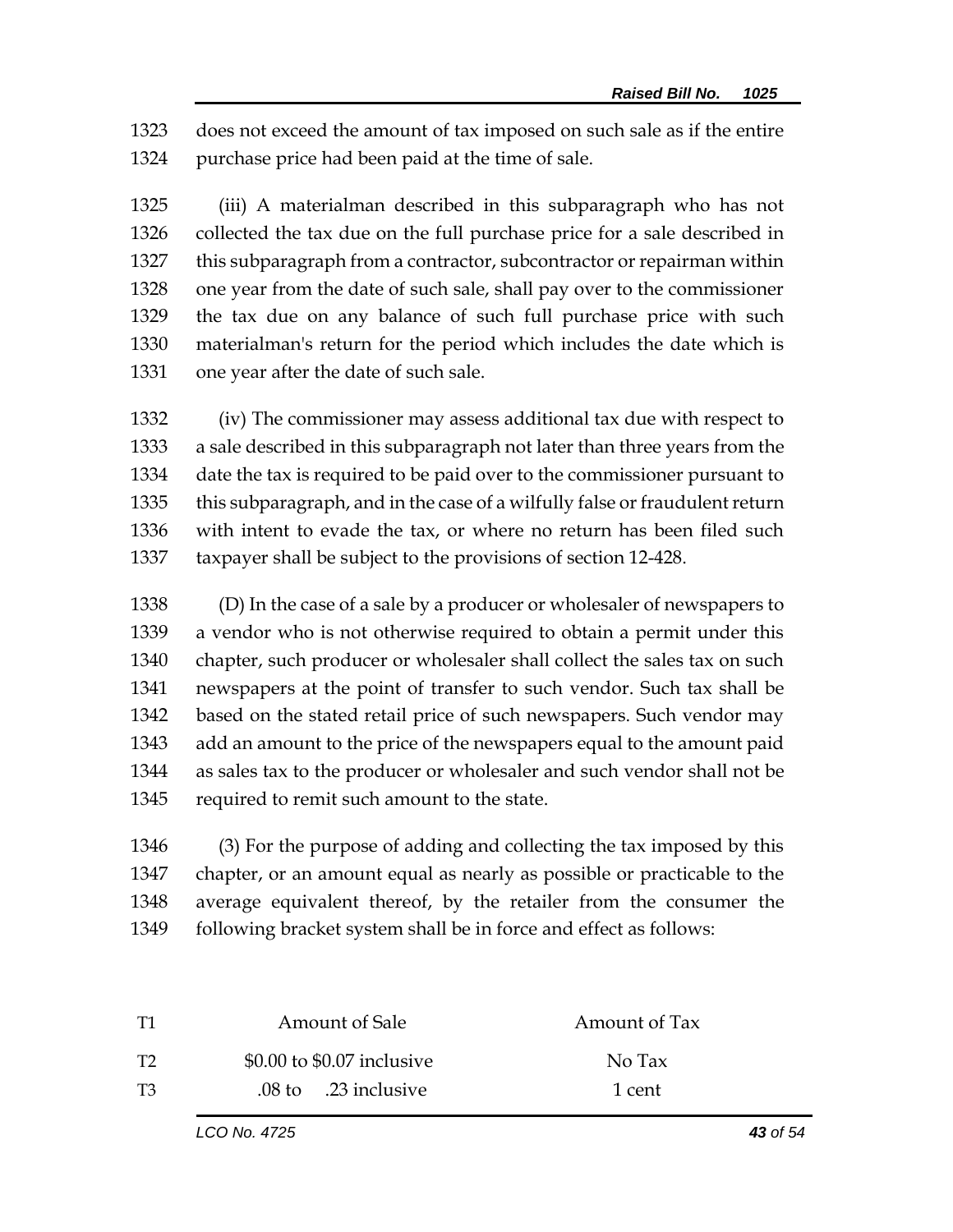|                |                          | <b>Raised Bill No.</b><br>1025 |
|----------------|--------------------------|--------------------------------|
| T4             | .24 to .39 inclusive     | 2 cents                        |
| T <sub>5</sub> | .40 to .55 inclusive     | 3 cents                        |
| T <sub>6</sub> | .56 to .70 inclusive     | 4 cents                        |
| T7             | .71 to .86 inclusive     | 5 cents                        |
| T8             | .87 to 1.02 inclusive    | 6 cents                        |
| T <sub>9</sub> | 1.03 to $1.18$ inclusive | 7 cents                        |

 On all sales above \$1.18, the tax shall be computed at the rate of six and thirty-five-hundredths per cent.

 (4) No retailer shall advertise or hold out or state to the public or to any consumer, directly or indirectly, that the tax or any part thereof will be assumed or absorbed by the retailer or that it will not be added to the sales price of the property sold or that, if added, it or any part thereof will be refunded. Under the provisions of this section, however, a retailer may advertise the sale of tangible personal property by any of the following methods: By stating the sales price alone without reference to the tax; by stating separately the sales price and the amount of tax to be collected thereon; by stating the sales price "plus tax" or "exclusive of tax" or by stating a sales price which includes the tax, together with the words "tax included" or "tax incl."; provided the retailer in the case of all such sales shall maintain his records to show separately the actual price of such sales and the amount of the tax paid thereon; and provided such retailer, if requested, shall furnish the consumer with a sales slip or other like evidence of the sale, showing the tax separately computed thereon. Any person violating any provision of this subsection shall be fined five hundred dollars for each offense.

 (5) No retailer shall exhibit or display on his premises any notice, sign or other advertising matter tending to mislead the public in connection with the imposition or collection of the tax. The Commissioner of Revenue Services may approve a form of notice for the purpose of explaining the operation of the tax.

(6) The Commissioner of Revenue Services shall adopt regulations, in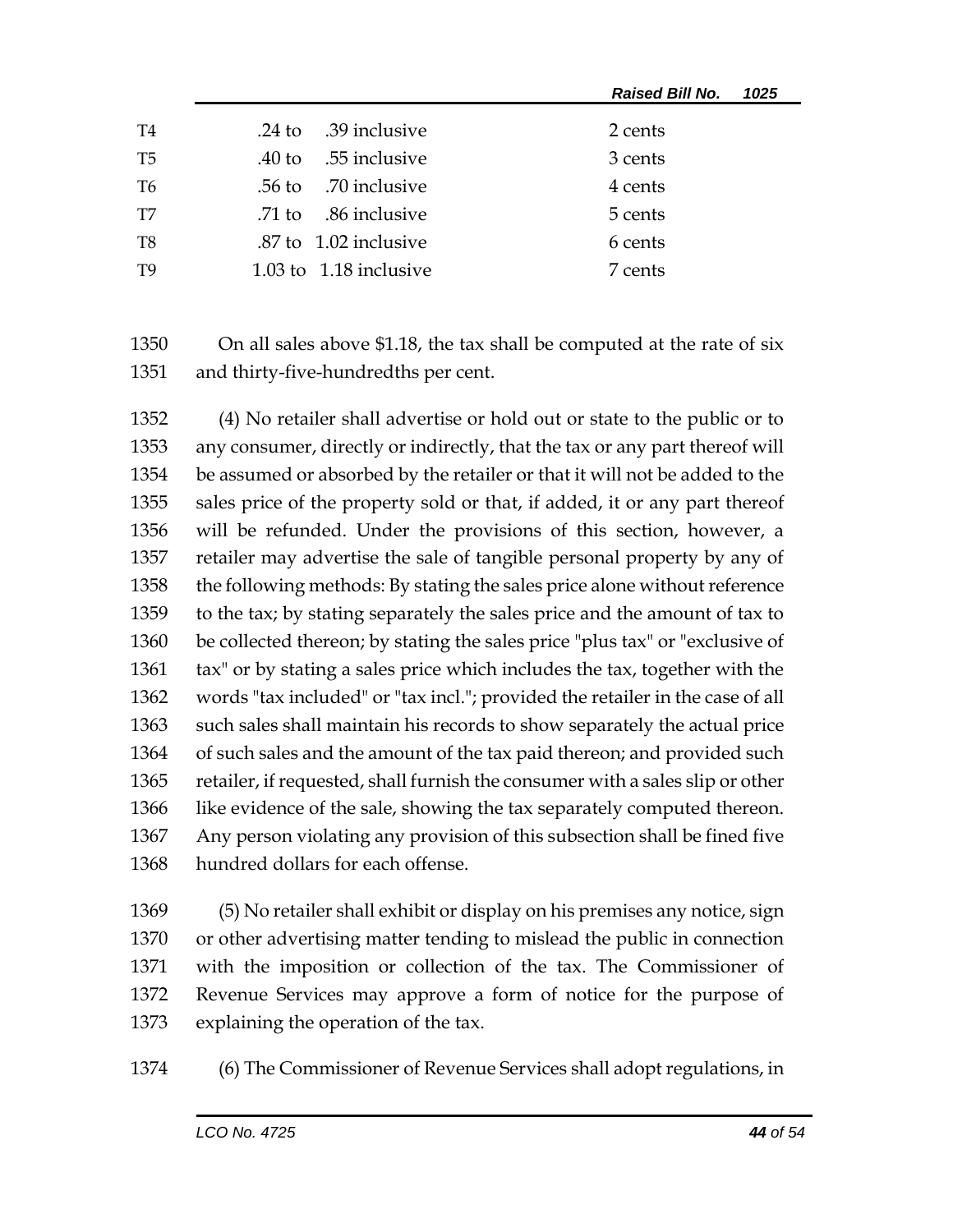accordance with chapter 54, establishing a procedure for determination of qualifications with respect to the reduced rate of sales tax in the case of certain sales of motor vehicles to members of the armed forces as provided in subsection (1) of this section.

 (7) For purposes of the tax imposed by this chapter, with respect to toll telephone service paid by inserting coins in coin-operated telephones, the tax shall be computed to the nearest multiple of five cents, except if the tax is midway between multiples of five cents, the next higher multiple shall apply.

 Sec. 10. Section 12-411 of the general statutes is repealed and the following is substituted in lieu thereof (*Effective July 1, 2021, and applicable to sales occurring on or after July 1, 2021*):

1387 (1) (A) An excise tax is hereby imposed on the storage, acceptance, consumption or any other use in this state of tangible personal property purchased from any retailer for storage, acceptance, consumption or any other use in this state, the acceptance or receipt of any services constituting a sale in accordance with subdivision (2) of subsection (a) 1392 of section 12-407, as amended by this act, purchased from any retailer for consumption or use in this state, or the storage, acceptance, consumption or any other use in this state of tangible personal property which has been manufactured, fabricated, assembled or processed from materials by a person, either within or without this state, for storage, acceptance, consumption or any other use by such person in this state, to be measured by the sales price of materials, at the rate of six and thirty-five-hundredths per cent of the sales price of such property or services, except, in lieu of said rate:

 (B) (i) At a rate of fifteen per cent of the rent paid to a hotel or lodging house for the first period not exceeding thirty consecutive calendar days;

 (ii) At a rate of eleven per cent of the rent paid to a bed and breakfast establishment for the first period not exceeding thirty consecutive calendar days;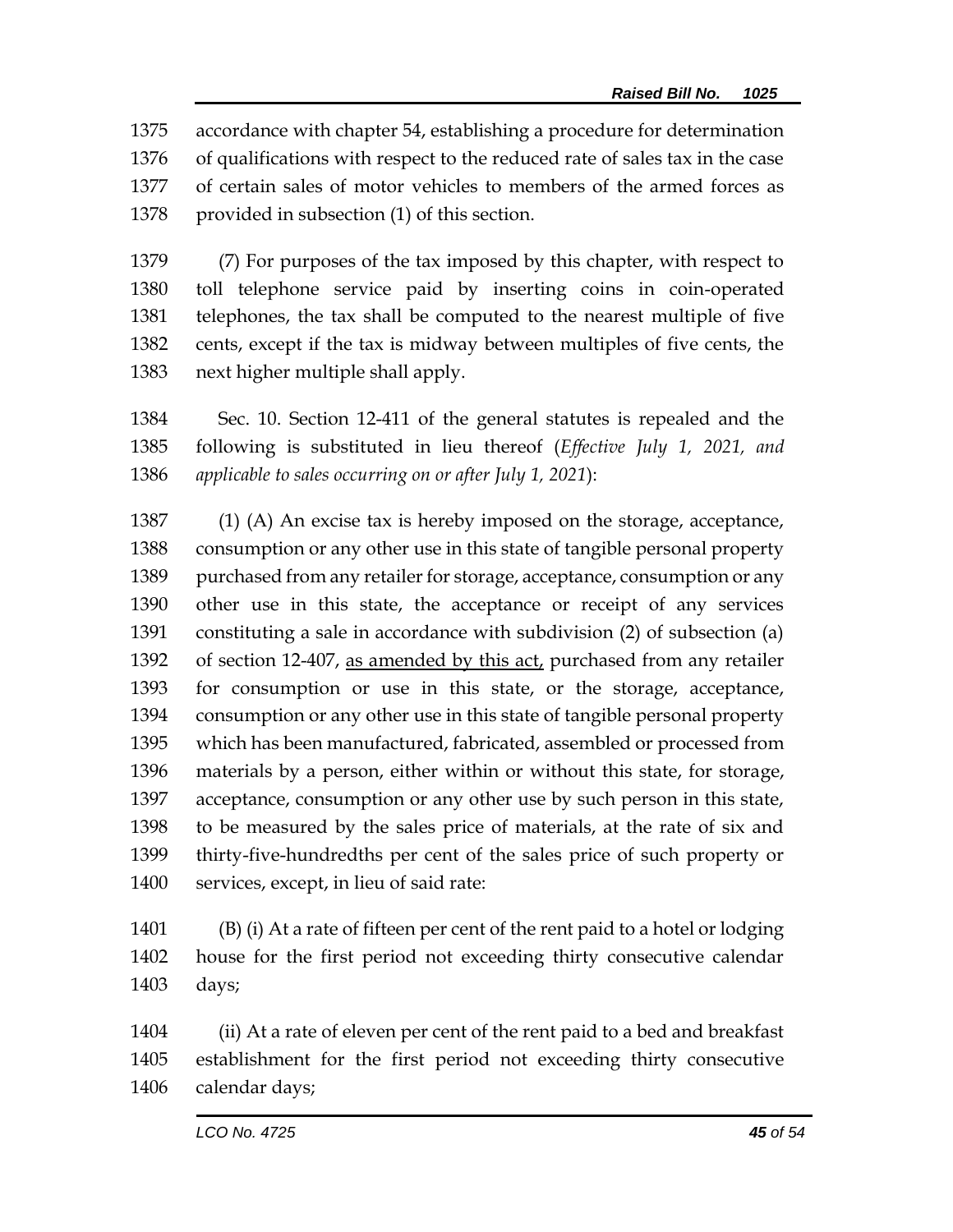(iii) At a rate of five per cent of the rent paid to a short-term rental operator, as defined in section 1 of this act, for the first period not exceeding thirty consecutive calendar days;

 (C) With respect to the storage, acceptance, consumption or use in this state of a motor vehicle purchased from any retailer for storage, acceptance, consumption or use in this state by any individual who is a member of the armed forces of the United States and is on full-time active duty in Connecticut and who is considered, under 50 App USC 574, a resident of another state, or to any such individual and the spouse of such individual at a rate of four and one-half per cent of the sales price of such vehicle, provided such retailer requires and maintains a declaration by such individual, prescribed as to form by the commissioner and bearing notice to the effect that false statements made in such declaration are punishable, or other evidence, satisfactory to the commissioner, concerning the purchaser's state of residence under 50 App USC 574;

 (D) (i) With respect to the acceptance or receipt in this state of labor 1424 that is otherwise taxable under subparagraph  $(C)$  or  $(G)$  of subdivision (2) of subsection (a) of section 12-407, as amended by this act, on existing vessels and repair or maintenance services on vessels occurring on and after July 1, 1999, such services shall be exempt from such tax;

1428 (ii) (I) With respect to the storage, acceptance or other use of a vessel in this state, at the rate of two and ninety-nine-hundredths per cent, except that such storage, acceptance or other use shall be exempt from such tax if such vessel is docked in this state for sixty or fewer days in a calendar year;

 (II) With respect to the storage, acceptance or other use of a motor for a vessel or a trailer used for transporting a vessel in this state, at the rate of two and ninety-nine-hundredths per cent;

 (III) With respect to the storage, acceptance or other use of dyed diesel fuel, as defined in subsection (d) of section 12-487, exclusively for marine purposes, at the rate of two and ninety-nine-hundredths per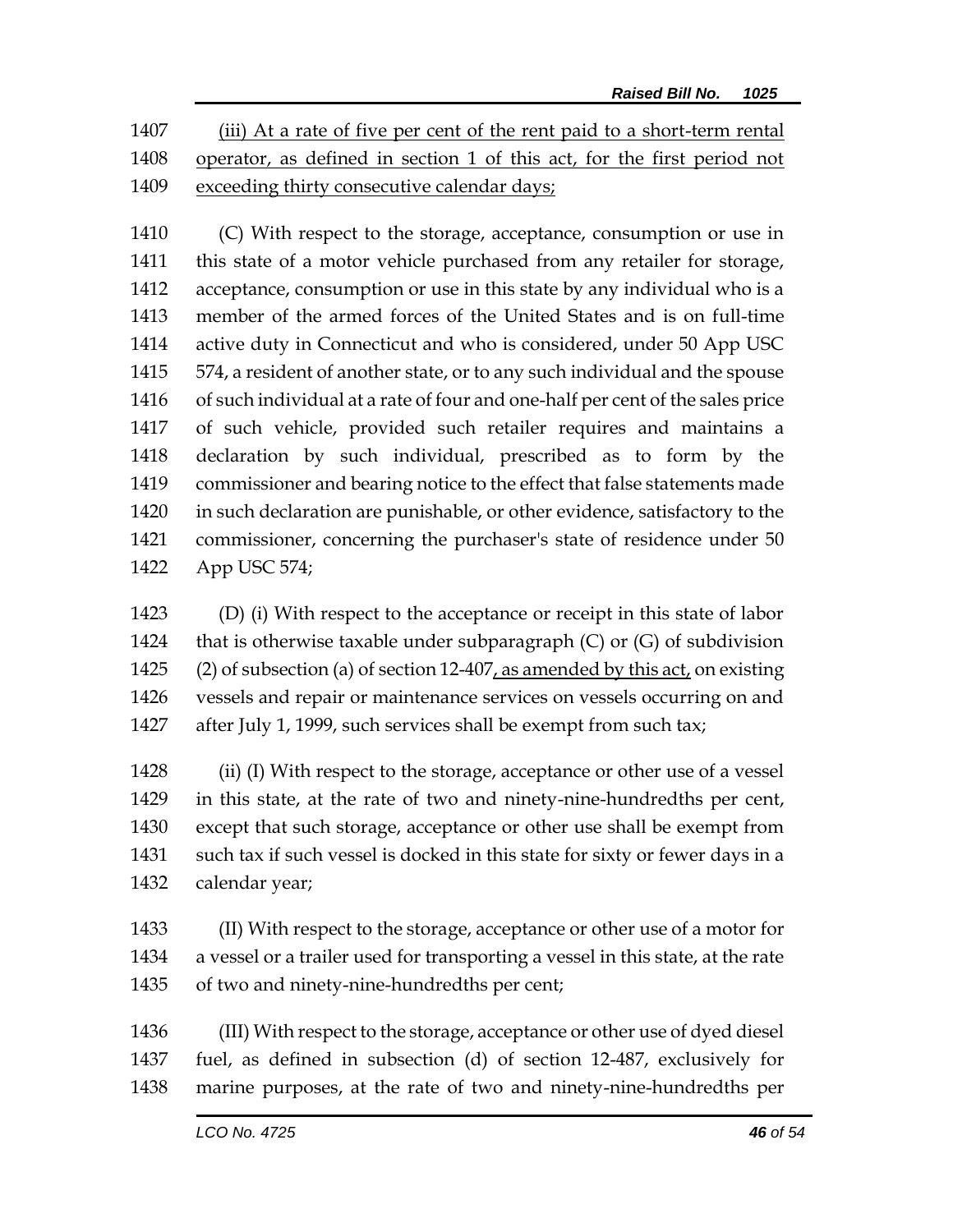cent;

 (E) (i) With respect to the acceptance or receipt in this state of computer and data processing services purchased from any retailer for consumption or use in this state occurring on or after July 1, 2001, at the rate of one per cent of such services, and (ii) with respect to the acceptance or receipt in this state of Internet access services, on and after July 1, 2001, such services shall be exempt from such tax;

 (F) With respect to the acceptance or receipt in this state of patient care services purchased from any retailer for consumption or use in this state for which payment is received by the hospital on or after July 1, 1999, and prior to July 1, 2001, at the rate of five and three-fourths per cent and on and after July 1, 2001, such services shall be exempt from such tax;

 (G) With respect to the rental or leasing of a passenger motor vehicle for a period of thirty consecutive calendar days or less, at a rate of nine and thirty-five-hundredths per cent;

 (H) With respect to the acceptance or receipt in this state of (i) a motor vehicle for a sales price exceeding fifty thousand dollars, at a rate of seven and three-fourths per cent on the entire sales price, (ii) jewelry, whether real or imitation, for a sales price exceeding five thousand dollars, at a rate of seven and three-fourths per cent on the entire sales price, and (iii) an article of clothing or footwear intended to be worn on or about the human body, a handbag, luggage, umbrella, wallet or watch for a sales price exceeding one thousand dollars, at a rate of seven and three-fourths per cent on the entire sales price. For purposes of this subparagraph, "motor vehicle" has the meaning provided in section 14- 1, but does not include a motor vehicle subject to the provisions of subparagraph (C) of this subdivision, a motor vehicle having a gross vehicle weight rating over twelve thousand five hundred pounds, or a motor vehicle having a gross vehicle weight rating of twelve thousand five hundred pounds or less that is not used for private passenger purposes, but is designed or used to transport merchandise, freight or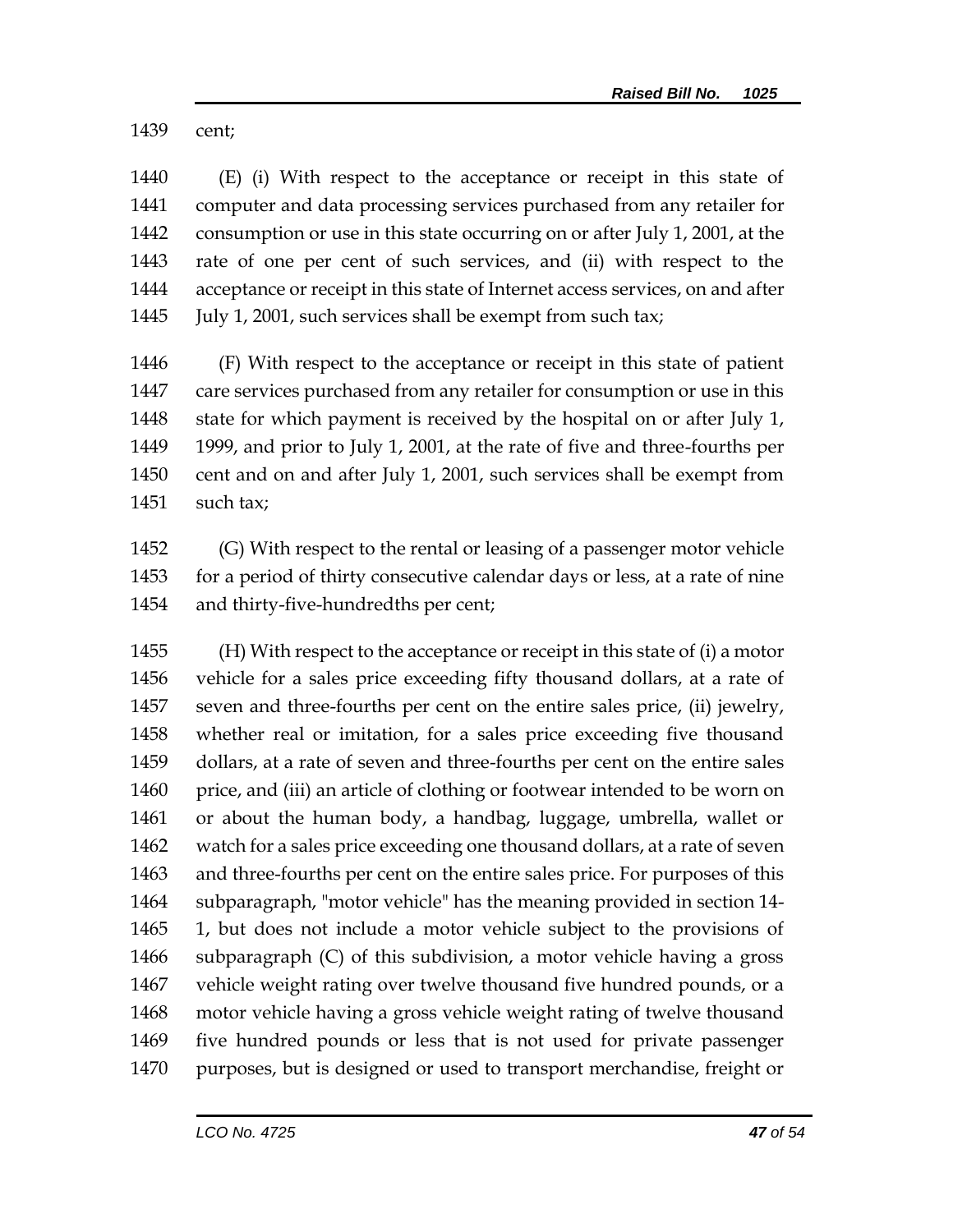persons in connection with any business enterprise and issued a commercial registration or more specific type of registration by the Department of Motor Vehicles;

 (I) With respect to the acceptance or receipt in this state of meals, as defined in subdivision (13) of section 12-412, sold by an eating establishment, caterer or grocery store; and spirituous, malt or vinous liquors, soft drinks, sodas or beverages such as are ordinarily dispensed at bars and soda fountains, or in connection therewith; in addition to the tax imposed under subparagraph (A) of this subdivision, at the rate of one per cent;

 (J) (i) For calendar quarters ending on or after September 30, 2019, the commissioner shall deposit into the regional planning incentive account, established pursuant to section 4-66k, six and seven-tenths per cent of the amounts received by the state from the tax imposed under **[**subparagraph (B)**]** subparagraphs (B)(i) and (B)(ii) of this subdivision and ten and seven-tenths per cent of the amounts received by the state 1487 from the tax imposed under subparagraph (G) of this subdivision;

 (ii) For calendar quarters ending on or after September 30, 2018, the commissioner shall deposit into the Tourism Fund established under section 10-395b ten per cent of the amounts received by the state from the tax imposed under **[**subparagraph (B)**]** subparagraphs (B)(i) and  $(B)(ii)$  of this subdivision;

 (K) For calendar months commencing on or after July 1, 2021, the commissioner shall deposit into said municipal revenue sharing account seven and nine-tenths per cent of the amounts received by the state from  $\blacksquare$  the tax imposed under subparagraph (A) of this subdivision; and

 (L) (i) For calendar months commencing on or after July 1, 2017, the commissioner shall deposit into said Special Transportation Fund seven and nine-tenths per cent of the amounts received by the state from the tax imposed under subparagraph (A) of this subdivision;

(ii) For calendar months commencing on or after July 1, 2018, but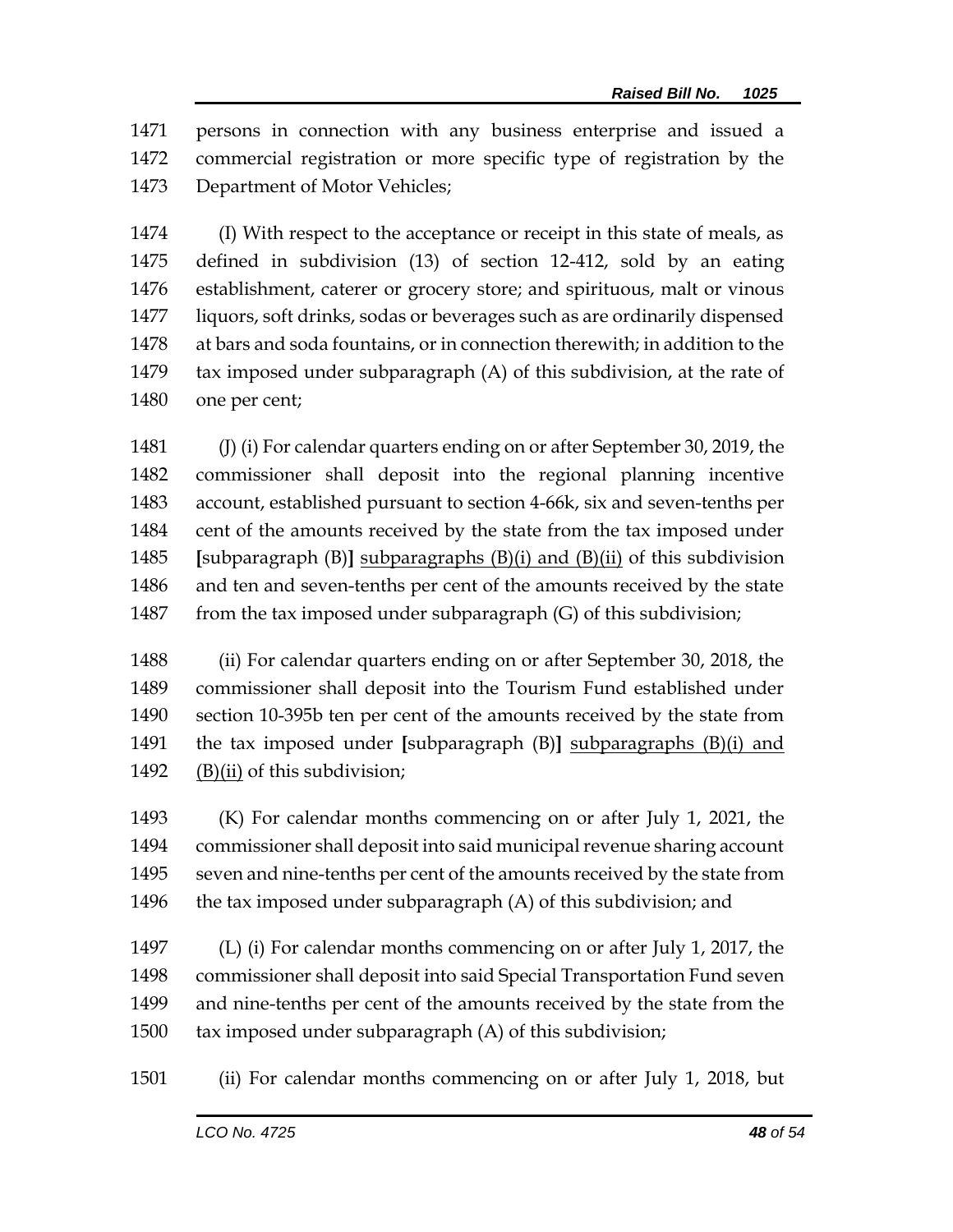prior to July 1, 2019, the commissioner shall deposit into the Special Transportation Fund established under section 13b-68 eight per cent of the amounts received by the state from the tax imposed under subparagraphs (A) and (H) of this subdivision on the acceptance or receipt in this state of a motor vehicle;

 (iii) For calendar months commencing on or after July 1, 2019, but prior to July 1, 2020, the commissioner shall deposit into the Special Transportation Fund established under section 13b-68 seventeen per cent of the amounts received by the state from the tax imposed under subparagraphs (A) and (H) of this subdivision on the acceptance or receipt in this state of a motor vehicle;

 (iv) For calendar months commencing on or after July 1, 2020, but prior to July 1, 2021, the commissioner shall deposit into the Special Transportation Fund established under section 13b-68 twenty-five per 1516 cent of the amounts received by the state from the tax imposed under subparagraphs (A) and (H) of this subdivision on the acceptance or receipt in this state of a motor vehicle;

 (v) For calendar months commencing on or after July 1, 2021, but prior to July 1, 2022, the commissioner shall deposit into the Special Transportation Fund established under section 13b-68 seventy-five per cent of the amounts received by the state from the tax imposed under subparagraphs (A) and (H) of this subdivision on the acceptance or receipt in this state of a motor vehicle; **[**and**]**

 (vi) For calendar months commencing on or after July 1, 2022, the commissioner shall deposit into the Special Transportation Fund established under section 13b-68 one hundred per cent of the amounts received by the state from the tax imposed under subparagraphs (A) and (H) of this subdivision on the acceptance or receipt in this state of a motor vehicle; and

 (vii) For calendar months commencing on or after July 1, 2021, the commissioner shall deposit into the Housing Trust Fund established

under section 8-336o fifty per cent of the amounts received by the state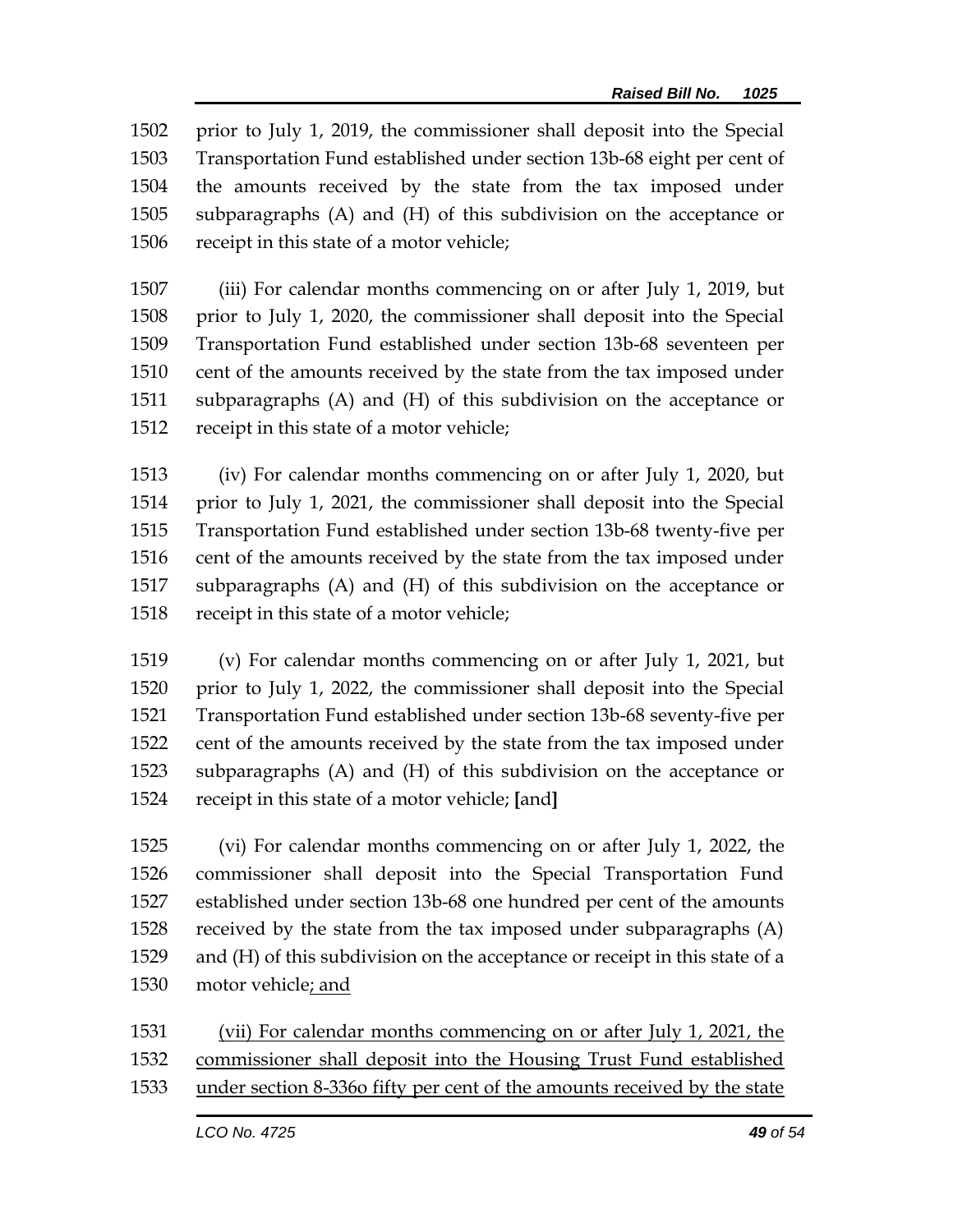## from the tax imposed under subparagraph (B)(iii) of this subdivision.

 (2) Every person storing, accepting, consuming or otherwise using in this state services or tangible personal property purchased from a retailer for storage, acceptance, consumption or any other use in this state and every person storing, accepting, consuming or otherwise using in this state tangible personal property which has been manufactured, fabricated, assembled or processed from materials purchased from a retailer by such person, either within or without this state, for storage, acceptance, consumption or any other use by such person in this state is liable for the tax. Such person's liability is not extinguished until the tax has been paid to this state, except that a receipt from a retailer engaged in business in this state or from a retailer who is authorized by the commissioner, under such regulations as the commissioner may prescribe, to collect the tax and who is, for the purposes of this chapter relating to the use tax, regarded as a retailer engaged in business in this state, given to the purchaser pursuant to subdivision (3) of this section is sufficient to relieve the purchaser from further liability for the tax to which the receipt refers.

 (3) Every retailer engaged in business in this state and making sales of services or of tangible personal property for storage, acceptance, consumption or any other use in this state, not exempted under this chapter, shall, at the time of making a sale or, if the storage, acceptance, consumption or other use is not then taxable hereunder, at the time the storage, acceptance, consumption or use becomes taxable, collect the use tax from the purchaser and give to the purchaser a receipt therefor in the manner and form prescribed by the commissioner. For the purpose of uniformity of tax collection by the retailer the tax brackets set forth in 1561 subdivision (3) of section 12-408, as amended by this act, pertaining to the sales tax shall be employed in the computation of the tax imposed by this section.

 (4) The tax required to be collected by the retailer constitutes a debt owed to the retailer by the person purchasing tangible personal property or services from such retailer. The amount of tax, when so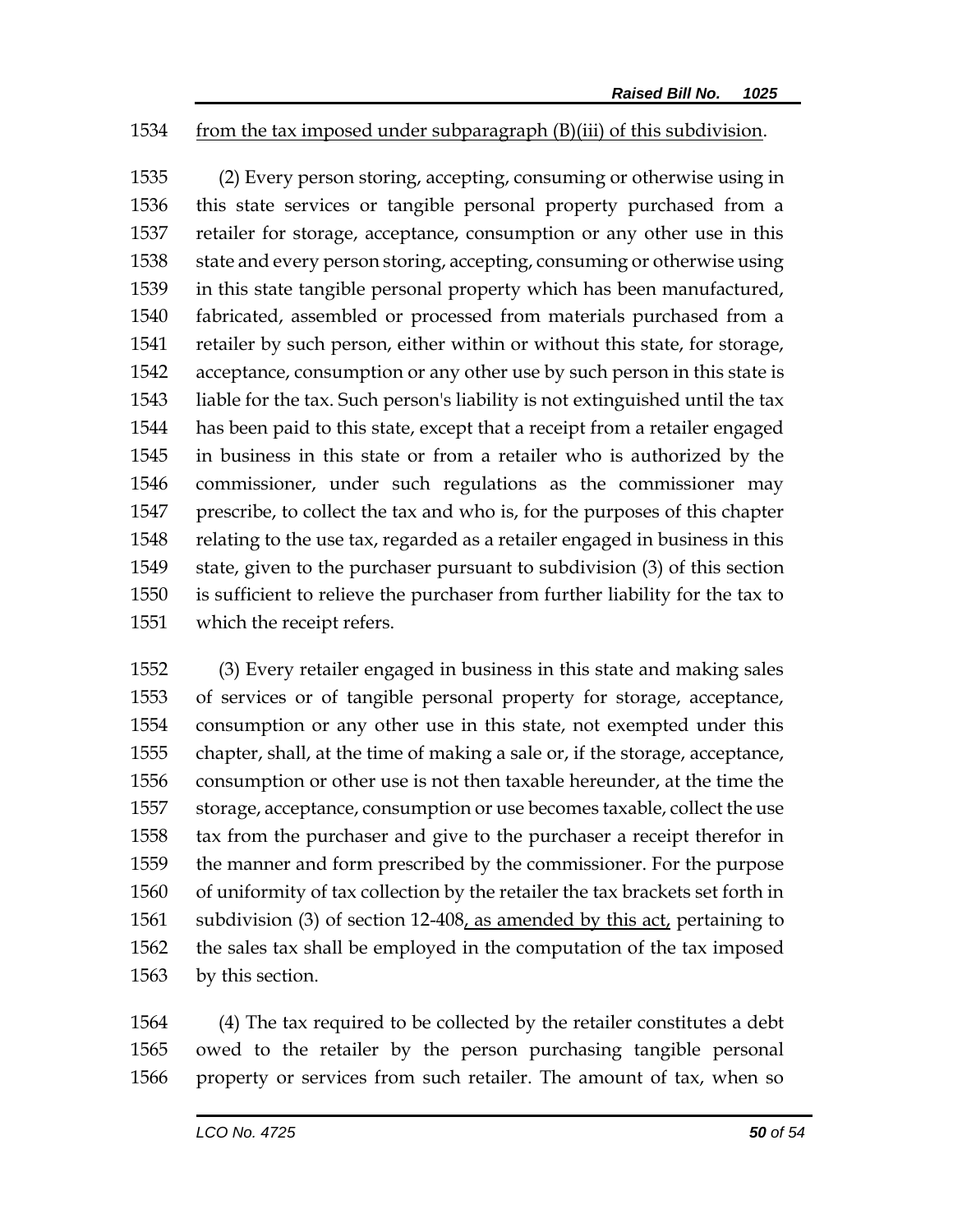collected, shall be deemed to be a special fund in trust for the state of Connecticut.

 (5) The provisions of subdivision (4) of section 12-408, as amended by this act, pertaining to the sales tax shall apply with equal force to the use tax.

 (6) The tax required to be collected by the retailer from the purchaser shall be displayed separately from the list price, the price advertised in the premises, the marked price, or other price on the sales check or other proof of sales.

 (7) Any person violating the provisions of subdivision (3), (5) or (6) of this section shall be fined five hundred dollars for each offense.

 (8) Every retailer selling services or tangible personal property for storage, acceptance, consumption or any other use in this state shall register with the commissioner and give the name and address of all agents operating in this state, the location of all distribution or sales houses or offices or other places of business in this state and such other information as the commissioner may require.

 (9) For the purpose of the proper administration of this chapter and to prevent evasion of the use tax and the duty to collect the use tax, it shall be presumed that services or tangible personal property sold by any person for delivery in this state is sold for storage, acceptance, consumption or other use in this state until the contrary is established. The burden of proving the contrary is upon the person who makes the sale unless such person takes from the purchaser a certificate to the effect that the services or property is purchased for resale.

 (10) The certificate relieves the person selling the services or property from the burden of proof only if taken in good faith from a person who is engaged in the business of selling services or tangible personal property and who holds the permit provided for by section 12-409 and who, at the time of purchasing the services or tangible personal property, intends to sell it in the regular course of business or is unable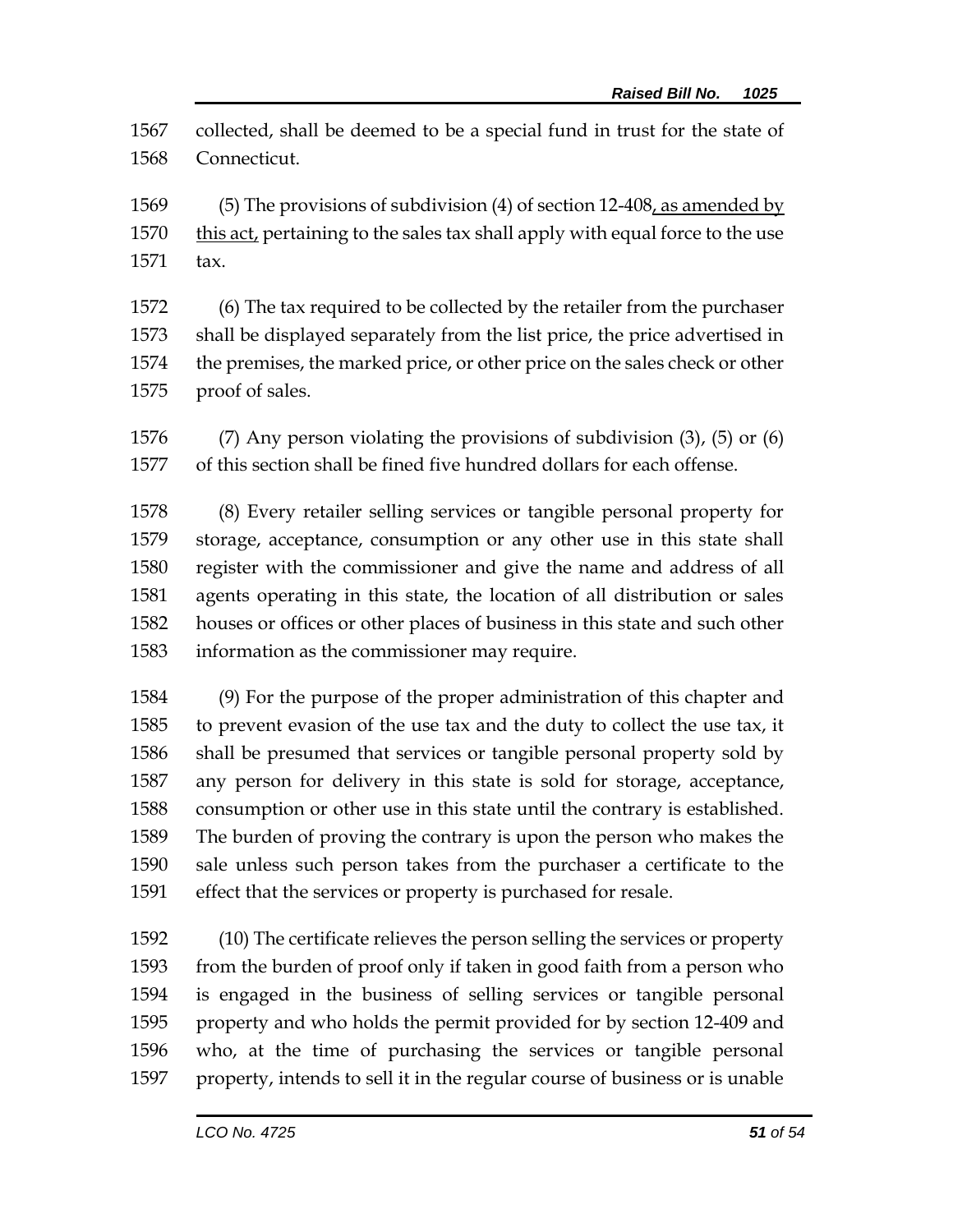to ascertain at the time of purchase whether the service or property will be sold or will be used for some other purpose.

 (11) The certificate shall be signed by and bear the name and address of the purchaser, shall indicate the number of the permit issued to the purchaser and shall indicate the general character of the service or tangible personal property sold by the purchaser in the regular course of business. The certificate shall be substantially in such form as the commissioner may prescribe.

 (12) (A) If a purchaser who gives a certificate makes any storage or use of the service or property other than retention, demonstration or display while holding it for sale in the regular course of business, the storage or use is taxable as of the time the service or property is first so stored or used.

 (B) Notwithstanding the provisions of subparagraph (A) of this subdivision, any storage or use by a certificated air carrier of an aircraft for purposes other than retention, demonstration or display while holding it for sale in the regular course of business shall not be deemed a taxable storage or use by such carrier as of the time the aircraft is first stored or used by such carrier, irrespective of the classification of such aircraft on the balance sheet of such carrier for accounting and tax purposes.

 (13) It shall be presumed that tangible personal property shipped or brought to this state by the purchaser was purchased from a retailer for storage, use or other consumption in this state.

 (14) (A) For the purpose of the proper administration of this chapter and to prevent evasion of the use tax, a purchase of any service described in subdivision (37) of subsection (a) of section 12-407, as amended by this act, shall be considered a purchase for resale only if the service to be resold is an integral, inseparable component part of a service described in said subdivision that is to be subsequently sold by the purchaser to an ultimate consumer. The purchaser of the service for resale shall maintain, in such form as the commissioner requires, records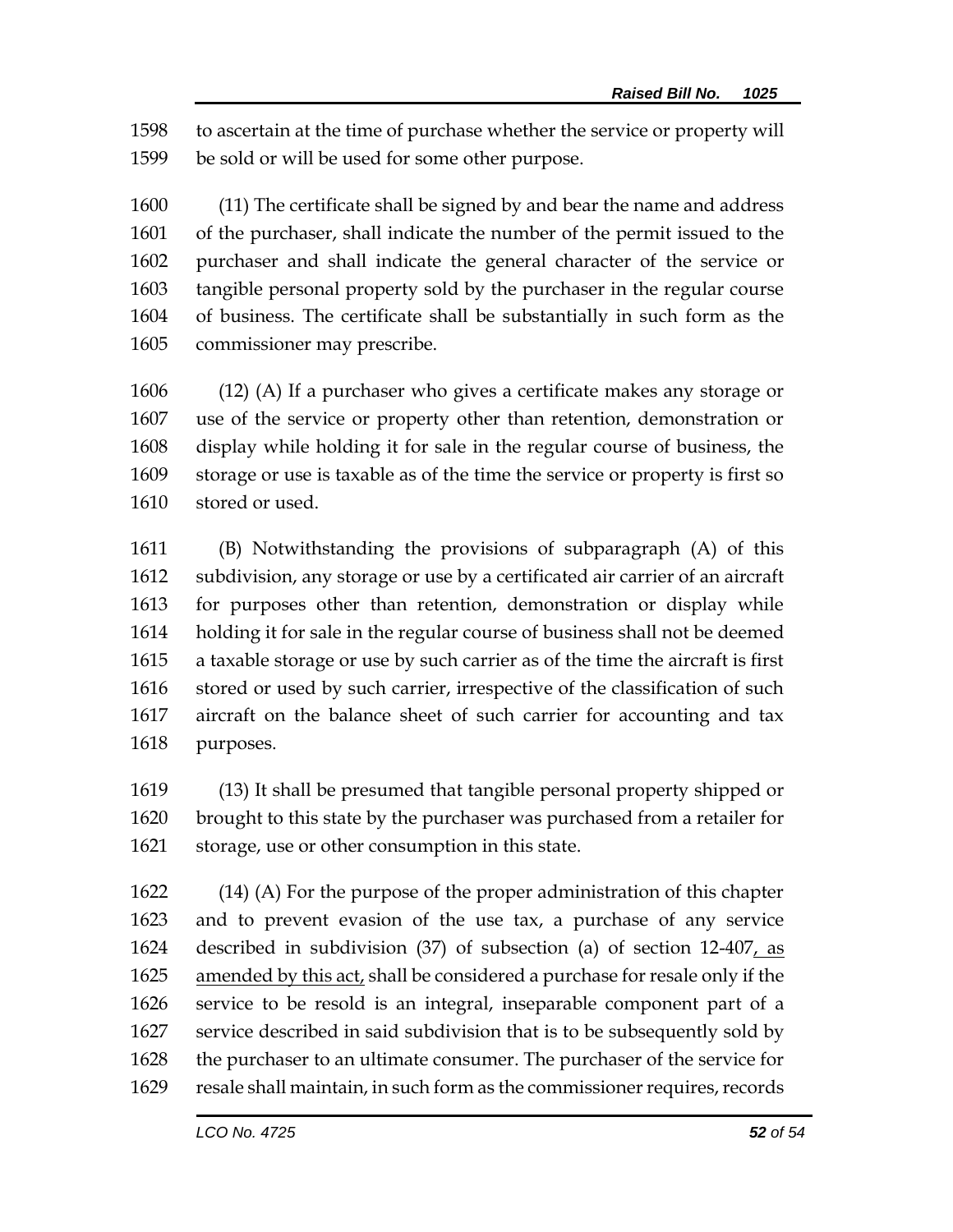that substantiate: (i) From whom the service was purchased and to whom the service was sold; (ii) the purchase price of the service; and (iii) the nature of the service to demonstrate that the service was an integral, inseparable component part of a service described in subdivision (37) of subsection (a) of section 12-407, as amended by this act, that was subsequently sold to a consumer.

 (B) Notwithstanding the provisions of subparagraph (A) of this subdivision, no purchase of a service described in subdivision (37) of subsection (a) of section 12-407, as amended by this act, by a purchaser shall be considered a purchase for resale if such service is to be subsequently sold by the purchaser to an ultimate consumer that is affiliated with the purchaser in the manner described in subparagraph (A) of subdivision (62) of section 12-412.

 (15) For the purpose of the proper administration of this chapter and to prevent evasion of the use tax, no purchase of any service by a purchaser shall be considered a purchase for resale if such service is to be subsequently sold by the purchaser, without change, to an ultimate consumer that is affiliated with the purchaser in the manner described in subparagraph (A) of subdivision (62) of section 12-412.

| This act shall take effect as follows and shall amend the following<br>sections: |                            |             |  |  |  |
|----------------------------------------------------------------------------------|----------------------------|-------------|--|--|--|
|                                                                                  |                            |             |  |  |  |
| Section 1                                                                        | July 1, 2021               | New section |  |  |  |
| Sec. $2$                                                                         | July 1, 2021               | New section |  |  |  |
| Sec. 3                                                                           | July 1, 2021               | New section |  |  |  |
| Sec. 4                                                                           | July 1, 2021               | New section |  |  |  |
| Sec. $5$                                                                         | July 1, 2021               | New section |  |  |  |
| Sec. 6                                                                           | July 1, 2021               | New section |  |  |  |
| Sec. 7                                                                           | July 1, 2021               | New section |  |  |  |
| Sec. 8                                                                           | July 1, 2021, and          | 12-407      |  |  |  |
|                                                                                  | applicable to sales        |             |  |  |  |
|                                                                                  | occurring on or after July |             |  |  |  |
|                                                                                  | 1,2021                     |             |  |  |  |